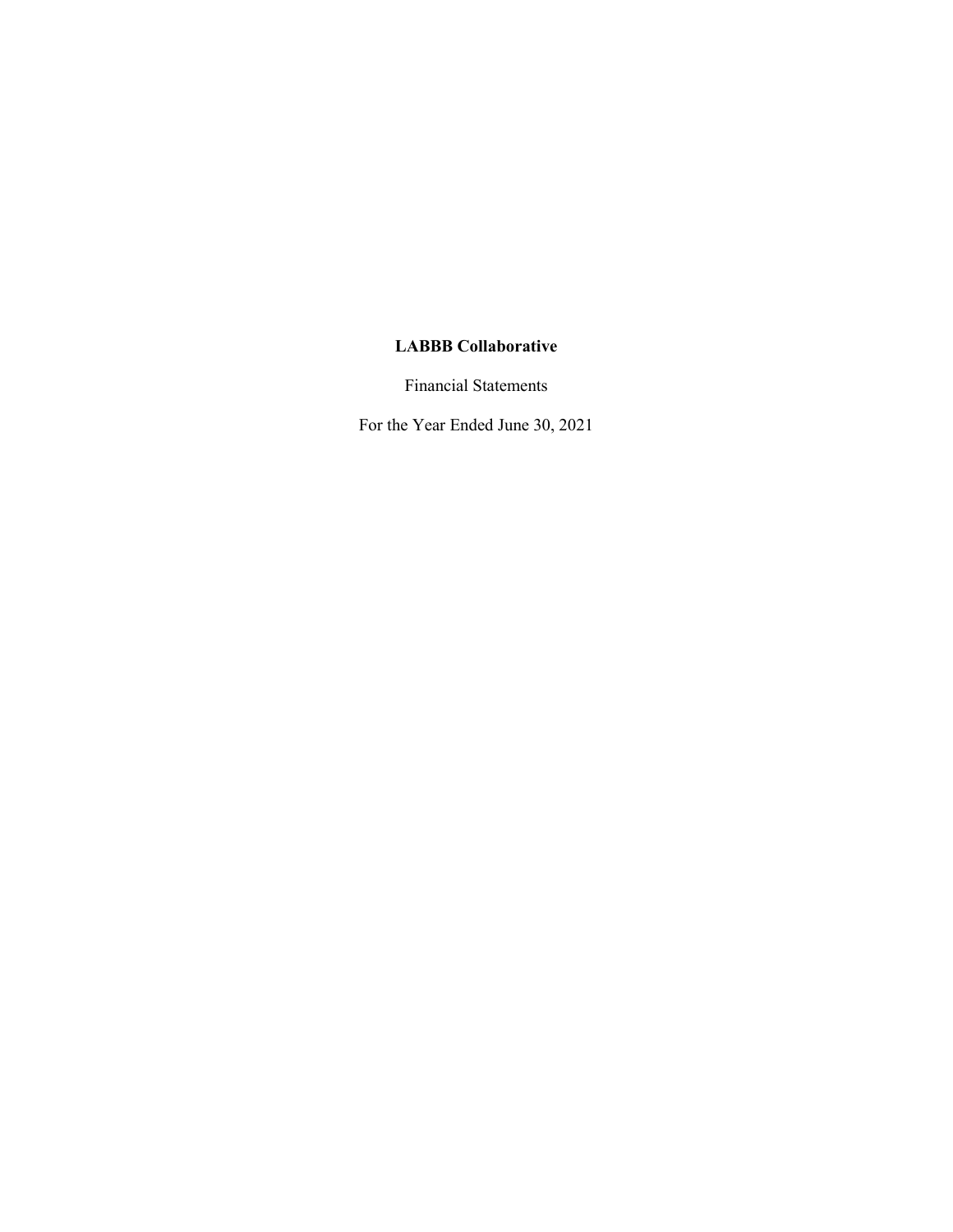#### **LABBB Collaborative** Contents For the Year Ended June 30, 2021

|                                                                                                                                                                                                                          | Page      |
|--------------------------------------------------------------------------------------------------------------------------------------------------------------------------------------------------------------------------|-----------|
| Independent Auditor's Report                                                                                                                                                                                             | $1 - 2$   |
| Management's Discussion and Analysis                                                                                                                                                                                     | $3-6$     |
| <b>Financial Statements:</b>                                                                                                                                                                                             |           |
| Government-Wide Financial Statements:                                                                                                                                                                                    |           |
| <b>Statement of Net Position</b>                                                                                                                                                                                         | 7         |
| <b>Statements of Activities</b>                                                                                                                                                                                          | 8         |
| <b>Fund Financial Statements:</b>                                                                                                                                                                                        |           |
| <b>Governmental Funds:</b>                                                                                                                                                                                               |           |
| <b>Balance Sheet</b>                                                                                                                                                                                                     | 9         |
| Reconciliation of the Governmental Funds Balance Sheet to the<br><b>Statement of Net Position</b>                                                                                                                        | 10        |
| Statement of Revenues, Expenditures and Changes in Fund Balances                                                                                                                                                         | 11        |
| Reconciliation of the Statement of Revenues, Expenditures and Changes<br>in Fund Balances of Governmental Funds to the Statement of Activities                                                                           | 12        |
| Other Postemployment Benefits Trust (Fiduciary Fund)                                                                                                                                                                     |           |
| <b>Statement of Fiduciary Net Position</b>                                                                                                                                                                               | 13        |
| Statement of Changes in Fiduciary Net Position                                                                                                                                                                           | 14        |
| <b>Notes to Financial Statements</b>                                                                                                                                                                                     | $15 - 30$ |
| Required Supplementary Information:                                                                                                                                                                                      |           |
| Statement of Revenues, Expenditures and Changes in Fund Balance of<br>the General Fund - Budget to Actual - Budgetary Basis                                                                                              | 31        |
| <b>OPEB Plan – Required Supplementary Information</b>                                                                                                                                                                    | 32-35     |
| Schedule of the Collaborative's Proportionate Share of Net Pension<br>Liability                                                                                                                                          | 36        |
| Schedule of Pension Contributions                                                                                                                                                                                        | 37        |
| Independent Auditor's Report on Internal Control over Financial Reporting<br>and on Compliance and Other Matters Based on an Audit of Financial<br>Statements Performed in Accordance With Government Auditing Standards | 38-39     |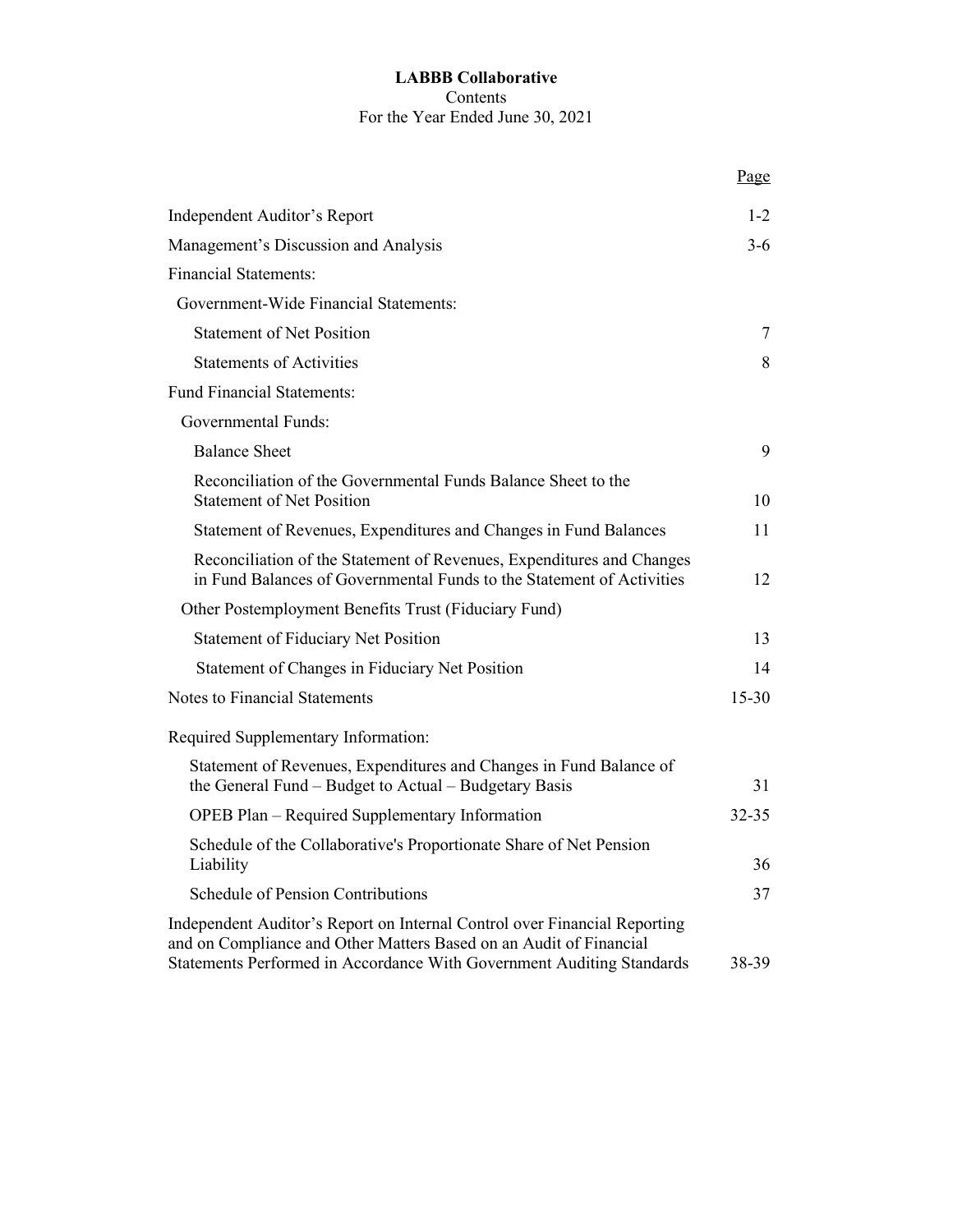

#### **INDEPENDENT AUDITOR'S REPORT**

To the Board of Directors of LABBB Collaborative Burlington, Massachusetts

#### **Report on the Financial Statements**

We have audited the accompanying financial statements of the governmental activities, each major fund, and the aggregate remaining fund information of LABBB Collaborative (a collaborative organized under the Laws of the Commonwealth of Massachusetts), as of and for the year ended June 30, 2021, and the related notes to the financial statements, which collectively comprise LABBB Collaborative's basic financial statements as listed in the table of contents.

#### *Management's Responsibility for the Financial Statements*

Management is responsible for the preparation and fair presentation of these financial statements in accordance with accounting principles generally accepted in the United States of America; this includes the design, implementation, and maintenance of internal control relevant to the preparation and fair presentation of financial statements that are free from material misstatement, whether due to fraud or error.

#### *Auditor's Responsibility*

Our responsibility is to express opinions on these financial statements based on our audit. We conducted our audit in accordance with auditing standards generally accepted in the United States of America and the standards applicable to financial audits contained in *Government Auditing Standards,* issued by the Comptroller General of the United States. Those standards require that we plan and perform the audit to obtain reasonable assurance about whether the financial statements are free from material misstatement.

An audit involves performing procedures to obtain audit evidence about the amounts and disclosures in the financial statements. The procedures selected depend on the auditor's judgment, including the assessment of the risks of material misstatement of the financial statements, whether due to fraud or error. In making those risk assessments, the auditor considers internal control relevant to the entity's preparation and fair presentation of the financial statements in order to design audit procedures that are appropriate in the circumstances, but not for the purpose of expressing an opinion on the effectiveness of the entity's internal control. Accordingly, we express no such opinion. An audit also includes evaluating the appropriateness of accounting policies used and the reasonableness of significant accounting estimates made by management, as well as evaluating the overall presentation of the financial statements.

We believe that the audit evidence we have obtained is sufficient and appropriate to provide a basis for our audit opinions.

#### *Opinions*

In our opinion, the financial statements referred to above present fairly, in all material respects, the respective financial position of the governmental activities, each major fund, and the aggregate remaining fund information of LABBB Collaborative, as of June 30, 2021, and the respective changes in financial position for the year then ended in accordance with accounting principles generally accepted in the United States of America.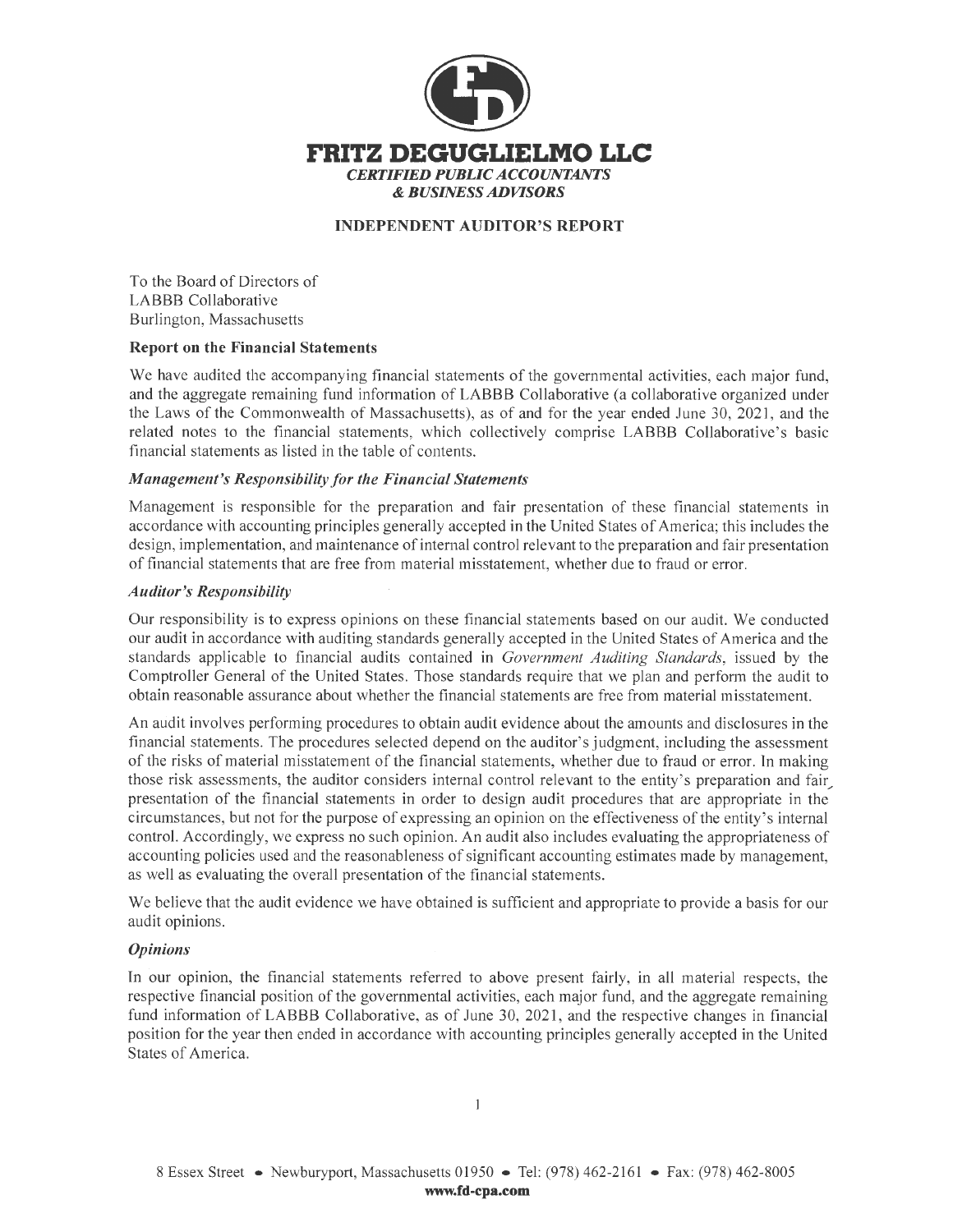#### *Other Matters*

#### *Required Supplementary Information*

Accounting principles generally accepted in the United States of America require that the management's discussion and analysis, budgetary comparison information, and pension schedules on pages 3-6 and 31-37 be presented to supplement the basic financial statements. Such information, although not part of the basic financial statements, is required by the Governmental Accounting Standards Board, who considers it to be an essential part of financial reporting for placing the basic financial statements in an appropriate operational, economic, or historical context. We have applied certain limited procedures to the required supplementary information in accordance with auditing standards generally accepted in the United States of America, which consisted of inquiries of management about the methods of preparing the information and comparing the infonnation for consistency with management's responses to our inquiries, the basic financial statements, and other knowledge we obtained during our audit of the basic financial statements. We do not express an opinion or provide any assurance on the information because the limited procedures do not provide us with sufficient evidence to express an opinion or provide any assurance.

#### **Other Reporting Required by** *Government Auditing Standards*

In accordance with *Government Auditing Standards,* we have also issued our report dated December 16, 2021, on our consideration of LABBB Collaborative's internal control over financial reporting and on our tests of its compliance with certain provisions of laws, regulations, contracts, and grant agreements and other matters. The purpose of that report is solely to describe the scope of our testing of internal control over financial reporting and compliance and the results of that testing, and not to provide an opinion on the effectiveness of LABBB Collaborative's internal control over financial reporting or on compliance. That report is an integral part of an audit performed in accordance with *Government Auditing Standards* in considering LABBB Collaborative's internal control over financial reporting and compliance.

Fritz Ostrolilino LC

Certified Public Accountants Newburyport, Massachusetts December 16, 2021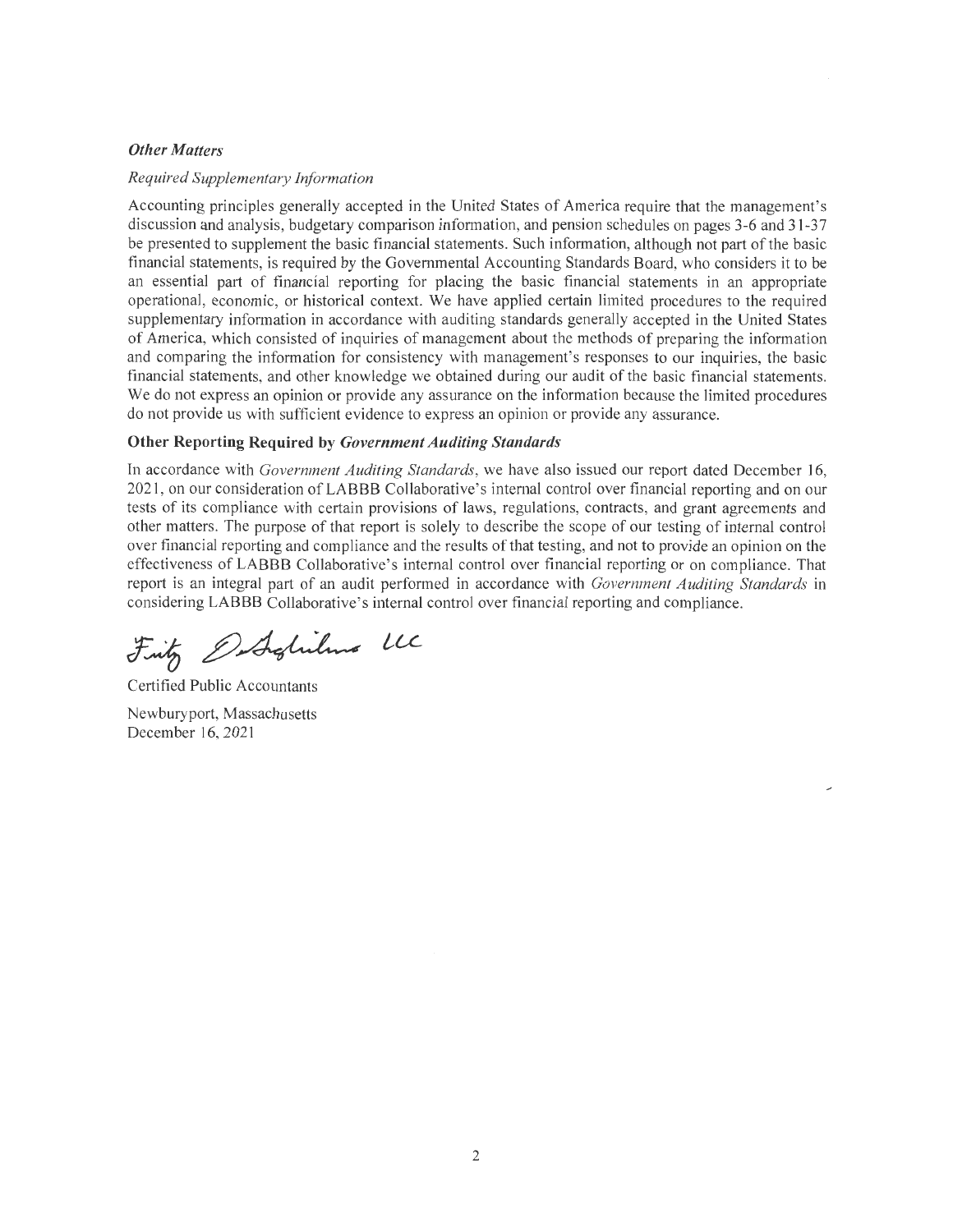#### **LABBB Collaborative** Management's Discussion & Analysis June 30, 2021

The following discussion and analysis of the LABBB Collaborative's ("LABBB") financial performance provides an overview of LABBB's financial activities for the fiscal year ended June 30, 2021 and summarized comparative information for 2020. Please read it in conjunction with LABBB's financial statements, which follow.

#### **OVERVIEW OF THE FINANCIAL REPORTS**

This discussion and analysis is intended to serve as an introduction to LABBB's financial statements. LABBB's financial statements comprise three components: 1) government-wide financial statements; 2) fund financial statements; and 3) notes to the financial statements. This report also contains other supplementary information in addition to the basic financial statements themselves.

#### **Government-wide Statements:**

The government-wide financial statements report information about LABBB as a whole using accounting methods similar to those used by private sector companies.

- The **Statement of Net Position** presents information on all of LABBB's assets and liabilities with the difference between the two reported as net position. It is one way of measuring LABBB's financial health or position.
- The **Statement of Activities** presents information showing how LABBB's net position changed during the most recent fiscal year. All of the current year's revenues and expenditures are accounted for in the Statement of Activities regardless of when cash is received or paid.

Over time, increases or decreases in LABBB's net position is an indicator of whether its financial position is improving or deteriorating. The reader will also need to consider other non-financial factors such as changes in economic conditions when evaluating the overall financial health of LABBB.

#### **Fund Financial Statements:**

Funds are accounting devices used to keep track of specific sources of funding and spending in particular categories: governmental funds, proprietary funds, and fiduciary funds. Presently, LABBB has only governmental and fiduciary funds.

- **Governmental funds –** LABBB's basic services are included in governmental funds, which generally focus on: 1) how cash and other financial assets that can readily be converted to cash flow in and out, and 2) the balances left at year-end that are available for spending. Consequently, the governmental funds statements provide a detailed short-term view that helps to determine whether there are more or fewer financial resources that can be spent in the near future to finance LABBB's programs. Because this information does not encompass the additional long-term focus of the government-wide statements, additional information (reconciliation schedules) is provided following the governmental funds statements that explains the relationship (or differences) between these two types of financial statement presentations.
- **Fiduciary fund** Fiduciary funds are used to account for resources held for the benefit of parties outside the government. Fiduciary funds are not reflected in the government-wide financial statements because the resources of those funds are not available to support LABBB's own programs.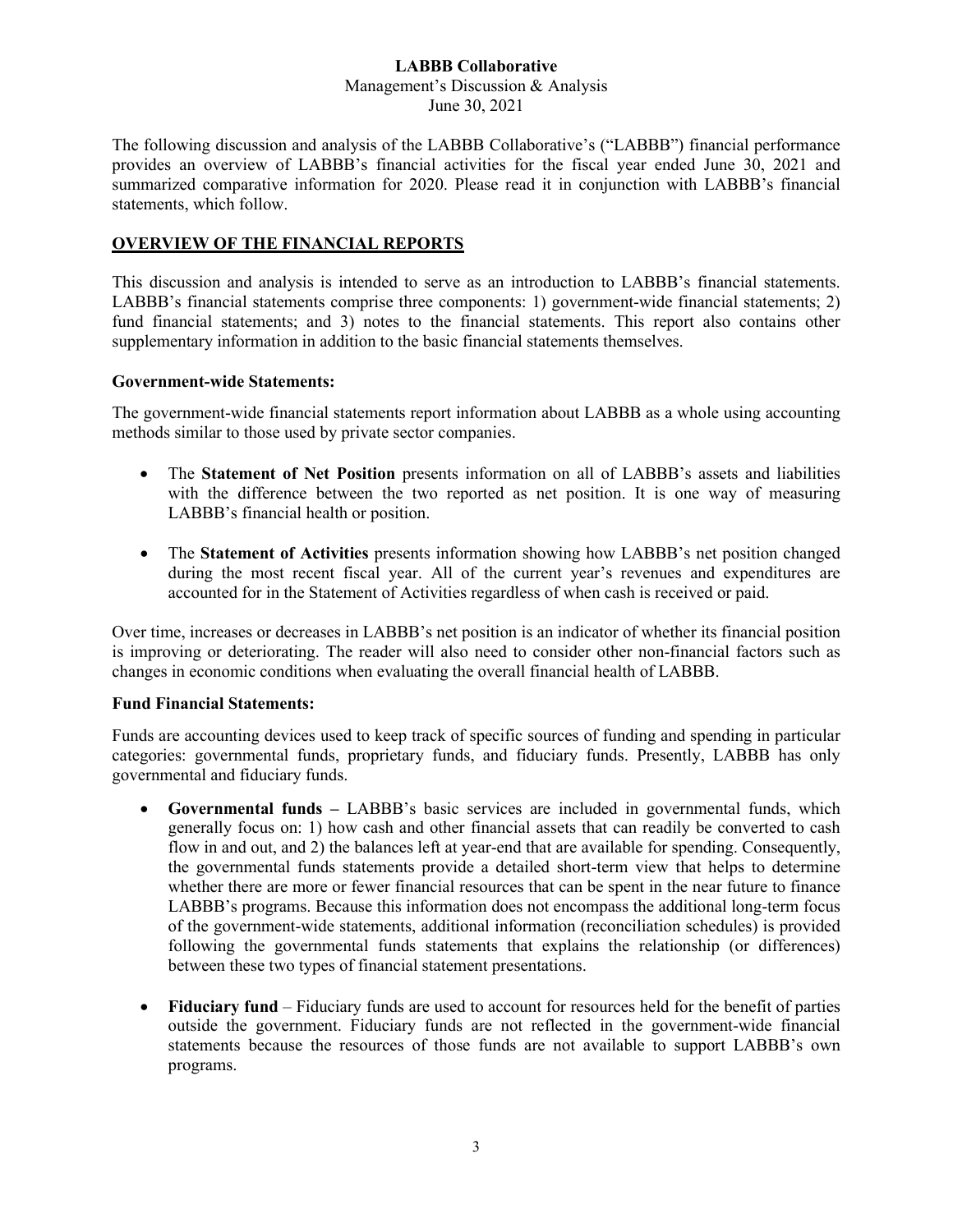#### **LABBB Collaborative** Management's Discussion & Analysis June 30, 2021

#### **Notes to the Financial Statements:**

The Notes to the Financial Statements provide additional information that is essential to a full understanding of the information provided in LABBB's financial statements.

#### **Supplementary Information:**

In addition to the basic financial statements and accompanying notes, this report also presents certain required supplementary information which is required to be disclosed by accounting principles generally accepted in the United States of America.

#### **GOVERNMENT-WIDE FINANCIAL HIGHLIGHTS**

#### **Revenue and Other Support**

Operating revenue and other support for the fiscal year ended June 30, 2021 decreased \$759,370 or 3.0% from the prior fiscal year, excluding retirement systems on-behalf revenue. The decrease is primarily due to decreases in tuition revenues. The tuition, recreation, industry, and transportation experienced decreases in revenue, while home services revenue increased.

Member credits can be used to reduce amounts due to LABBB Collaborative from member districts for special education services provided by LABBB. Member credits of \$700,000 were issued in fiscal year 2021. At June 30, 2021, \$700,000 remained in unapplied credits for the five member districts.

Interest income decreased \$65,511. The decrease is related to the decrease of average funds held in deposit as well as the decrease in the interest rate at the Massachusetts Municipal Depository Trust (MMDT) during fiscal year 2021.

#### **Expenditures**

Expenditures for the fiscal year ended June 30, 2021 decreased \$756,817 or 3.1% from the prior fiscal year, excluding retirement systems on-behalf expense and the annual post-employment benefit cost ("OPEB expense"). Instructional and other program expenditures decreased due to less instructional time related to the impact of COVID-19.

Change in OPEB net liability was a reduction of \$600,011 in fiscal year 2021 and a decrease of \$599,868 in fiscal year 2020. The amounts were determined by an actuarial study, under Governmental Accounting Standards Board ("GASB") Statement No. 75 as of June 30, 2017 and under GASB Statement No. 45 as of July 1, 2014, respectively. The plan is offered to retired LABBB employees who meet specific eligibility requirements.

#### **Change in Net Position**

The change in net position for the fiscal year ended June 30, 2021 was an increase of \$1,427,481. The change in net position is a result of revenues exceeding expenditures in the current fiscal year, net of member credits and change in net OPEB liability.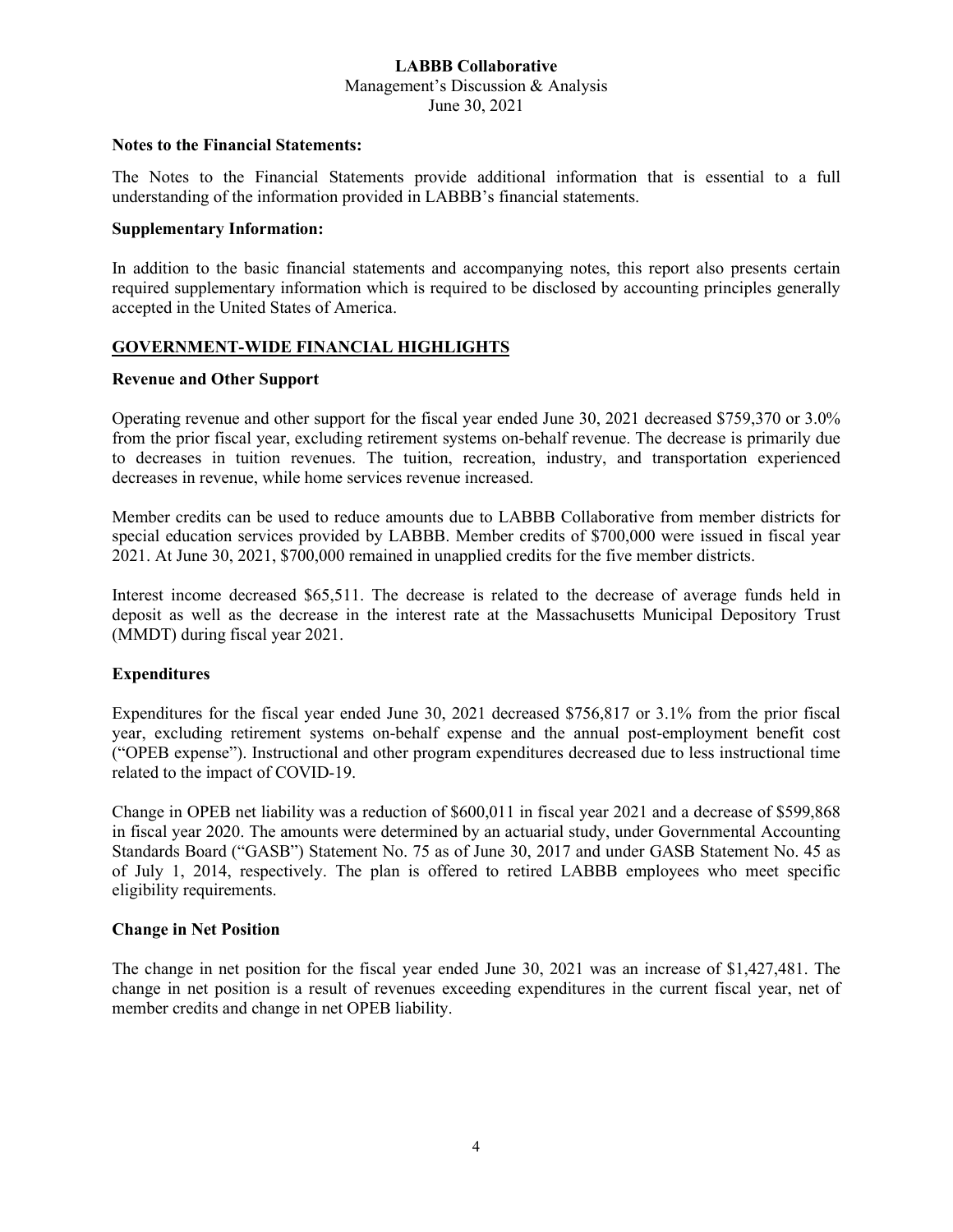#### **LABBB Collaborative** Management's Discussion & Analysis June 30, 2021

#### **Total Assets**

Total assets as of June 30, 2021 increased \$302,914 or 2.4% from June 30, 2020. Cash decreased \$1,510,458, accounts receivable increased \$1,823,305, and prepaid expense increased by \$14,014. The primary decrease in cash is due to operations, net of a transfer of \$500,000 to the OPEB Trust Fund, a decrease in current liabilities of \$367,198 and, an increase of \$1,823,305 in accounts receivable. The increase in accounts receivable is due to delays in payments as a result of significant services provided in the fourth quarter of fiscal year 2021. LABBB maintains cash balances with Brookline Bank and the MMDT. Cash balances at Brookline Bank are maintained at levels that at times exceed FDIC protection. However, Brookline Bank is a member of the Depositor's Insurance Fund which insures all cash balances in full. Cash balances at the MMDT are not FDIC insured.

The MMDT is managed by the Massachusetts State Treasurer and Federated Investors, Inc. and offers investors a stable investment option, competitive yields, low cost, liquidity, and professional management. The MMDT investment objectives are the preservation of capital, maintaining a high level of portfolio liquidity, and to attain the highest level of current income consistent with the objectives of preservation of capital and liquidity. To achieve the investment objectives the MMDT limits investments to the highest quality U.S. dollar-denominated money market instruments of domestic and foreign issuers, U.S. government securities, and repurchase agreements. LABBB had an average of \$3,128,917 invested with the MMDT during fiscal year 2021 and the largest investment during that period was \$3,131,488.

LABBB capitalizes assets purchased which equal or exceed \$5,000 in value. These assets are depreciated over lives of three to five years on the straight-line method. During fiscal year 2021, there was no purchase of fixed assets. Depreciation expense for the year ended June 30, 2021 was \$23,948.

#### **Liabilities and Net Position**

Total liabilities as of June 30, 2021 decreased \$367,198 or 3.34% from June 30, 2020. All liabilities are considered to be current with the exception of the accrued compensated absences and the net postemployment obligation. Accounts payable decreased \$363,285. The decrease relates primarily to transportation network activity. All accounts payable in fiscal year 2021 and fiscal year 2020 were current. Accrued expenditures decreased \$71,113. The decrease relates to a lower amount in worker's compensation payable than accrued in fiscal 2020.

Member credits were increased to \$700,000. The increase is related to an issuance of \$700,000 in member credits to member districts during fiscal year 2021.

The net OPEB liability decreased \$537,011 as a result of various actuarial changes, including an OPEB credit of \$794,380, funding the OPEB Trust \$500,000, and the net effect of deferred inflows and outflows caused by changes in assumptions.

#### **GENERAL FUND BUDGETARY HIGHLIGHTS**

LABBB's annual budget for fiscal 2021 was approved by its Board of Directors. During fiscal 2021, actual revenues, excluding retirement systems on-behalf revenue, underperformed the budget by \$969,202. The tuition revenue was less than projected by \$170,424, due to lower than projected enrollments. Transportation revenue was lower than budget by \$788,615.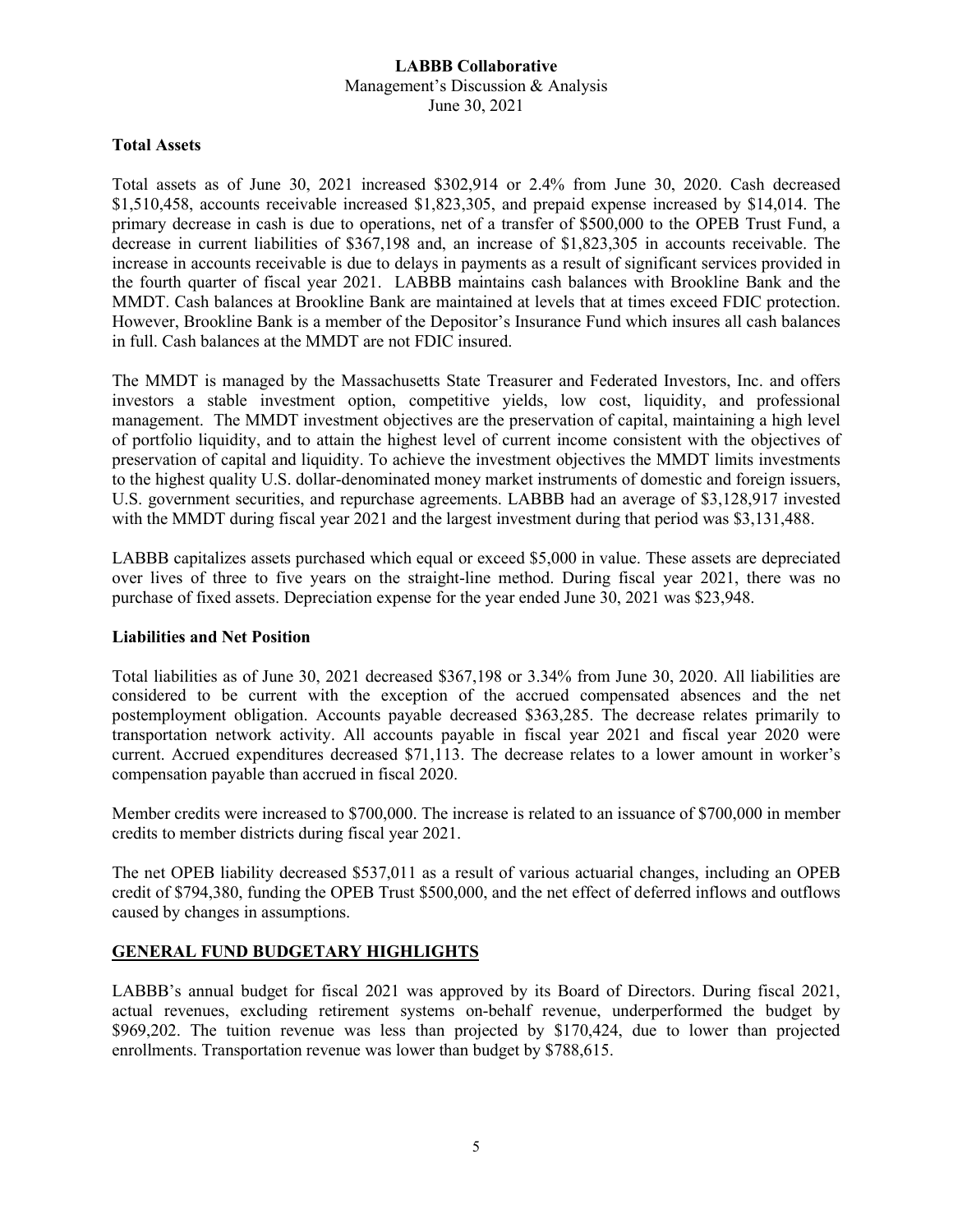Management's Discussion & Analysis June 30, 2021

During fiscal 2020, LABBB incurred actual expenditures, excluding retirement systems on-behalf expense, of \$23,901,524 compared to budgeted expenditures of \$26,175,490. The difference between budgeted and actual expenditures is due mainly to lower than expected educational and instructional costs.

#### **KNOWN FACTS, DECISIONS, OR CONDITIONS**

LABBB implemented a new standard from the GASB, Statement No. 75, in fiscal year 2018. The standard relates to the accounting and reporting by employers for postemployment benefits other than pensions. The new standard requires that the post-employment health benefits obligation be recorded at the full allocation amount, no longer as a portion of the obligation. This change significantly increases and accelerates the recording of these costs and significantly impacted LABBB's operating results in fiscal year 2018. The opening balance in the government-wide net position as a result of this change in accounting principle was \$10,072,092 and was reported in the fiscal year 2018 Statement of Activities.

LABBB historically recorded the cost of the postemployment health benefits on a "pay as you go" basis. The new standard requires these costs be recorded on an accrual basis and requires the disclosure of the post-employment health benefit plan's accumulated liabilities in the footnotes to the financial statements. This change significantly increased and accelerated the recording of these costs and significantly impacted LABBB's government-wide results in fiscal years 2021 and 2020. LABBB recorded an adjustment in each fiscal year for the estimated annual cost of the program, plus the unfunded prior costs that have accumulated to date. The total (credit)/charge for fiscal years 2021 and 2020 is (\$1,794,380) and (\$599,868) respectively. During fiscal year 2021, LABBB contributed \$500,000 to its OPEB trust.

LABBB implemented GASB Statement No. 68 in fiscal year 2015. The standard relates to the accounting and financial reporting for pensions. LABBB's employees participate in the Massachusetts Teachers' (MTRS) or State Employees' Retirement System (MSERS), statewide cost-sharing multi-employer defined benefit plans public employee retirement systems (PERS) covering all employees of local school districts within the Commonwealth of Massachusetts ("the Commonwealth").

Educational collaboratives contribute amounts equal to the normal cost of employees' benefits participating in MSERS at a rate established by the Public Employees' Retirement Administration Commission (PERAC), currently 6.1% of covered payroll. The Commonwealth is a nonemployer contributor in MTRS and MSERS and is required by statute to make all actuarially determined employer contributions on behalf of the member employers participating in MTRS. Therefore, LABBB is considered to be in a 100% special funding situation as defined by GASB Statement No. 68. Since the employers do not contribute directly to each system beyond the MSERS annual normal cost, there is no net pension liability to recognize. However, the notes to the financial statements must disclose the portion of the nonemployer contributing entities' share of the collective net pension liability that is associated with the employer. In addition, LABBB must recognize its portion of the collective pension expense as both revenue and pension expense.

#### **REQUESTS FOR INFORMATION**

The financial report is designed to provide the reader with a general overview of LABBB's financial activities. If you have questions in regard to this report, contact William Lupini, 123 Cambridge Street, Burlington, MA 01803, or at 339-222-5615.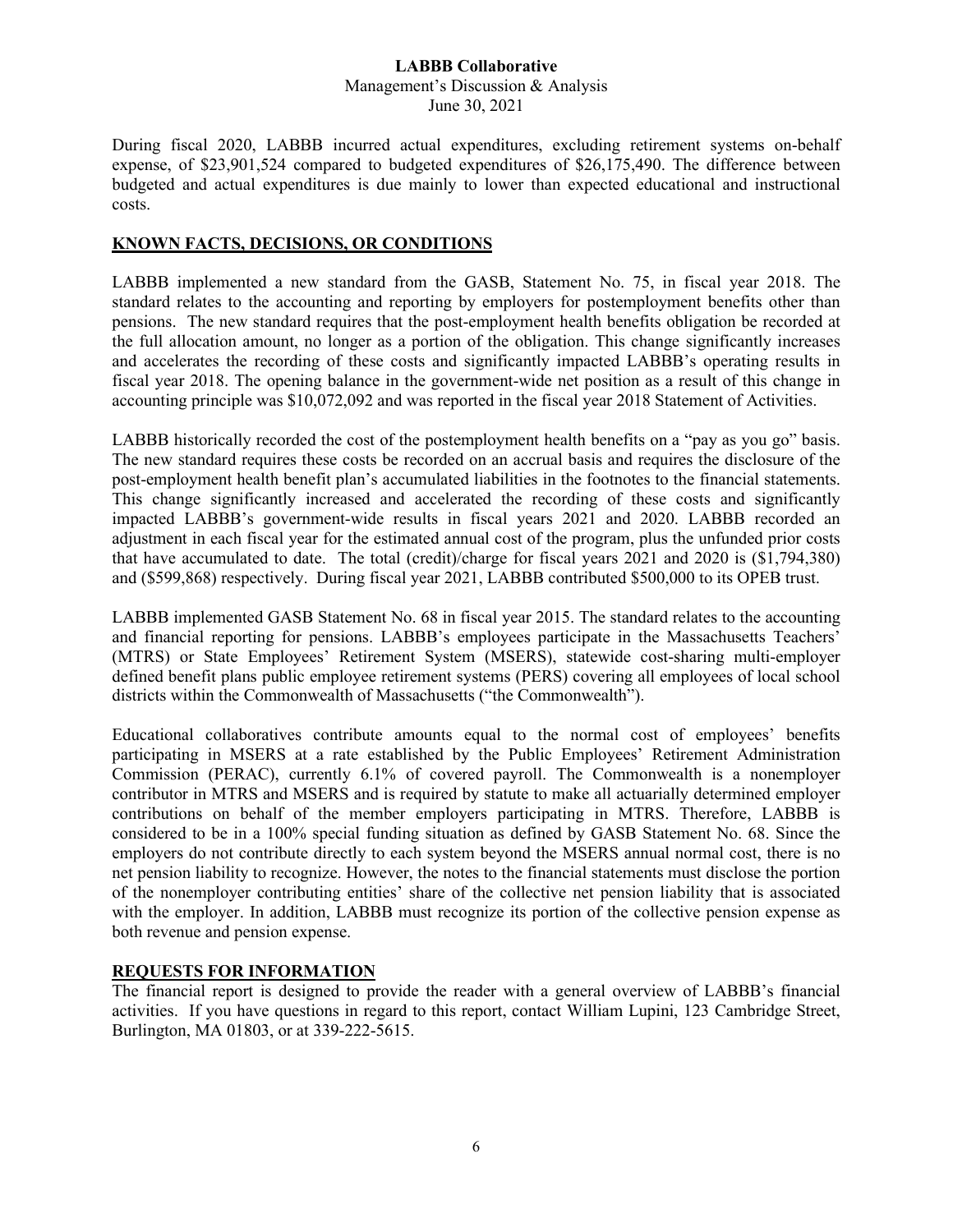#### **LABBB COLLABORATIVE Statement of Net Position**

June 30, 2021

|                                                                           | Governmental<br><b>Activities</b> |
|---------------------------------------------------------------------------|-----------------------------------|
| <b>ASSETS AND DEFERRED OUTFLOWS OF RESOURCES</b>                          |                                   |
| <b>Current Assets</b>                                                     |                                   |
| Cash and cash equivalents                                                 |                                   |
| Cash available for operations                                             | \$<br>1,588,335                   |
| Cash restricted for capital fund                                          | 3,131,488                         |
| Cash assigned as reserve for operations                                   | 2,643,794                         |
| Accounts receivable, net                                                  | 5,285,379                         |
| Prepaid expenses<br><b>Total Current Assets</b>                           | 15,401<br>12,664,397              |
| <b>Non-current Assets</b>                                                 |                                   |
| Equipment and improvements, net                                           | 51,747                            |
| <b>Total Non-current Assets</b>                                           | $\overline{51,747}$               |
| <b>Total Assets</b>                                                       | 12,716,144                        |
| <b>Deferred Outflows of Resources</b>                                     |                                   |
| Deferred Outflows of Resources Related to OPEB                            | 477,520                           |
| <b>Total Assets and Deferred Outflows of Resources</b>                    | \$<br>13,193,664                  |
| <b>LIABILITIES, DEFERRED INFLOWS OF RESOURCES, AND NET POSITION</b>       |                                   |
| <b>Current Liabilities</b>                                                |                                   |
| Accounts payable                                                          | \$<br>1,289,491                   |
| Accrued expenses                                                          | 936,957                           |
| Deferred revenue                                                          | 47,627                            |
| Member credits                                                            | 700,000                           |
| <b>Total Current Liabilities</b>                                          | 2,974,075                         |
| <b>Non-current Liabilities:</b>                                           |                                   |
| Compensated absences                                                      | 86,484                            |
| Other postemployment benefits                                             | 7,570,677                         |
| <b>Total Long Term Liabilities</b>                                        | 7,657,161                         |
| <b>Total Liabilities</b>                                                  | 10,631,236                        |
| <b>Deferred Inflows of Resources</b>                                      |                                   |
| Deferred Inflows of Resources Related to OPEB                             | 6,820,618                         |
| <b>Net Position</b>                                                       |                                   |
| Unrestricted net position:                                                |                                   |
| General and other purposes                                                | (7,441,425)                       |
| Net position invested in capital assets                                   | 51,747                            |
| Restricted - capital reserve fund<br><b>Total Net Position</b>            | 3,131,488                         |
|                                                                           | (4,258,190)                       |
| <b>Total Liabilities, Deferred Inflows of Resources, and Net Position</b> | \$<br>13,193,664                  |

See accompanying notes to financial statements and independent auditor's report.

i,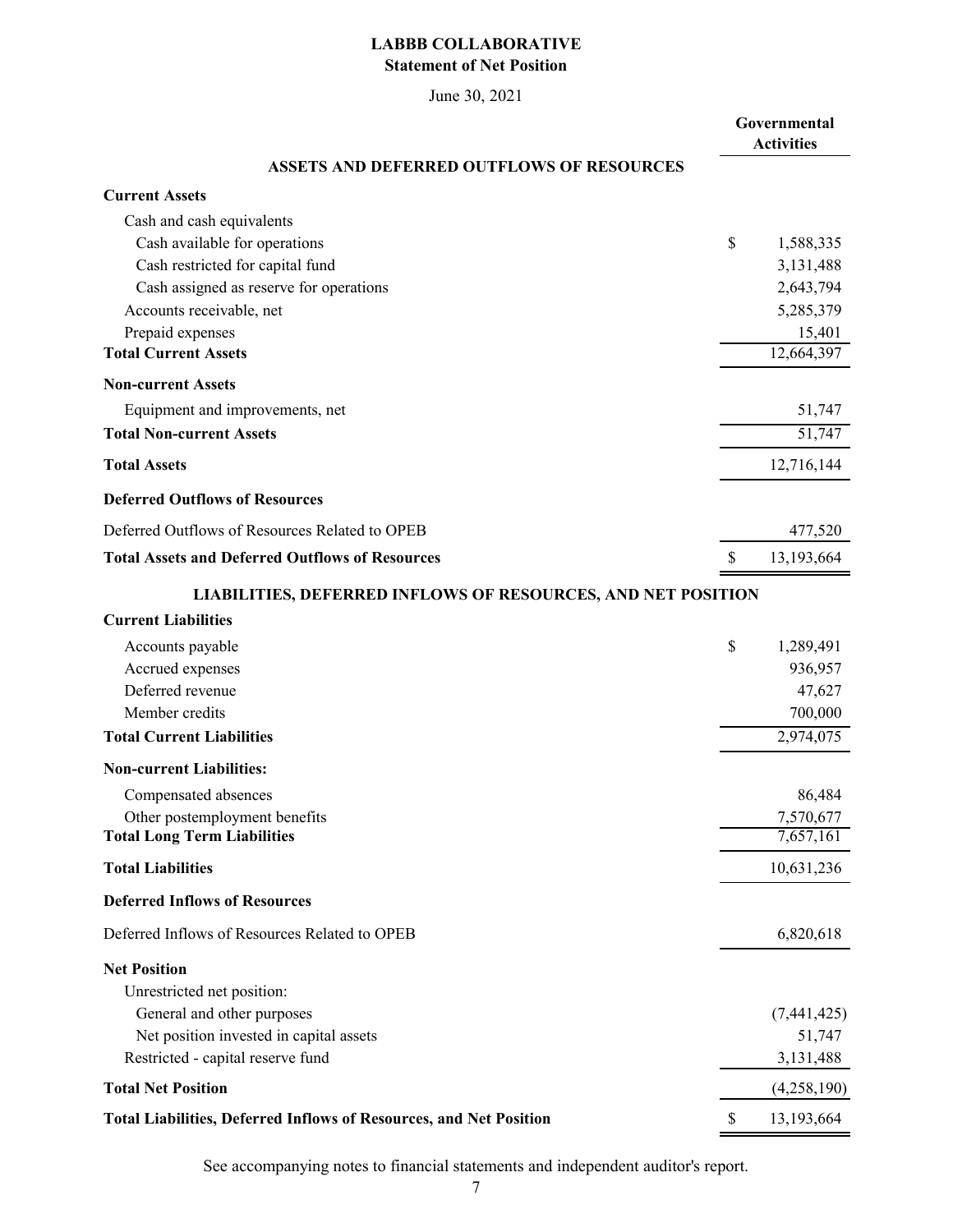#### Statement of Activities For the Year Ended June 30, 2021

|                                         |                 | <b>Program Revenues</b>               |                                                        |    |                                                                                 |
|-----------------------------------------|-----------------|---------------------------------------|--------------------------------------------------------|----|---------------------------------------------------------------------------------|
| <b>Functions/Programs</b>               | <b>Expenses</b> | <b>Charges for</b><br><b>Services</b> | Operating<br><b>Grants</b> and<br><b>Contributions</b> |    | Net (Expense)<br><b>Revenue and</b><br><b>Changes in Net</b><br><b>Position</b> |
|                                         |                 |                                       |                                                        |    |                                                                                 |
| <b>Governmental Activities:</b>         |                 |                                       |                                                        |    |                                                                                 |
| Administration                          | 1,246,457<br>\$ | <sup>S</sup>                          | \$                                                     | \$ | (1,246,457)                                                                     |
| Educational and instructional           | 16,446,325      | 18,999,293                            | 27,787                                                 |    | 2,580,755                                                                       |
| Transportation                          | 6,200,266       | 6,209,548                             |                                                        |    | 9,282                                                                           |
| Intergovernmental revenue and expense   | 6,096,676       |                                       | 6,096,676                                              |    |                                                                                 |
| Depreciation and amortization           | 23,948          |                                       |                                                        |    | (23,948)                                                                        |
| Other postemployment benefits           | (794, 380)      |                                       |                                                        |    | 794,380                                                                         |
| <b>Total Governmental Activities</b>    | \$29,219,292    | \$25,208,841                          | 6,124,463<br>\$                                        |    | 2,114,012                                                                       |
| <b>General Revenue and Other:</b>       |                 |                                       |                                                        |    |                                                                                 |
| Interest                                |                 |                                       |                                                        |    | 11,016                                                                          |
| Other                                   |                 |                                       |                                                        |    | 2,453                                                                           |
| Credits to member districts             |                 |                                       |                                                        |    | (700,000)                                                                       |
| <b>Total General Revenue and Other</b>  |                 |                                       |                                                        |    | (686, 531)                                                                      |
| <b>Change in Net Position</b>           |                 |                                       |                                                        |    | 1,427,481                                                                       |
| <b>Net Position, Beginning of Year:</b> |                 |                                       |                                                        |    | (5,685,671)                                                                     |
| <b>Net Position, End of Year</b>        |                 |                                       |                                                        | \$ | (4,258,190)                                                                     |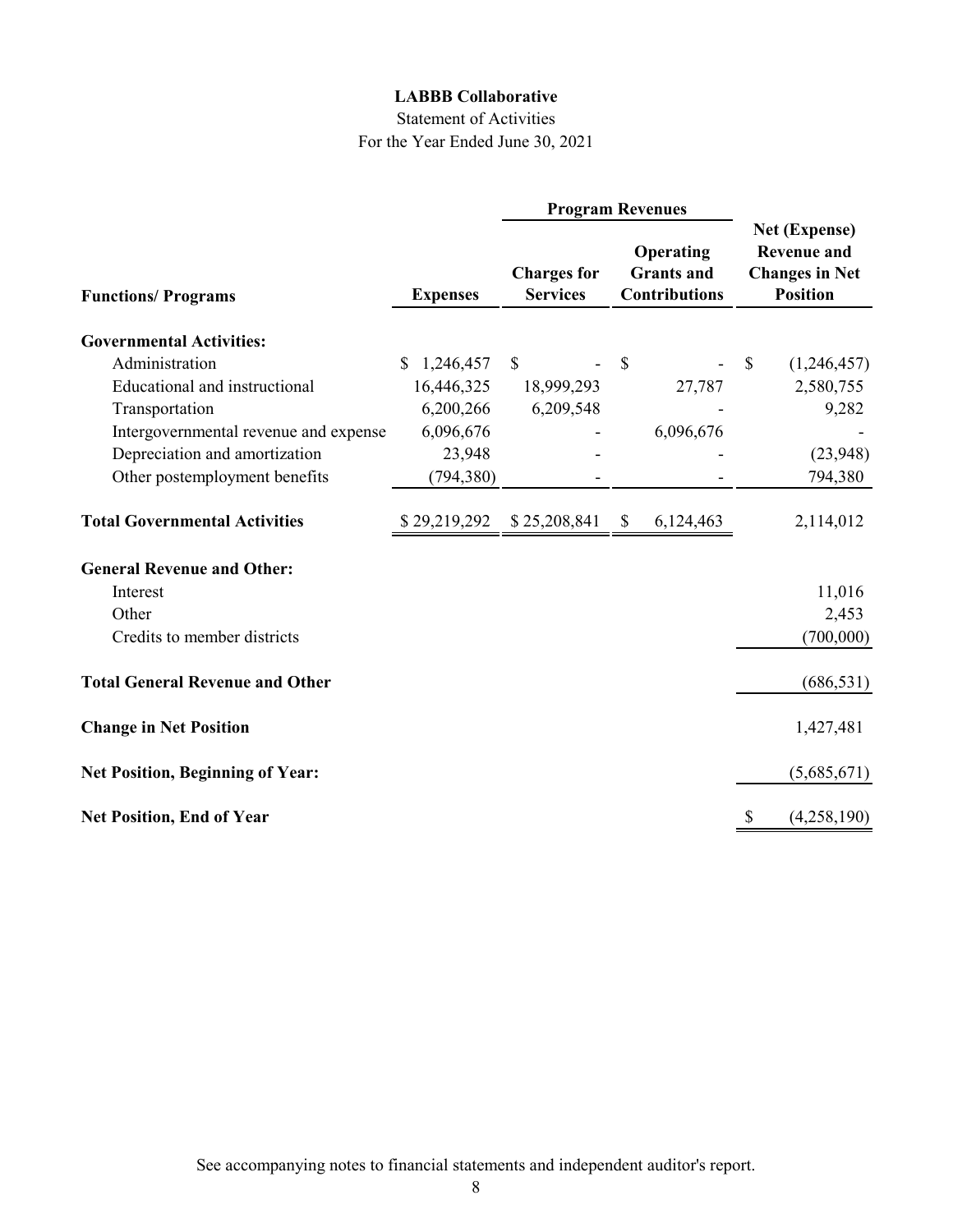#### Balance Sheet Governmental Funds June 30, 2021

|                                            |               | <b>General Fund</b> | Capital<br><b>Reserve</b><br>Fund |                           | Nonmajor<br>Governmental<br><b>Funds</b> |    | <b>Total</b><br>Governmental<br><b>Funds</b> |
|--------------------------------------------|---------------|---------------------|-----------------------------------|---------------------------|------------------------------------------|----|----------------------------------------------|
|                                            |               | <b>ASSETS</b>       |                                   |                           |                                          |    |                                              |
| Cash and cash equivalents                  |               |                     |                                   |                           |                                          |    |                                              |
| Cash available for operations              | $\mathbb{S}$  | 1,588,335           | \$                                | \$                        |                                          | \$ | 1,588,335                                    |
| Cash restricted for capital fund           |               |                     | 3,131,488                         |                           |                                          |    | 3,131,488                                    |
| Cash assigned as reserve for operations    |               | 2,643,794           |                                   |                           |                                          |    | 2,643,794                                    |
| Accounts receivable, net                   |               | 5,285,379           |                                   |                           |                                          |    | 5,285,379                                    |
| Prepaid expenses                           |               | 15,401              |                                   |                           |                                          |    | 15,401                                       |
| <b>Total Assets</b>                        | $\mathcal{S}$ | 9,532,909           | \$3,131,488                       | $\boldsymbol{\mathsf{S}}$ |                                          | \$ | 12,664,397                                   |
| <b>LIABILITIES AND FUND BALANCES</b>       |               |                     |                                   |                           |                                          |    |                                              |
| <b>Liabilities:</b>                        |               |                     |                                   |                           |                                          |    |                                              |
| Accounts payable                           | $\mathbb{S}$  | 1,289,491           | \$                                | \$                        |                                          | \$ | 1,289,491                                    |
| Accrued expenses                           |               | 936,957             |                                   |                           |                                          |    | 936,957                                      |
| Deferred revenue                           |               | 47,627              |                                   |                           |                                          |    | 47,627                                       |
| Member credits                             |               | 700,000             |                                   |                           |                                          |    | 700,000                                      |
| <b>Total Liabilities</b>                   |               | 2,974,075           |                                   |                           |                                          |    | 2,974,075                                    |
| <b>Fund Balances:</b>                      |               |                     |                                   |                           |                                          |    |                                              |
| Nonspendable                               |               | 15,401              |                                   |                           |                                          |    | 15,401                                       |
| Restricted                                 |               |                     | 3,131,488                         |                           |                                          |    | 3,131,488                                    |
| Assigned                                   |               | 2,643,794           |                                   |                           |                                          |    | 2,643,794                                    |
| Unassigned                                 |               | 3,899,639           |                                   |                           |                                          |    | 3,899,639                                    |
| <b>Total Fund Balances</b>                 |               | 6,558,834           | 3,131,488                         |                           |                                          |    | 9,690,322                                    |
| <b>Total Liabilities and Fund Balances</b> | \$            | 9,532,909           | \$3,131,488                       | \$                        |                                          | \$ | 12,664,397                                   |

See accompanying notes to financial statements and independent auditor's report.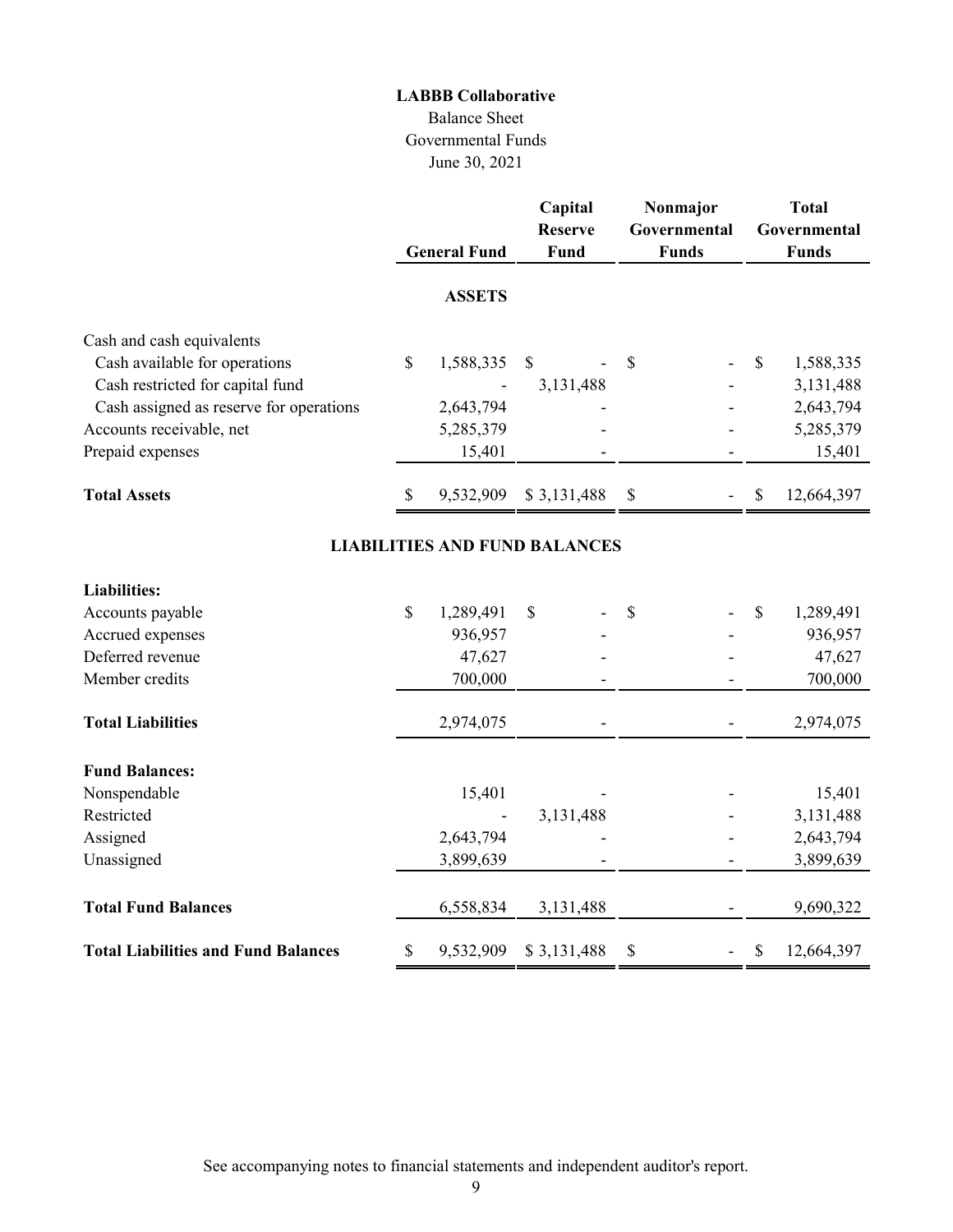Reconciliation of the Governmental Funds Balance Sheet to the Statement of Net Position

June 30, 2021

| \$9,690,322  |
|--------------|
|              |
|              |
|              |
|              |
| 51,747       |
|              |
|              |
| (86, 484)    |
|              |
|              |
|              |
| (13,913,775) |
| (4,258,190)  |
|              |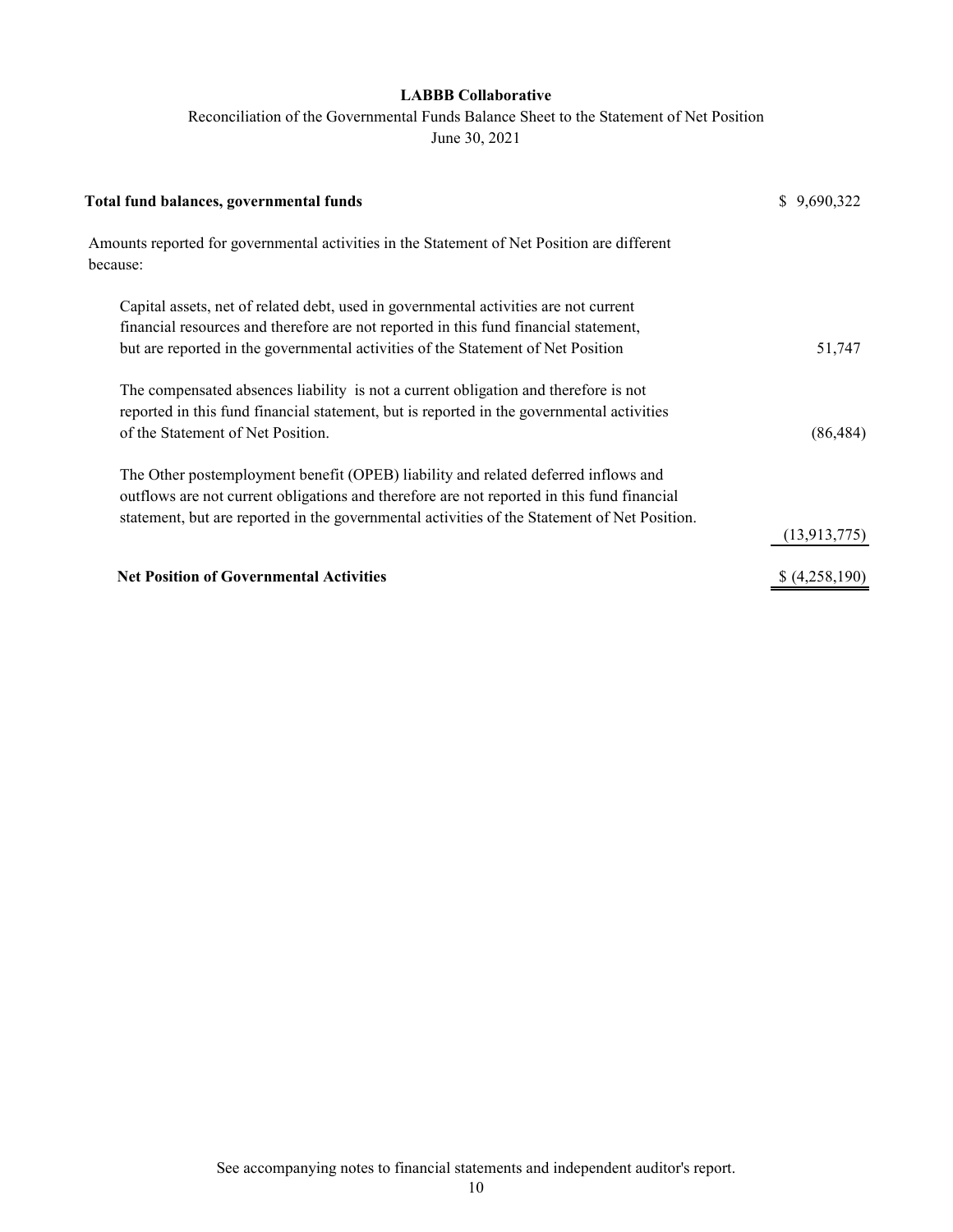#### Statement of Revenues, Expenditures and Changes in Fund Balances Governmental Funds For the Year Ended June 30, 2021

|                                         |                     | Capital<br><b>Reserve</b> | Nonmajor<br>Governmental | <b>Total</b><br>Governmental |
|-----------------------------------------|---------------------|---------------------------|--------------------------|------------------------------|
|                                         | <b>General Fund</b> | Fund                      | <b>Funds</b>             | <b>Funds</b>                 |
| <b>Revenues:</b>                        |                     |                           |                          |                              |
| Tuition and services revenue            | \$<br>18,906,958    | \$                        | \$                       | \$<br>18,906,958             |
| Industry revenue                        | 29,400              |                           |                          | 29,400                       |
| Recreation revenue                      | 3,205               |                           |                          | 3,205                        |
| Transportation revenue                  | 6,209,548           |                           |                          | 6,209,548                    |
| Home services revenue                   | 59,730              |                           |                          | 59,730                       |
| Grants and contracts                    | 27,787              |                           |                          | 27,787                       |
| Intergovernmental revenue               | 6,096,676           |                           |                          | 6,096,676                    |
| Interest                                | 5,154               | 5,862                     |                          | 11,016                       |
| Other                                   | 2,453               |                           |                          | 2,453                        |
| Credits to member districts             | (700,000)           |                           |                          | (700,000)                    |
| <b>Total Revenues</b>                   | 30,640,911          | 5,862                     |                          | 30,646,773                   |
| <b>Expenditures:</b>                    |                     |                           |                          |                              |
| Administration                          | 1,254,933           |                           |                          | 1,254,933                    |
| Educational and instructional           | 16,446,325          |                           |                          | 16,446,325                   |
| Transportation expense                  | 6,200,266           |                           |                          | 6,200,266                    |
| Intergovernmental expense               | 6,096,676           |                           |                          | 6,096,676                    |
| <b>Total Expenditures</b>               | 29,998,200          |                           |                          | 29,998,200                   |
| Excess of Revenues over Expenditures    | 642,711             | 5,862                     |                          | 648,573                      |
| <b>Other Financing Sources:</b>         |                     |                           |                          |                              |
| OPEB obligation funding                 | (500,000)           |                           |                          | (500,000)                    |
| Transfer to restricted funds            | (25, 626)           | 25,626                    |                          |                              |
| <b>Net Change in Fund Balances</b>      | 117,085             | 31,488                    |                          | 148,573                      |
| <b>Fund Balances, Beginning of Year</b> | 6,441,749           | 3,100,000                 |                          | 9,541,749                    |
| <b>Fund Balances, End of Year</b>       | \$<br>6,558,834     | \$<br>3,131,488           | \$<br>$\blacksquare$     | \$<br>9,690,322              |

See accompanying notes to financial statements and independent auditor's report.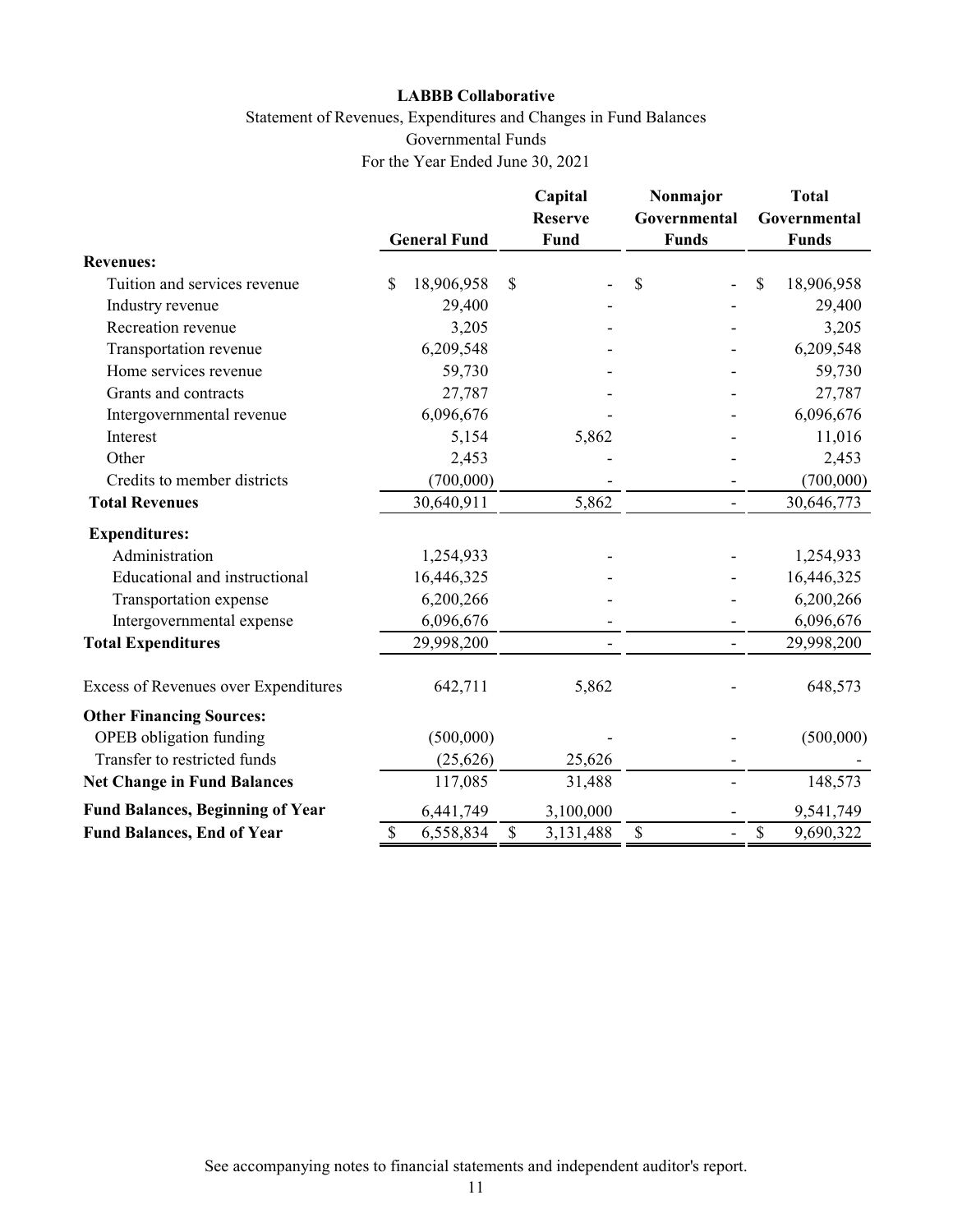Reconciliation of the Statement of Revenues, Expenditures and Changes in Fund Balances of Governmental Funds to the Statement of Activities For the Year Ended June 30, 2021

| Net change in fund balances - total governmental funds                                                                                                                                                                                                                                                                                | \$<br>148,573 |
|---------------------------------------------------------------------------------------------------------------------------------------------------------------------------------------------------------------------------------------------------------------------------------------------------------------------------------------|---------------|
| Amounts reported for governmental activities in the Statement of Activities are<br>different because:                                                                                                                                                                                                                                 |               |
| Governmental funds report outlays for capital assets as expenditures because<br>such outlays use current financial resources. In contrast, the Statement of<br>Activities reports only a portion of the outlay as expense. The outlay is allocated<br>over the assets' estimated useful lives as depreciation expense for the period. |               |
| Capital outlay, net of debt incurred                                                                                                                                                                                                                                                                                                  |               |
| Depreciation                                                                                                                                                                                                                                                                                                                          | (23,948)      |
| Governmental funds do not report certain expenses because they do not require<br>the use of current financial resources. In contrast, the Statement of Activities<br>reports such expenses.                                                                                                                                           |               |
| Compensated absences                                                                                                                                                                                                                                                                                                                  | 8,476         |
| Other postemployment benefits reported in the Statement of Activities do not<br>require the use of current financial resources and, therefore, are not reported as<br>expenditures in the governmental funds.                                                                                                                         |               |
| Net change in other postemployment benefits (OPEB) accrual                                                                                                                                                                                                                                                                            | 1,294,380     |
| Change in net position of governmental activities                                                                                                                                                                                                                                                                                     | \$1,427,481   |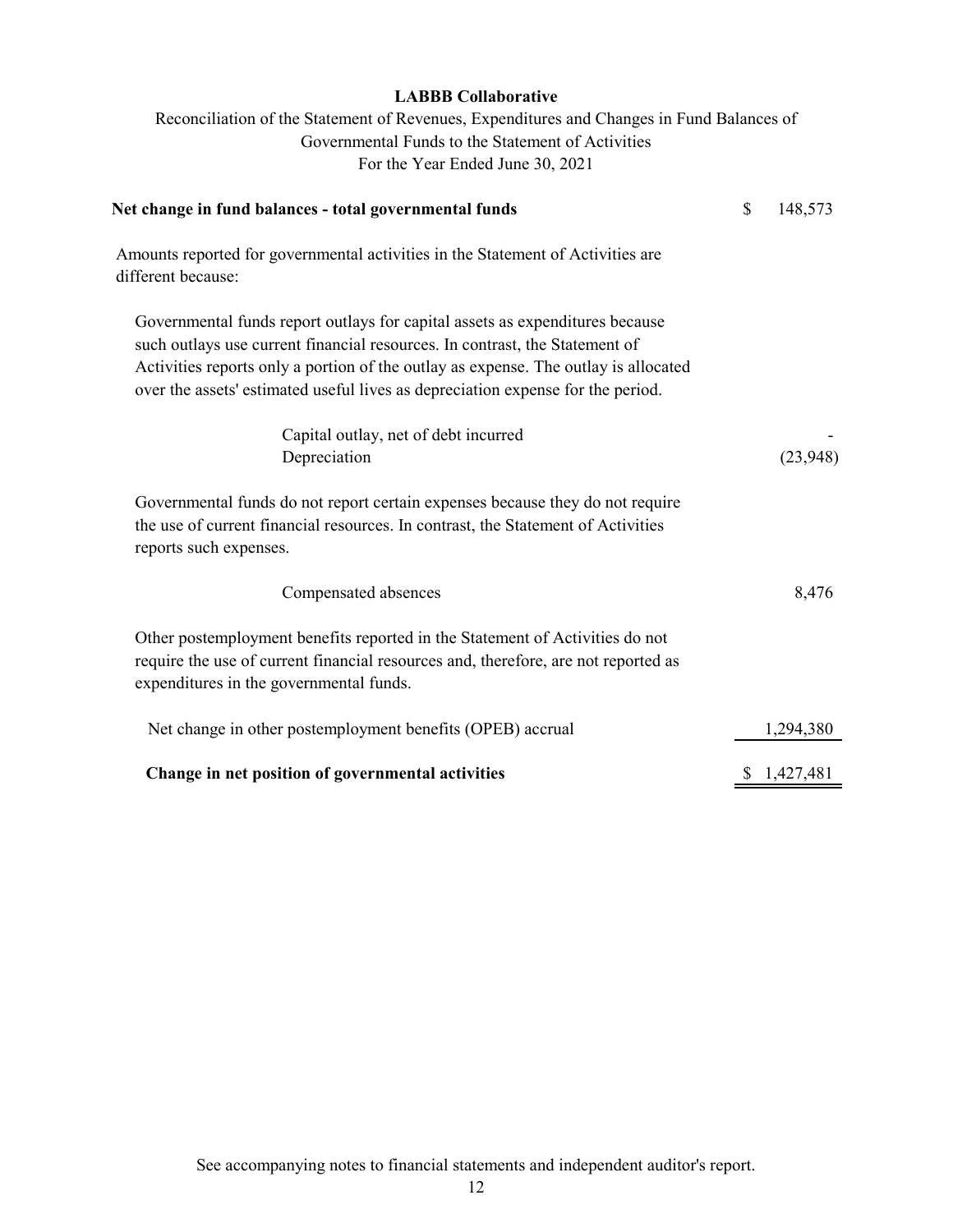Statement of Fiduciary Net Position Other Postemployment Benefits Trust June 30, 2021

#### **ASSETS**

| Cash and cash equivalents                                    | \$6,455,479 |
|--------------------------------------------------------------|-------------|
| <b>Total Assets</b>                                          | \$6,455,479 |
| <b>NET POSITION</b>                                          |             |
| Net position held in trust for other postemployment benefits | \$6,455,479 |
| <b>Total Net Position</b>                                    | \$6,455,479 |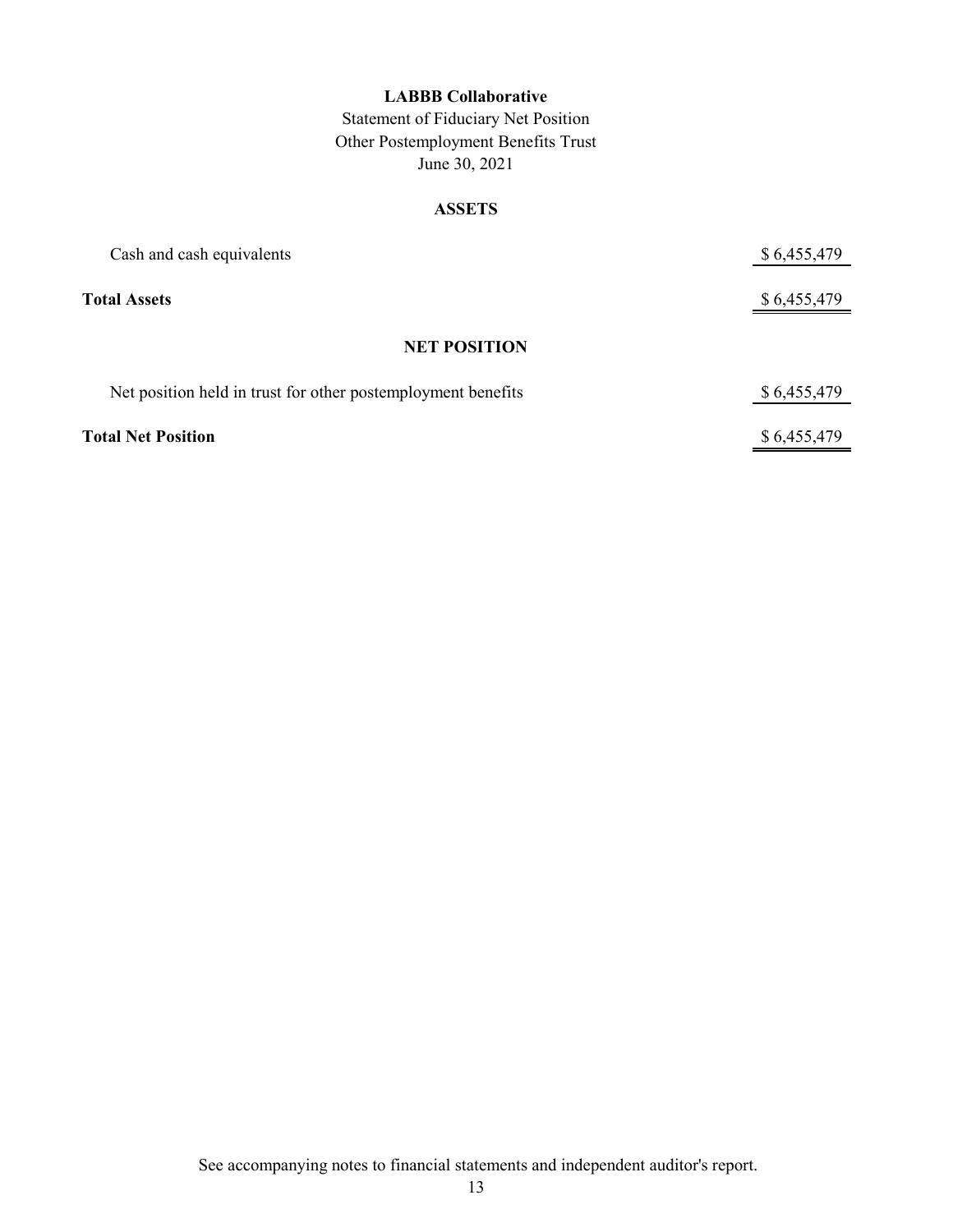#### Statement of Changes in Fiduciary Net Position Other Postemployment Benefits Trust For the year ended June 30, 2021

#### **Additions:**

| Contributions<br>Investment gain | \$<br>500,000<br>1,420,521 |
|----------------------------------|----------------------------|
| <b>Total Additions</b>           | 1,920,521                  |
| <b>Deductions:</b>               |                            |
| Investment expenses              | 15,739                     |
| <b>Total Deductions</b>          | 15,739                     |
| Change in Net Position           | 1,904,782                  |
| Net Position - Beginning of Year | 4,550,697                  |
| Net Position - End of Year       | \$6,455,479                |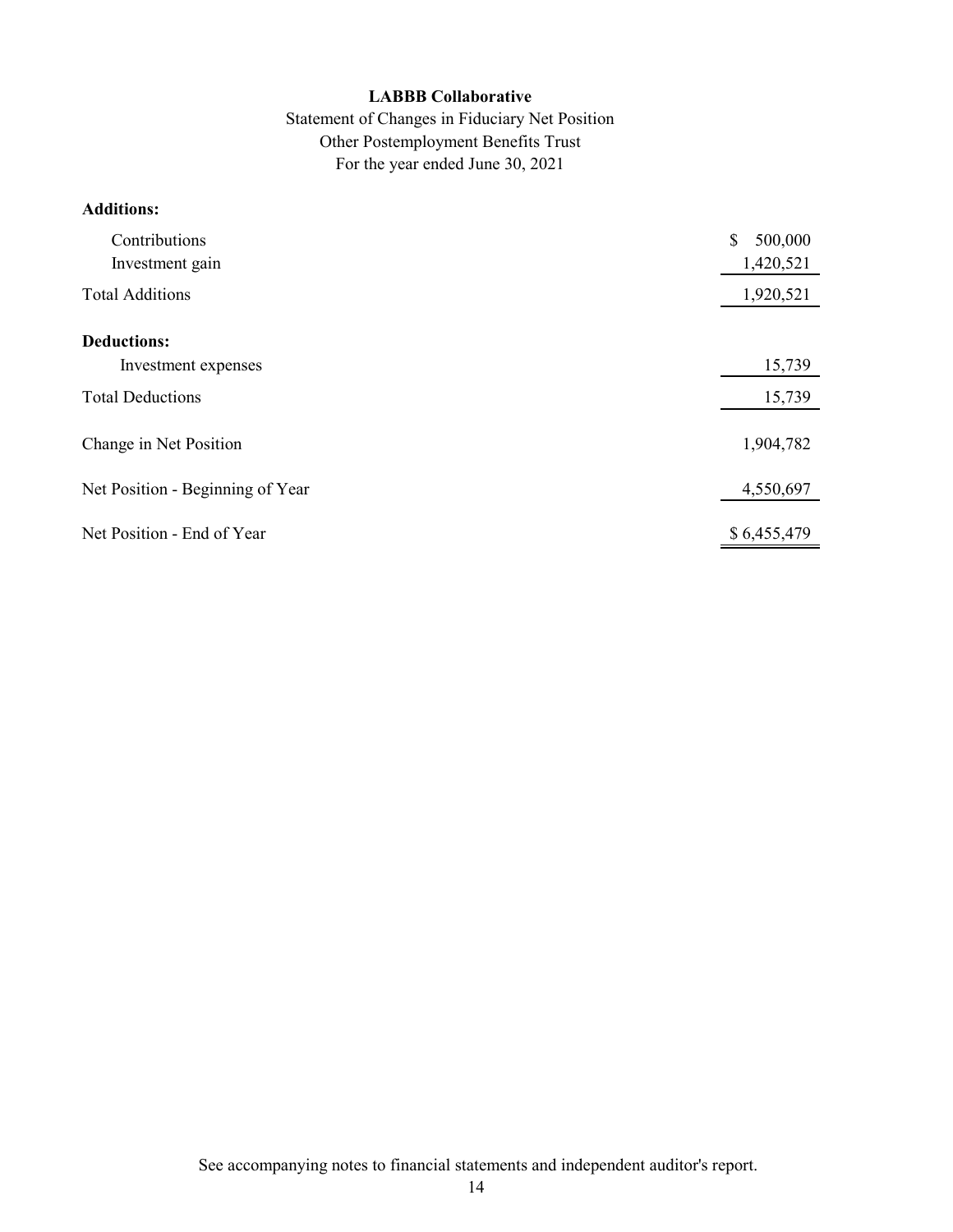Notes to Financial Statements June 30, 2021

#### **NOTE A – ORGANIZATION AND SUMMARY OF SIGNIFICANT ACCOUNTING POLICIES**

#### **Organization**

LABBB Collaborative ("LABBB") is an educational collaborative organized under Chapter 40 of the general laws of the Commonwealth of Massachusetts. LABBB was entered into by the school committees of Lexington, Arlington and Burlington in April 1974, with the addition of Bedford in May 1980 and Belmont in July 1995. LABBB provides special education services and programs, as defined in the Regulations under Chapter 766, to students aged 3 to 21, with moderate to severe special needs.

A summary of accounting policies consistently applied in the financial statements follows:

#### **Basis of Presentation**

LABBB's financial statements are prepared in accordance with accounting principles generally accepted in the United States of America ("GAAP"). The Governmental Accounting Standards Board ("GASB") is responsible for establishing GAAP for state and local governments through its pronouncements (Statements and Interpretations). The more significant accounting policies established in GAAP and used by LABBB are discussed below.

LABBB's basic financial statements include both government-wide (reporting LABBB as a whole) and fund financial statements (reporting LABBB's major funds). Both the government-wide and fund financial statements categorize primary activities as either governmental or business type. Governmental activities are generally financed through intergovernmental assessments or other nonexchange transactions. LABBB does not have any activities classified as business type activities.

#### *Government-wide Financial Statements*

In the government-wide Statement of Net Position, governmental columns are presented on a consolidated basis and are reported on a full accrual, economic resource basis, which recognizes all long- term assets, receivables and deferred outflows of resources, as well as long-term liabilities, deferred inflows of resources and other liabilities reported on a full accrual basis. LABBB's net position is reported in three parts—net investment in capital assets; restricted, as applicable; and unrestricted. LABBB first utilizes restricted resources to finance qualifying activities.

The government-wide Statement of Activities demonstrates the degree to which the direct expenses of a given function or segment are offset by program revenues. Direct expenses are those that are clearly identifiable with a specific function or segment. LABBB does not allocate indirect expenses to functions in the Statement of Activities. Program revenues included charges to customers or applicants who purchase, use or directly benefit from goods, services or privileges provided by a given function or segment and grants and contributions that are restricted to meeting the operational or capital requirements of a particular function or segment. Assessments and other items not properly included among program revenues are reported instead as general revenues.

The government-wide focus is more on the sustainability of LABBB as an entity and the change in LABBB's net position resulting from the current year's activities.

#### *Fund Financial Statements*

Fund financial statements of the reporting entity are organized into funds each of which are considered to be separate accounting entities. Each fund is accounted for by providing a separate set of self-balancing accounts, which constitute its assets, liabilities, fund balance, revenues and expenditures.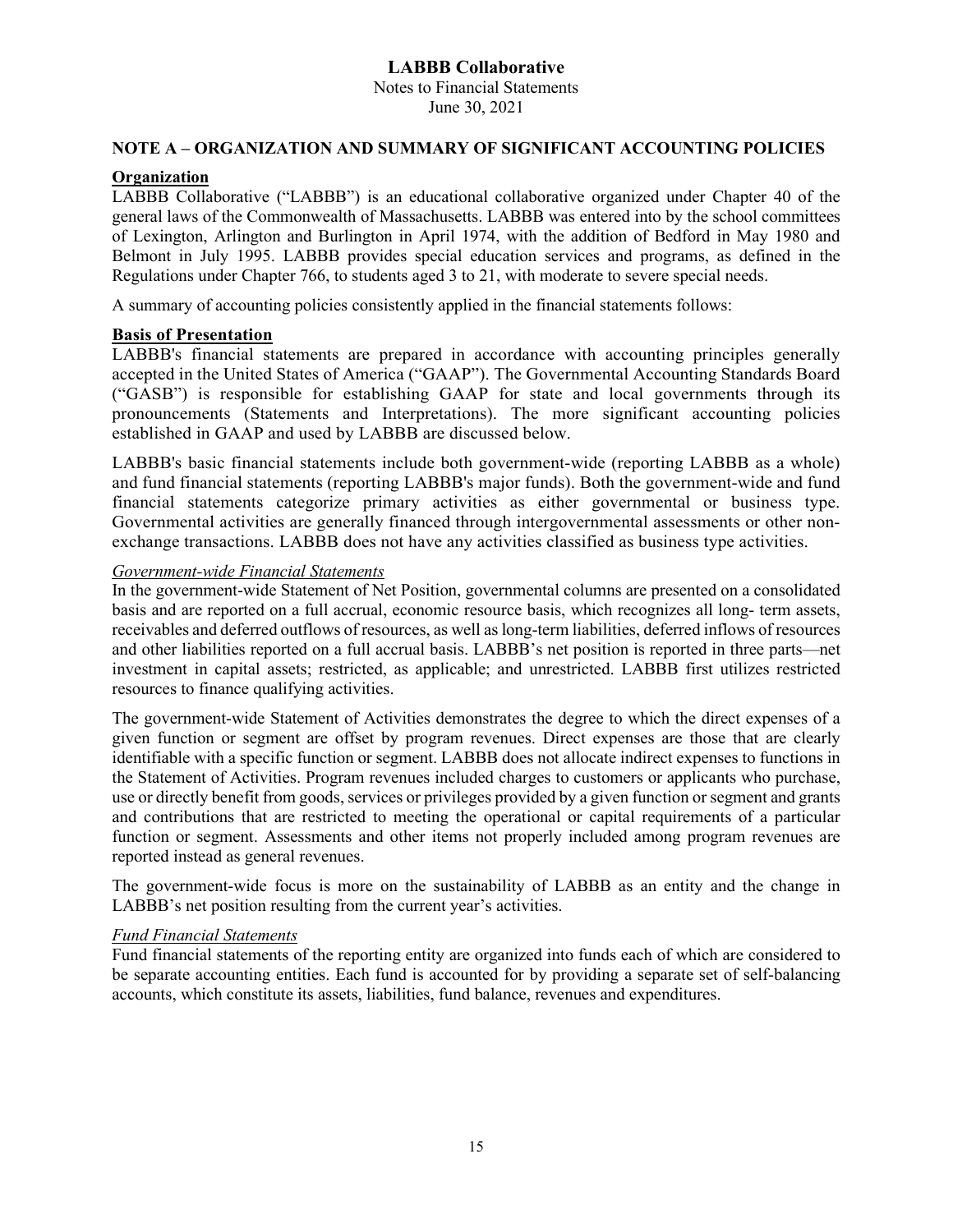Notes to Financial Statements June 30, 2021

#### **NOTE A – ORGANIZATION AND SUMMARY OF SIGNIFICANT ACCOUNTING POLICIES (continued)**

#### **Basis of Presentation (continued)**

The emphasis in fund financial statements is on the major funds in the governmental activities categories. GASB pronouncements set forth minimum criteria (percentage of the assets and deferred outflows of resources, liabilities and deferred inflows of resources, revenues or expenditures/expenses of either fund category or the governmental and enterprise combined) for the determination of major funds. LABBB may electively add funds, as major funds, which have specific community focus. The nonmajor funds are combined in a column in the fund financial statements.

The following governmental fund types are used by LABBB - LABBB does not use proprietary funds:

#### Governmental Funds:

The focus of the governmental funds' measurement (in the fund statements) is upon determination of financial position and changes in financial position (sources, uses, and balances of financial resources) rather than upon net income. The following is a description of the governmental funds of LABBB:

*General fund* - is the general operating fund of LABBB. It is used to account for all financial resources not accounted for and reported in another fund.

*Non-major governmental funds* - consist of other special revenue and permanent funds that are aggregated and presented in the non-major governmental funds column on the government funds financial statements.

#### Fiduciary Funds:

Fiduciary Funds are used to report assets held in a trustee or agency capacity for others and therefore are not available to support Collaborative programs. The reporting focus is on net position and changes in net position presented in fiduciary fund financial statements. Since by definition these assets are being held for the benefit of a third party (retiree health insurance participants) and cannot be used to address activities or obligations of LABBB, these funds are reported separately from that of LABBB's government-wide activities.

#### **Basis of Accounting and Measurement Focus**

LABBB's government-wide financial statements are presented using the economic resources measurement focus and the accrual basis of accounting. Under the accrual basis of accounting, revenues are recognized when earned and expenses are recorded when the liability is incurred or economic asset used. Revenues, expenses, gain, losses, assets, and liabilities resulting from exchange and exchange-like transactions are recognized when the exchange takes place.

LABBB's governmental funds financial statements are reported using the current financial resources measurement focus and the modified accrual basis of accounting. Under the modified accrual basis of accounting, revenues are recorded when susceptible to accrual, i.e., both measurable and available. Available means collectible within the current period or soon enough thereafter to be used to pay liabilities of the current period. Expenditures are recorded when the related fund liability is incurred, except for unmatured interest on long-term debt, judgments, compensated absences and pension expenditures, which are recorded as a fund liability when expected to be paid with expendable available financial resources.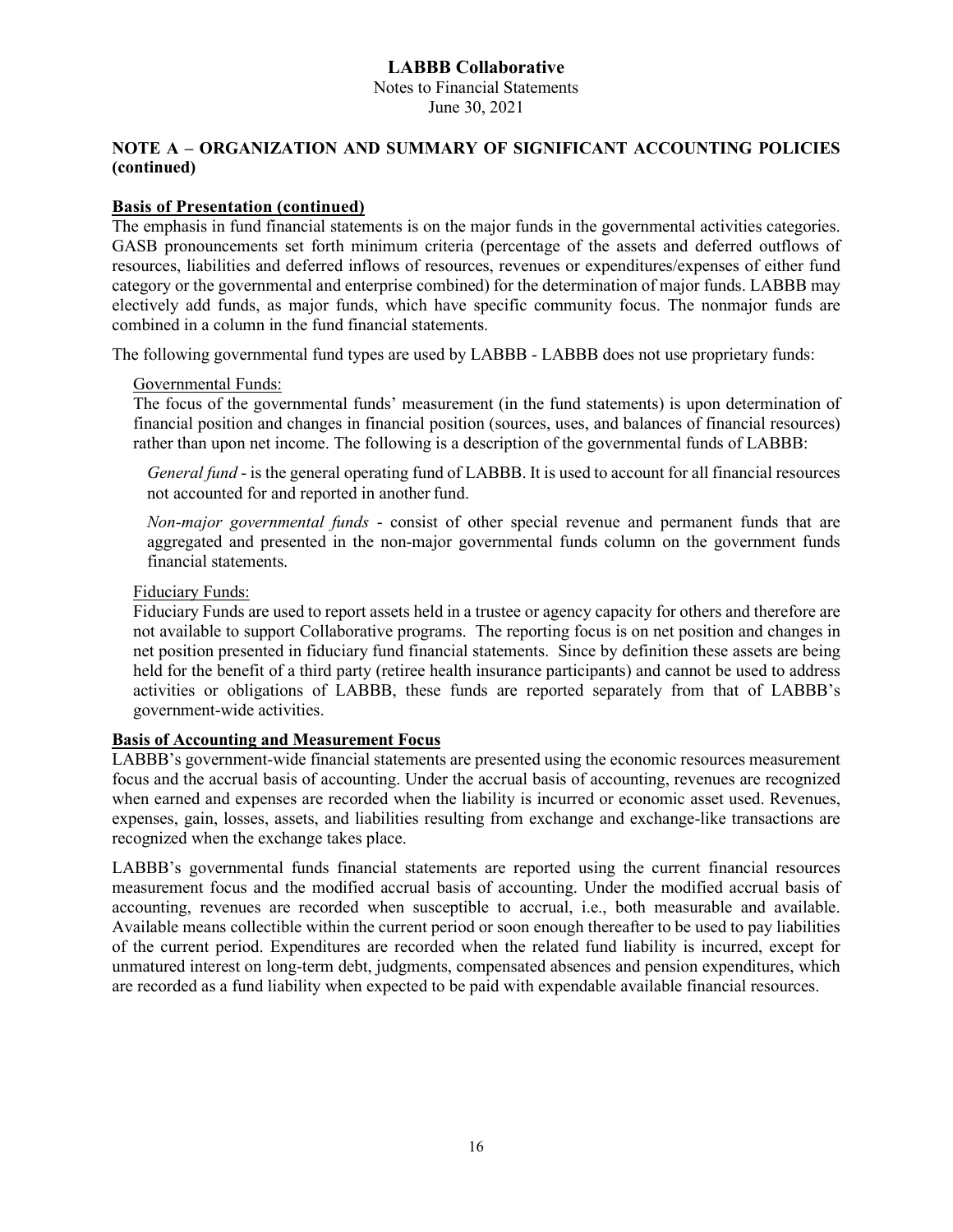Notes to Financial Statements June 30, 2021

#### **NOTE A – ORGANIZATION AND SUMMARY OF SIGNIFICANT ACCOUNTING POLICIES (continued)**

#### **Fair Value Measurements and Investments**

|                     | LABBB has contributed \$4,591,472 to a public employee retirement trust account with U.S Bank National           |             |             |
|---------------------|------------------------------------------------------------------------------------------------------------------|-------------|-------------|
|                     | Association as trustee, on behalf of its retirees' health insurance trust fund. The trustee invests the funds in |             |             |
|                     | Vanguard mutual funds. As of June 30, 2021, the balance in these investments consisted of the following:         |             |             |
|                     | Collaborative                                                                                                    |             | Net Annual  |
|                     | Contribution                                                                                                     | Fair        | Investment  |
|                     | (Estimated Cost)                                                                                                 | Value       | Gain        |
| <b>Mutual Funds</b> | \$4,591,472                                                                                                      | \$6,455,479 | \$1,404,782 |

All investments of LABBB are measured at fair value, generally based on quoted market prices in accordance with level 1 of the Fair Value Hierarchy established under GASB Statement No. 72, *Fair Value Measurement and Application*.

Net increase in the fair value on investments for the year ended June 30, 2021 was \$1,904,782, including a contribution of \$500,000 to the trust. There were no realized gains or losses during the year ended June 30, 2021. Annual investment gain totaled \$1,420,521 and investment fees for the year ended June 30, 2021 were \$15,739.

LABBB manages its investments in accordance with state public finance laws that require that all moneys held in the name of LABBB, which are not required to be kept liquid for purposes of distribution, shall be invested in such a manner as to require the payment of interest on the money at the highest possible rate reasonably available, taking account of safety, liquidity and yield. LABBB has directed a local investment management service to manage the funds as conservatively as possible. However, the investments are still subject to market risk of loss. For an investment, custodial credit risk is the risk that, in the event of the failure of the counterparty, LABBB will not be able to recover the value of its investments or collateral securities that are in possession of an outside party. LABBB's investments are uninsured, not registered in the name of LABBB, and held by the counterparty's trust department or agent but not in LABBB's name.

#### **Revenues**

Expenditure-driven programs currently reimbursable are recognized as revenue when the qualifying expenditures have been incurred and the amounts are available. Charges for services provided to other education agencies and private parties are recognized as revenue when services are provided. Amounts owed to LABBB for services already performed, which are not available are recorded as receivables. Amounts received prior to the entitlement period are recorded as unearned revenue. Revenues susceptible to accrual include expenditure-driven programs and interest income.

#### **Cash and Cash Equivalents**

Cash equivalents include cash balances maintained in checking accounts and money market accounts. For purposes of the statement of cash flows, LABBB considers all highly liquid instruments purchased with a maturity of three months or less to be cash equivalents.

LABBB maintains cash and cash equivalent balances at two institutions located in Massachusetts. Bank accounts are insured by the Federal Deposit Insurance Corporation up to \$250,000. LABBB's cash balances, at times, may exceed federally insured limits. LABBB monitors its exposure associated with cash and cash equivalents and has not experienced any losses in such accounts. LABBB also maintains cash and cash equivalents at the Massachusetts Municipal Depository Trust which is collateralized by its underlying assets.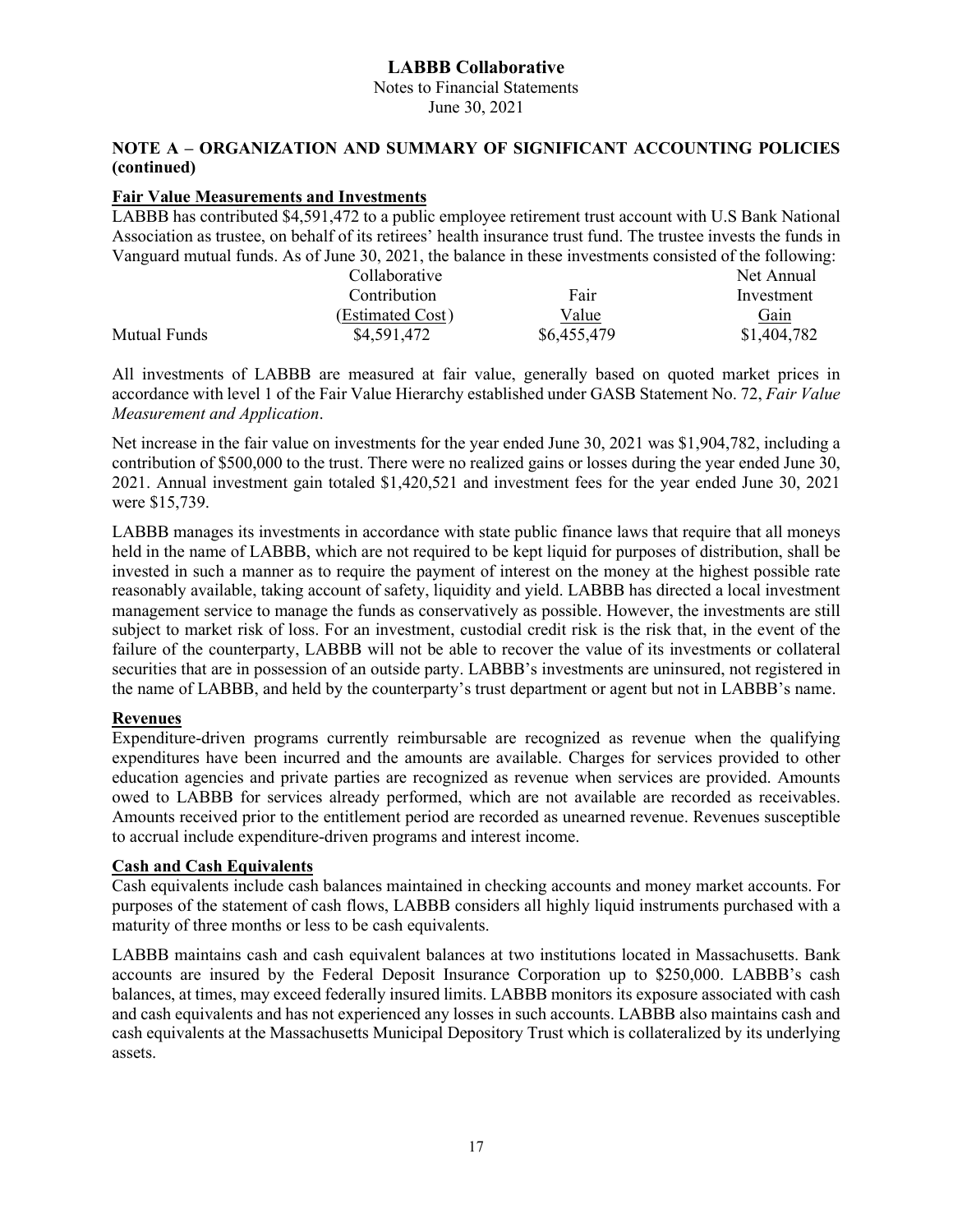Notes to Financial Statements June 30, 2021

#### **NOTE A – ORGANIZATION AND SUMMARY OF SIGNIFICANT ACCOUNTING POLICIES (continued)**

#### **Cash and Cash Equivalents (continued)**

The Board of Directors of LABBB has set aside cash in reserve for operations. The reserve for operations is based on 10% of LABBB's next fiscal year budget (see Note I), as approved by the Board of Directors. As of June 30, 2021, the cash reserved for operations was \$2,643,794.

#### **Accounts Receivable**

Accounts receivable are carried at their net realized value. Management estimates the allowance for doubtful accounts by identifying troubled accounts and by using historical experience applied to an aging of accounts. Accounts receivable are written off when deemed uncollectible. Recoveries of accounts receivable previously written off are recorded as revenue when received. At June 30, 2021, management has recorded an allowance for doubtful accounts of \$16,321.

#### **Equipment and Improvements**

Equipment is stated at cost at the date of acquisition. Depreciation is provided in amounts sufficient to allocate the cost of depreciable assets to operations over their estimated service lives on the straight-line basis. Expenditures for repairs and maintenance are charged to expense as incurred. Equipment and improvements are being depreciated over useful lives ranging from three to five years.

#### **Deferred Revenue**

Deferred revenue consists primarily of amounts received from cities and towns for programs in which services have not yet been provided under the terms of the agreement.

#### **Member Credits**

The member school districts have elected to make a portion of current and prior year surpluses available to them for future application to service and tuition billings. Member credits are recognized as obligations when approved by the board. During 2021, \$700,000 of new credits were issued to the member districts, none of which were used as of June 30, 2021.

#### **Compensated Absences**

It is LABBB's policy to permit certain employees to accumulate earned but unused vacation pay benefits up to specified limits. Employees may use this time in addition to other vacation time earned each year. Unused time is paid to the employee upon termination or retirement. Compensated absences are recorded as a non-current liability in the Statement of Net Position.

#### **Postemployment Healthcare Plan**

LABBB follows standards which require the recognition and disclosure of the liability for benefits of current and former employees, as calculated in an actuarial study, over a period not to exceed thirty years, as well as the disclosure of actuarial assumptions and methods used (see Note F).

#### **Equity Classifications**

#### *Government-wide Statements*

Equity is classified as net position and displayed in three components:

*Net position invested in capital assets* **–** Consists of capital assets including restricted capital assets net of accumulated depreciation and reduced by the outstanding balances of any bonds, mortgages, notes or other borrowings that are attributed to the acquisition, construction or improvement of those assets. If there are significant unspent related debt proceeds at year-end the portion of the debt attributable to the unspent proceeds are not included in the calculation or invested in capital assets. LABBB has no bonded debt on Capital assets at June 30, 2021.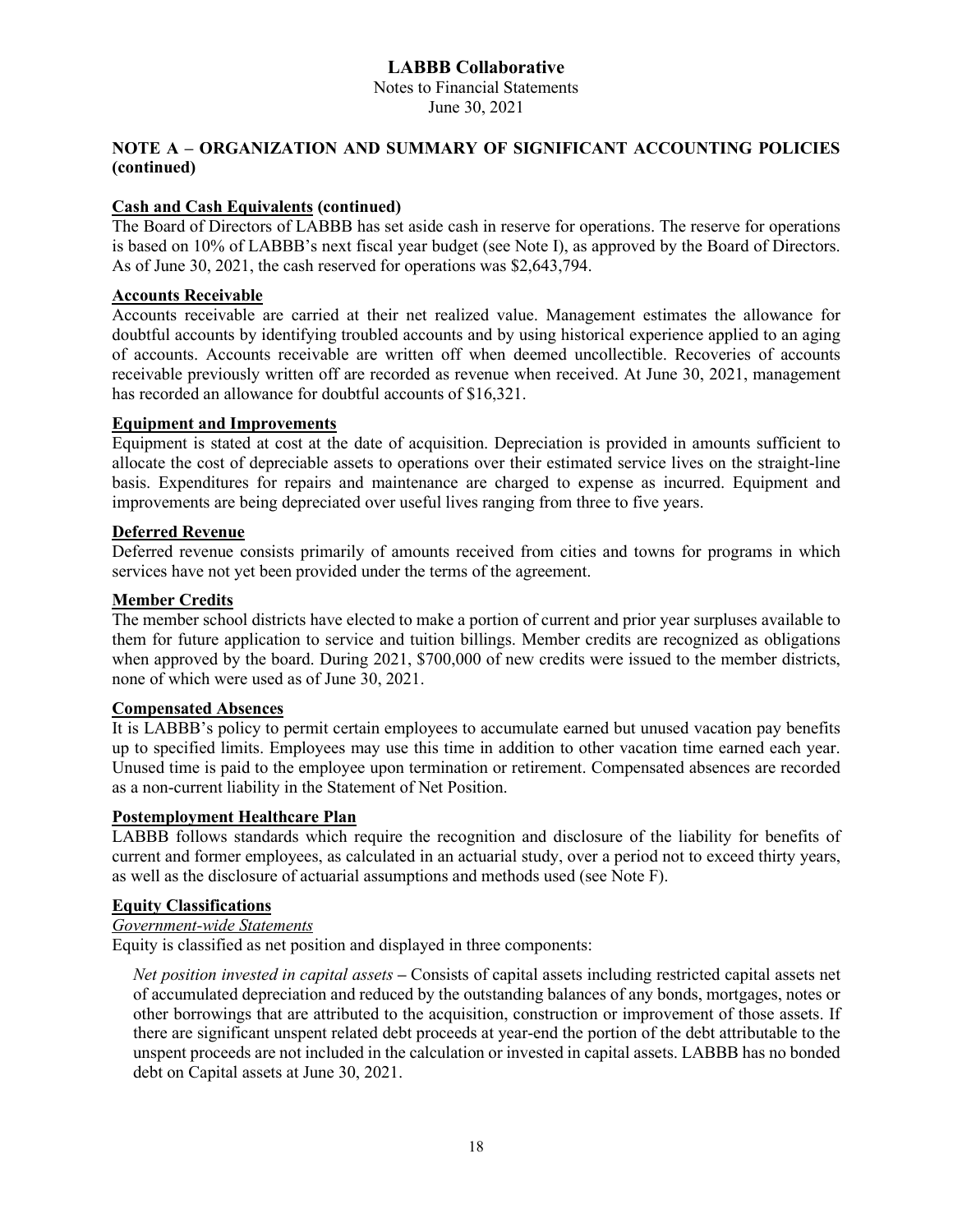Notes to Financial Statements June 30, 2021

#### **NOTE A – ORGANIZATION AND SUMMARY OF SIGNIFICANT ACCOUNTING POLICIES (continued)**

#### **Equity Classifications (continued)**

*Government-wide Statements*

*Restricted net position (as applicable)* **–** Consists of net position with constraints placed on the use either by (1) external groups such as creditors, grantors, contributors or laws or regulations of other government or, (2) law through constitutional provisions or enabling legislation. It includes cumulative investment income earned on these funds.

*Unrestricted net position – general and other purposes* **–** All other net position that do not meet the definition of "restricted" or "invested in capital assets, net of related debt."

#### *Fund Financial Statements*

Governmental fund equity is classified as fund balance. Fund balance in the fund financial statements is classified as nonspendable, restricted, committed, assigned or unassigned as described below:

*Nonspendable*: consists of amounts that cannot be spent because they are either (a) not in spendable form or (b) legally or contractually required to be maintained intact.

*Restricted*: Amounts that can be used only for specific purposes because of (a) constitutional provisions or enabling legislation or (b) externally imposed constraints. (External constraints might be imposed by creditors, grantors, contributors, or even the laws or regulations of other governments.)

*Committed*: Amounts that can be used only for specific purposes because of a formal action by the government's highest level of decision-making authority (Board of Directors). This classification might also include contractual obligations if existing resources have been committed for use in satisfying those contractual requirements.

*Assigned*: Amounts intended to be used for specific purposes but that do not meet the criteria to be classified as restricted or committed. Intent can be stipulated by the governing body, another body (such as a finance committee), or by an official to whom authority has been given.

*Unassigned*: This is residual classification for the General Fund – that is, everything that is not in another classification or in another fund. The General Fund is the only governmental fund that can report a positive unassigned fund balance. Other governmental funds might have a negative unassigned fund balance as a result of overspending for specific purposes for which amounts have been restricted, committed, or assigned.

LABBB's spending policy is to spend restricted fund balance first, followed by committed, assigned and unassigned fund balance.

#### **Functional Allocation of Expenses**

Fringe benefit and administrative costs have been allocated to functions based on a percentage of salary cost and have been summarized on a functional basis in the statement of revenues, expenses and changes in net position. Accordingly, these costs have been allocated among the programs and supporting services benefited.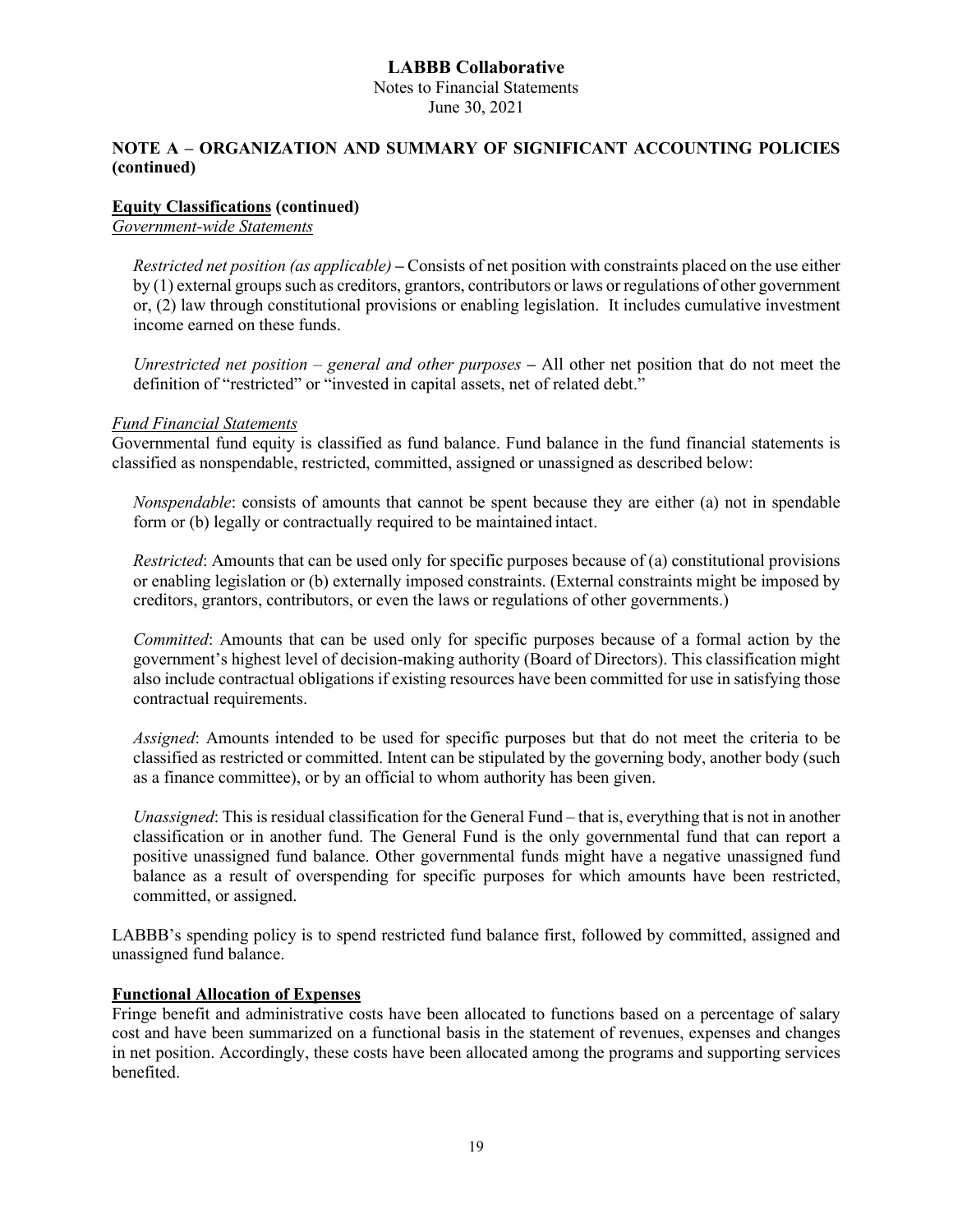Notes to Financial Statements June 30, 2021

#### **NOTE A – ORGANIZATION AND SUMMARY OF SIGNIFICANT ACCOUNTING POLICIES (continued)**

#### **Use of Estimates**

The preparation of financial statements in conformity with U.S. generally accepted accounting principles requires management to make estimates and assumptions that affect the reported amounts of assets and liabilities and the disclosure of contingent assets and liabilities at the date of the financial statements and reported amounts of revenues and expenses during the reporting period. Actual results could differ from those estimates and assumptions. Significant management estimates included in the financial statements relate to the allowance for doubtful accounts receivable, useful lives of depreciable assets, fair value of certain investments, measurement of actuarial obligations for defined postemployment health care benefits, and the allocations of common expenses over program functions.

#### **Income Tax Status**

LABBB was established under Chapter 40 Section 4(e) under the general laws of Massachusetts and is therefore generally exempt from income taxes under Section 115 of the Internal Revenue Code. Accordingly, no provision for income taxes is made in the financial statements.

#### **Uncertain Tax Positions**

LABBB accounts for the effect of any uncertain tax positions based on a "more likely than not" threshold to the recognition of the tax positions being sustained on the technical merits of the position under scrutiny by the applicable taxing authority. If a tax position or positions are deemed to result in uncertainties of those positions, the unrecognized tax benefit is estimated based on a "cumulative probability assessment" that aggregates the estimated tax liability for all uncertain tax positions. LABBB has identified its tax status as a tax-exempt entity as its only significant tax position; however, LABBB has determined that such tax position does not result in an uncertainty requiring recognition. LABBB is not currently under examination by any taxing jurisdiction. As a Chapter 40 government entity, LABBB is exempt from filing certain nonprofit filings and, accordingly, there are no returns currently open for examination.

#### **Subsequent Events**

LABBB has evaluated subsequent events through December 16, 2021, the date the financial statements were available to be issued.

#### **NOTE B – CASH AND CASH EQUIVALENTS**

Cash and cash equivalents included the following at June 30, 2021:

| Bank balance of cash and cash equivalents           | \$4,269,052 |
|-----------------------------------------------------|-------------|
| Deposits held in a Massachusetts Municipal          |             |
| Depository Trust                                    | 3,131,488   |
| Reconciling items (deposits in transit, outstanding |             |
| checks, etc.), net                                  | (36,923)    |
| Total cash and cash equivalents as                  |             |
| reported on the statement of net position           | 7.363.617   |
| Bank deposits insured by the Federal Deposit        |             |
| <b>Insurance Corporation</b>                        |             |
|                                                     |             |

LABBB's cash and cash equivalents are held at Brookline Bank. Brookline Bank is a member of the Depositors Insurance Fund which insures all balances in excess of the FDIC insured limit in full.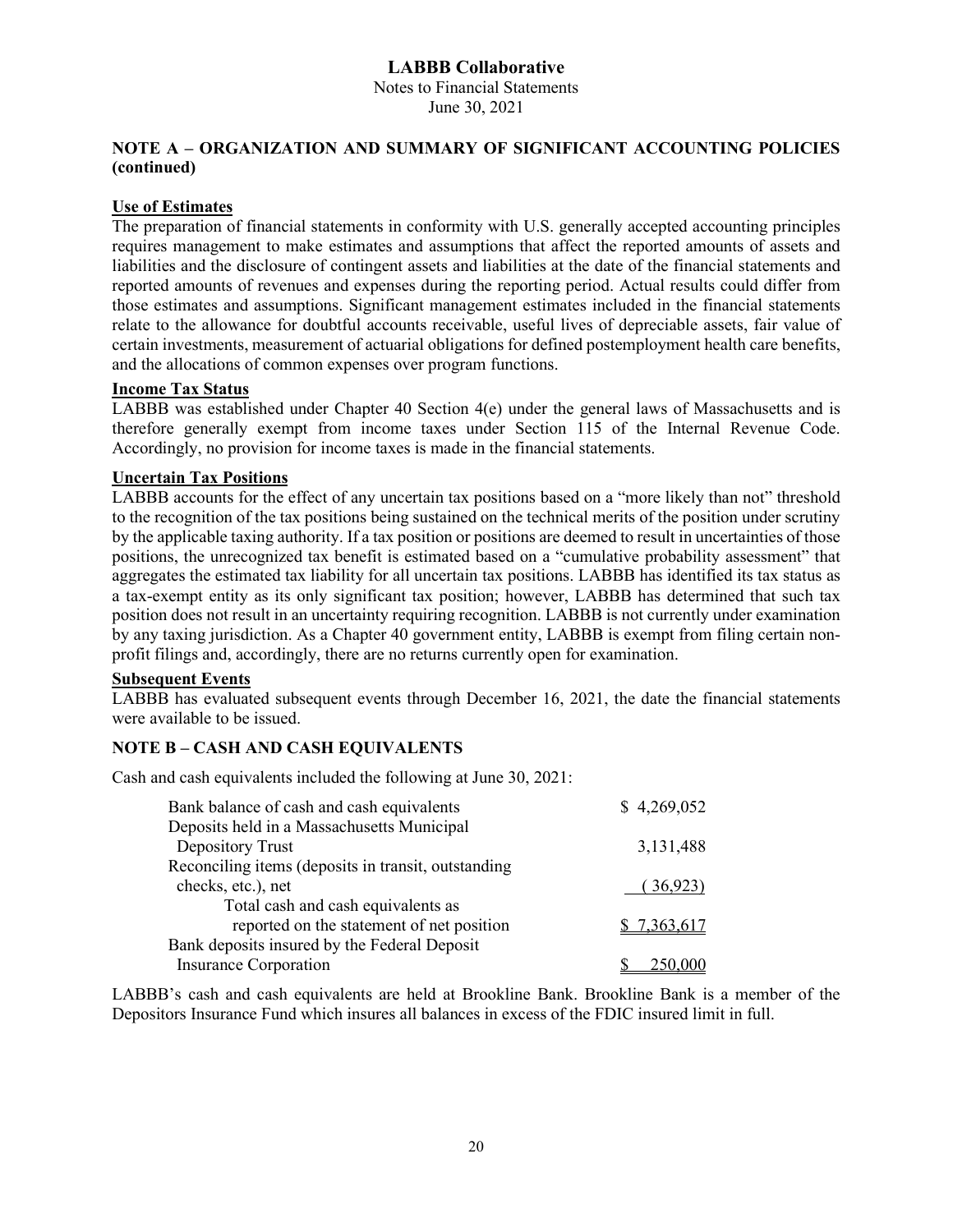Notes to Financial Statements June 30, 2021

#### **NOTE C – EQUIPMENT AND IMPROVEMENTS**

Equipment and improvement activity for the year ended June 30, 2021 was as follows:

|                             | Beginning             |                        |                          | Ending               |
|-----------------------------|-----------------------|------------------------|--------------------------|----------------------|
|                             | Balance               | Increases              | Decreases                | Balance              |
| Equipment and improvements: |                       |                        |                          |                      |
| Equipment                   | \$7,732               | -S<br>$\blacksquare$   | $\mathcal{S}$<br>٠       | 7,732<br>\$          |
| Leasehold improvements      | 152,467               |                        |                          | 152,467              |
| Total at historic cost      | 160,199               |                        | $\overline{\phantom{a}}$ | 160,199              |
| Accumulated depreciation    | (84, 505)<br>\$75,694 | (23,947)<br>\$(23,947) | $\overline{\phantom{a}}$ | (108, 452)<br>51,747 |

#### **NOTE D – LEASE COMMITMENTS**

LABBB has entered into operating lease agreements for office and program space, office equipment and vehicles used to transport students, which expire at various times through 2023. Under the vehicle lease arrangements, if LABBB terminates a vehicle lease prior to the full term of the lease, LABBB is obligated to pay one-half of the remaining monthly rentals. Total rental expense was approximately \$270,804 for the year ended June 30, 2021.

During the year ended June 30, 2021, LABBB paid rent under an operating lease agreement for office space in Burlington, Massachusetts. Monthly rent under the agreement is \$5,654 for the periods August 1, 2019 to July 31, 2020, and from August 1, 2020 to July 31, 2021. The lease can be extended for up to three years in one-year increments based on approval of both parties.

The approximate minimum future obligations on the lease agreements at June 30, 2021 are as follows:

| 2022 | \$154,747 |
|------|-----------|
| 2023 | 2,147     |
| 2024 |           |
| 2025 |           |
| 2026 |           |
|      | \$156,894 |

#### **NOTE E - MASSACHUSETTS TEACHERS' AND STATE EMPLOYEES' RETIREE SYSTEMS**

#### **Plan Descriptions**

LABBB's employees participate in the Massachusetts Teachers' (MTRS) or State Employee' Retirement System (MSERS), statewide cost-sharing multi-employer defined benefit plans public employee retirement systems (PERS) covering all employees of local school districts within the Commonwealth of Massachusetts. The retirement systems issue publicly available annual reports that includes financial statements and required supplementary information, which may be obtained by writing to Public Employee Retirement Administration Commission (PERAC), 5 Middlesex Avenue, Suite 304, Somerville, Massachusetts, 02145.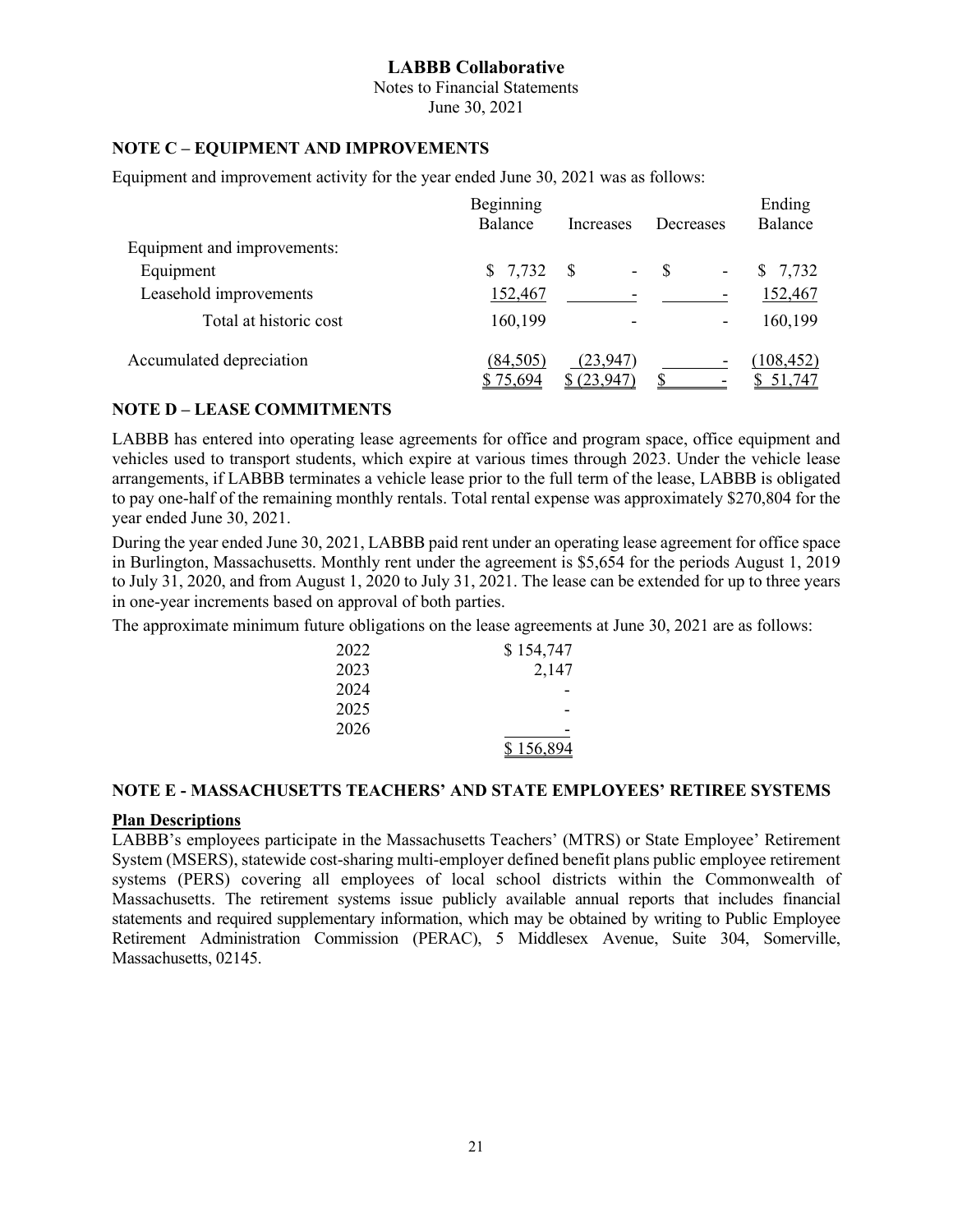Notes to Financial Statements June 30, 2021

#### **NOTE E - MASSACHUSETTS TEACHERS' AND STATE EMPLOYEES' RETIREE SYSTEMS (continued)**

#### **Benefits Provided**

MSERS provides retirement, disability, survivor and death benefits to members and their beneficiaries. Massachusetts General Laws (MGL) establishes uniform benefit and contribution requirements for all contributory PERS. These requirements provide for superannuation retirement allowance benefits up to a maximum of 80% of a member's highest three-year average annual rate of regular compensation. For employees hired after April 1, 2012, retirement allowances are calculated on the basis of the last five years or any five consecutive years, whichever is greater in terms of compensation. Benefit payments are based upon a member's age, length of creditable service, and group creditable service, and group classification. The authority for amending these provisions rests with the Legislature.

Members become vested after ten years of creditable service. A superannuation retirement allowance may be received upon the completion of twenty years of creditable service or upon reaching the age of 55 with ten years of service. Normal retirement for most employees occurs at age 65; for certain hazardous duty and public safety positions, normal retirement is at age 55. Most employees who joined the system after April 1, 2012 cannot retire prior to age 60.

The MSERS' funding policies have been established by Chapter 32 of the MGL. The Legislature has the authority to amend these policies. The annuity portion of the MSERS retirement allowance is funded by employees, who contribute a percentage of their regular compensation. Costs of administering the plan are funded out of plan assets.

MTRS provides retirement, disability, survivor and death benefits to members and their beneficiaries. Massachusetts General Laws (MGL) establishes uniform benefit and contribution requirements for all contributory PERS. These requirements provide for superannuation retirement allowance benefits up to a maximum of 80% of a member's highest three-year average annual rate of regular compensation. For employees hired after April 1, 2012, retirement allowances are calculated on the basis of the last five years or any five consecutive years, whichever is greater in terms of compensation. Benefit payments are based upon a member's age, length of creditable service, and group creditable service, and group classification. The authority for amending these provisions rests with the Legislature.

Members become vested after ten years of creditable service. A superannuation retirement allowance may be received upon the completion of twenty years of creditable service or upon reaching the age of 55 with ten years of service. Normal retirement for most employees occurs at age 65. Most employees who joined the system after April 1, 2012 cannot retire prior to age 60.

The MTRS' funding policies have been established by Chapter 32 of the MGL. The Legislature has the authority to amend these policies. The annuity portion of the MTRS retirement allowance is funded by employees, who contribute a percentage of their regular compensation. Costs of administering the plan are funded out of plan assets.

#### **Contributions**

Member contributions for MSERS vary depending on the most recent date of membership:

| Hire Date | % of Compensation                               |
|-----------|-------------------------------------------------|
|           |                                                 |
|           |                                                 |
|           | 1984 to $6/30/1996$ 8% of regular compensation  |
|           | $7/1/1996$ to present9% of regular compensation |
|           |                                                 |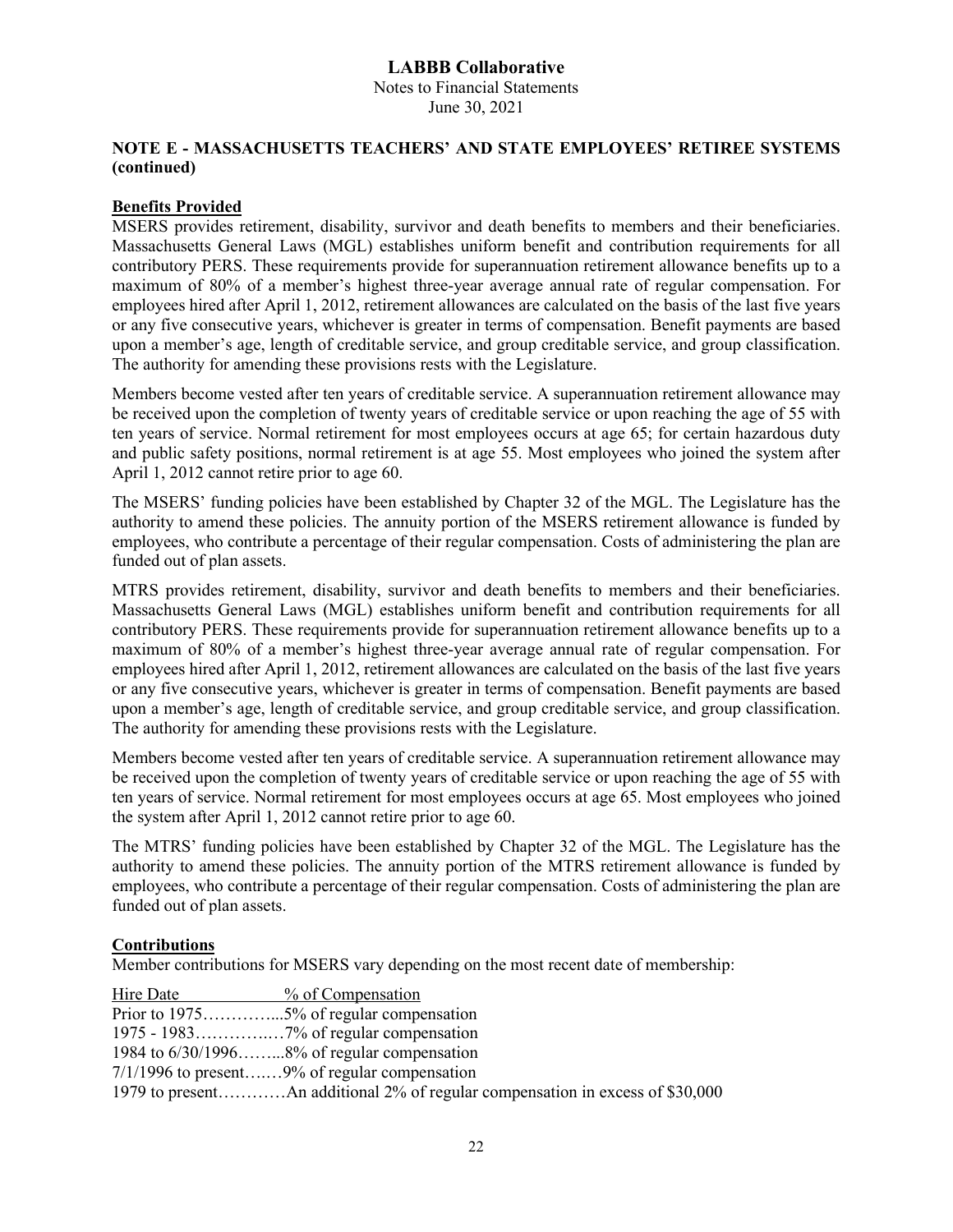Notes to Financial Statements June 30, 2021

#### **NOTE E - MASSACHUSETTS TEACHERS' AND STATE EMPLOYEES' RETIREE SYSTEMS (continued)**

In addition, members of Group 1 who join the system on or after April 2, 2012 will have their withholding rate reduced to 6% after achieving 30 years of creditable service.

Educational Collaboratives contribute amounts equal to the normal cost of employees' benefits participating in MSERS at a rate established by the Public Employees' Retirement Administration Commission (PERAC), currently 6.1% of covered payroll. Legally, collaboratives are only responsible for contributing the annual normal cost of their employees' benefits (i.e., the present value of the benefits earned by those employees in any given year) and are not legally responsible for the past service cost attributable to those employees or previously retired employees of collaboratives. During fiscal year 2021, LABBB's contributions on behalf of employees totaled \$378,768.

Member contributions for MTRS vary depending on the most recent date of membership:

| Hire Date                                      | % of Compensation                                                                                       |
|------------------------------------------------|---------------------------------------------------------------------------------------------------------|
|                                                |                                                                                                         |
|                                                |                                                                                                         |
|                                                | 1984 to $6/30/1996$ 8% of regular compensation                                                          |
|                                                | $7/1/1996$ to present9% of regular compensation                                                         |
|                                                | $7/1/2001$ to present11% of regular compensation (for teachers hired after $7/1/01$ and those accepting |
| provisions of Chapter 114 of the Acts of 2000) |                                                                                                         |
|                                                | 1979 to presentAn additional 2% of regular compensation in excess of \$30,000                           |

In addition, members who join the system on or after April 2, 2012 will have their withholding rates reduced to 8% for those participating in Retirement plus otherwise the withholdings are reduced to 6% plus 2% on earnings over \$30,000 a year after achieving 30 years of creditable service.

The Commonwealth is a nonemployer contributor in MTRS and is required by statute to make all actuarially determined employer contributions on behalf of the member employers participating in MTRS.

LABBB is considered to be in a 100% special funding situation as defined by GASB Statement No. 68, *Accounting and Financial Reporting for Pensions* and the Commonwealth is a nonemployer contributing entity under both MSERS and MTRS. Since the employers do not contribute directly to each system beyond the MSERS annual normal cost, there is no net pension liability to recognize. However, the notes to the financial statements must disclose the portion of the nonemployer contributing entities' share of the collective net pension liability that is associated with the employer. In addition, LABBB must recognize its portion of the collective pension expense as both a revenue and pension expense.

The nonemployer contributing entities' share of the collective net pension liability that is associated with LABBB was measured as of June 30, 2019 and was \$16,067,240 and \$29,940,610 under MSERS and MTRS, respectively. In fiscal year 2021, LABBB recognized revenue and related expense of \$2,398,582 (under GASB Statement No. 68) for its portion of the collective pension expense under MSERS. In fiscal 2021, LABBB recognized revenue and related expense of \$3,698,094, (under GASB Statement No. 68) for its portion of the collective pension expense under MTRS. These amounts are recorded as Intergovernmental revenue and expense in the financial statements.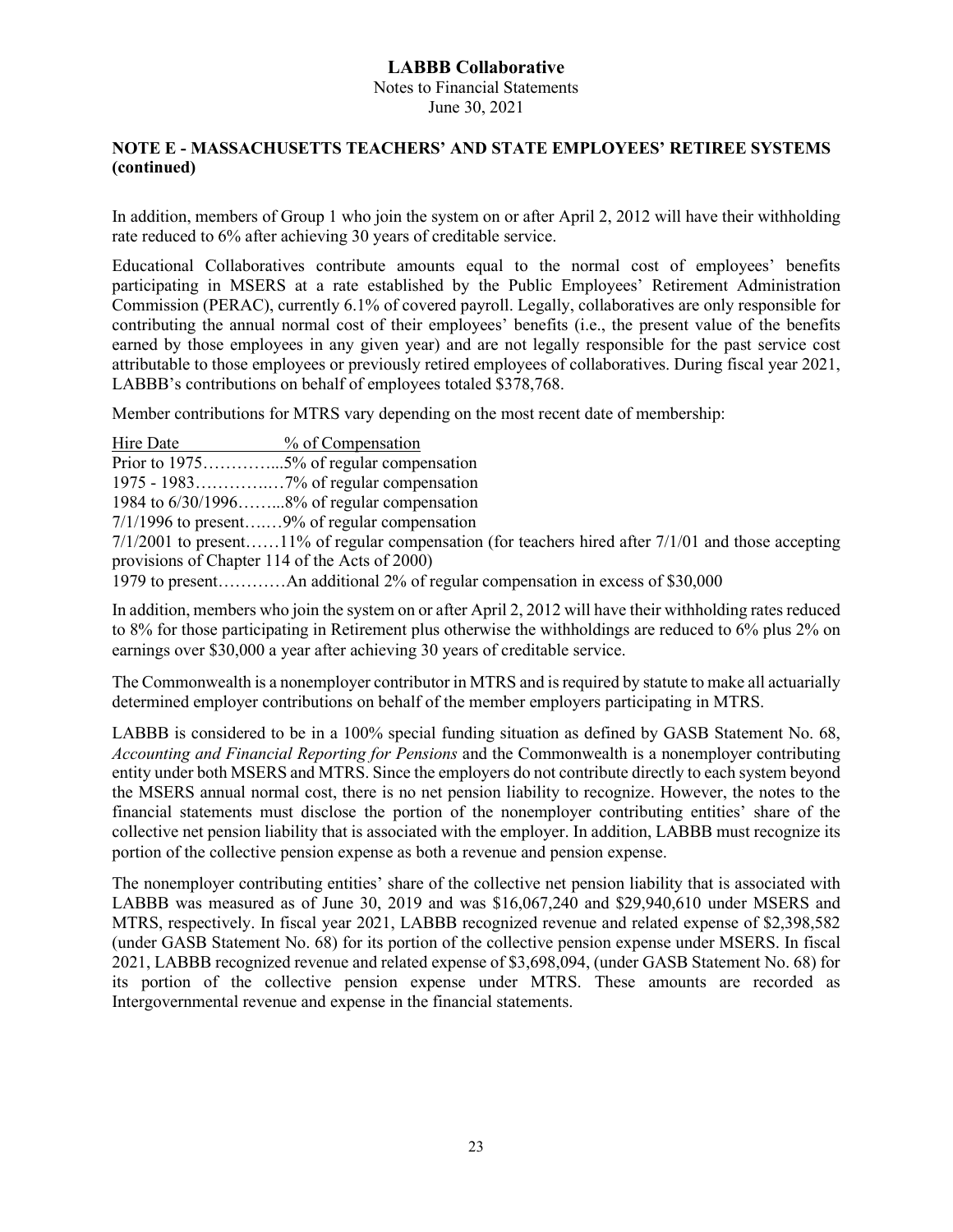Notes to Financial Statements June 30, 2021

#### **NOTE F – RETIREMENT HEALTH BENEFITS**

LABBB follows the provisions of GASB Statement No. 75, "Accounting and Financial Reporting for Postemployment Benefits other than Pensions."

#### Description

LABBB offers comprehensive medical, dental and life insurance through the Group Insurance Commission to eligible employees. Eight retirees/spouses have been grandfathered into medical insurance plans through Blue Cross Blue Shield or Harvard Pilgrim. An employee hired before April 2, 2012 shall become eligible to retire under these programs upon meeting the following conditions:

- i. Completion of 10 years of continuous service at LABBB
- ii. And attainment of age 55 as an active member
- iii. Or completion of 20 years of continuous service at LABBB, regardless of age

An employee hired after April 2, 2012 shall become eligible to retire under these programs upon meeting the following conditions:

- i. Completion of 10 years of continuous service at LABBB
- ii. And attainment of age 60 as an active member

The plan is administered by LABBB and LABBB shares in 40% of premiums for medical insurance. Eleven retirees are grandfathered into cost sharing arrangements where they pay 10%-25% of premiums. LABBB does not share in the premiums for dental insurance. LABBB shares in 50% of the premiums for life insurance.

#### Funding Policy

The contribution requirements of plan members and LABBB are established and may be amended through LABBB ordinances. For the 2021 fiscal year total LABBB premiums plus implicit costs for the retiree medical program were \$379,042. LABBB made a contribution to an OPEB Trust of \$500,000 for the fiscal year 2021 for a total contribution of \$879,042.

#### Investment Policy

The long-term rate of return on assets developed based on the Collaborative Investment Policy is 6.08%. the rate is comprised of a 3.95% real rate of return and 2.50% inflation assumption, net of 0.37% investment expense.

#### Actuarially Determined Contribution (ADC)

LABBB's Actuarially Determined Contribution (ADC) is an amount actuarially determined in accordance with the parameters of GASB Statement No. 74/75 which represents a level of funding that, if paid on an ongoing basis, is projected to cover the service cost each year and amortize any unfunded actuarial liabilities (or funding excess). The following table shows the components of LABBB's annual ADC for the fiscal year and the amount actually contributed to the plan: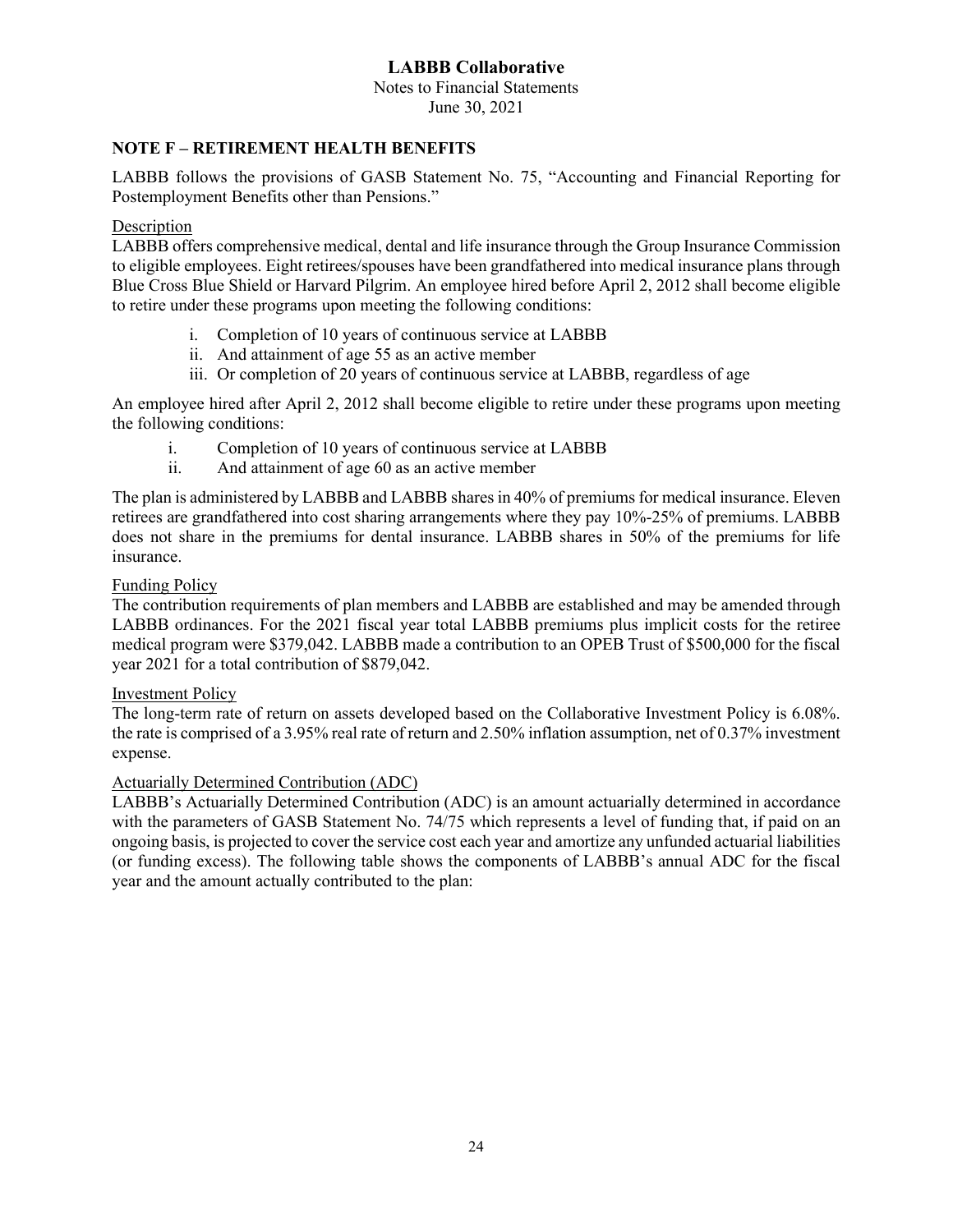Notes to Financial Statements June 30, 2021

#### **NOTE F – RETIREMENT HEALTH BENEFITS (continued)**

| <b>Actuarially Determined Contribution - Deficiency / (Excess)</b> |                                                                      |                      |  |
|--------------------------------------------------------------------|----------------------------------------------------------------------|----------------------|--|
|                                                                    |                                                                      | <b>June 30, 2021</b> |  |
| Ι.                                                                 | Service Cost                                                         | \$539,188            |  |
| П.                                                                 | 30-year amortization of NOL at 3.00%                                 | 318,786              |  |
| III.                                                               | Actuarial Determined Contribution $[I. + II.]$                       | 857,974              |  |
| IV.                                                                | Contributions in relation to the actuarially determined contribution | (879, 042)           |  |
| V.                                                                 | Contribution deficiency / (excess) [III. $+$ IV.]                    | \$(21,068)           |  |
|                                                                    | Covered employee payroll                                             | \$14,328,343         |  |
|                                                                    | Contribution as a % of covered employee payroll                      | 6.13%                |  |
|                                                                    | Discount rate                                                        | 4.75%                |  |
|                                                                    | Money Weighted Rate of Return                                        | 30.87%               |  |
|                                                                    |                                                                      |                      |  |

#### OPEB Liability, OPEB Expense and ADC

|                                                  | <b>Fiscal Year Ended June 30, 2021</b> |                 |  |  |  |
|--------------------------------------------------|----------------------------------------|-----------------|--|--|--|
|                                                  | <b>District Employees</b>              |                 |  |  |  |
|                                                  | and Retirees                           | <b>Total</b>    |  |  |  |
| I. Total OPEB Liability as of June 30, 2021      | \$14,026,156                           | \$14,026,156    |  |  |  |
| II. Fiduciary Net Position as of June 30, 2021   | 6,455,479                              | 6,455,479       |  |  |  |
| III. Net OPEB Liability (Asset) as of June 30,   | 7,570,677                              | 7,570,677       |  |  |  |
| 2021 [I.-II.]                                    |                                        |                 |  |  |  |
| IV. Service Cost                                 | 539,188                                | 539,188         |  |  |  |
| V. Interest on Total OPEB Liability (Asset) and  |                                        |                 |  |  |  |
| Service Cost, and Benefit Payments               | 650,518                                | 650,518         |  |  |  |
| VI. Projected Earnings on OPEB Plan Investments  | (280, 154)                             | (280, 154)      |  |  |  |
| VII. Net recognition of Deferred                 |                                        |                 |  |  |  |
| (Inflows)/Outflows                               | (1,324,890)                            | (1,324,890)     |  |  |  |
| VIII. Expense Related to Change in Benefit Terms |                                        |                 |  |  |  |
| IX. Financial Statement Expense [IV.+V.+         |                                        |                 |  |  |  |
| $VII.+VIII.]$                                    | (415,338)                              | (415, 338)      |  |  |  |
| X. Employer Share of Costs                       | (379, 042)                             | (379, 042)      |  |  |  |
| XI. Employer (Payments) Withdrawals to/from      |                                        |                 |  |  |  |
| <b>OPEB</b> Trust                                | (500,000)                              | (500,000)       |  |  |  |
| XII. Total Employer Contribution [X.+XI.]        | (879, 042)                             | (879, 042)      |  |  |  |
| XIII. Net OPEB Expense (Benefit) IX.+ XII.]      |                                        |                 |  |  |  |
|                                                  | (\$1,294,380)                          | $(\$1,294,380)$ |  |  |  |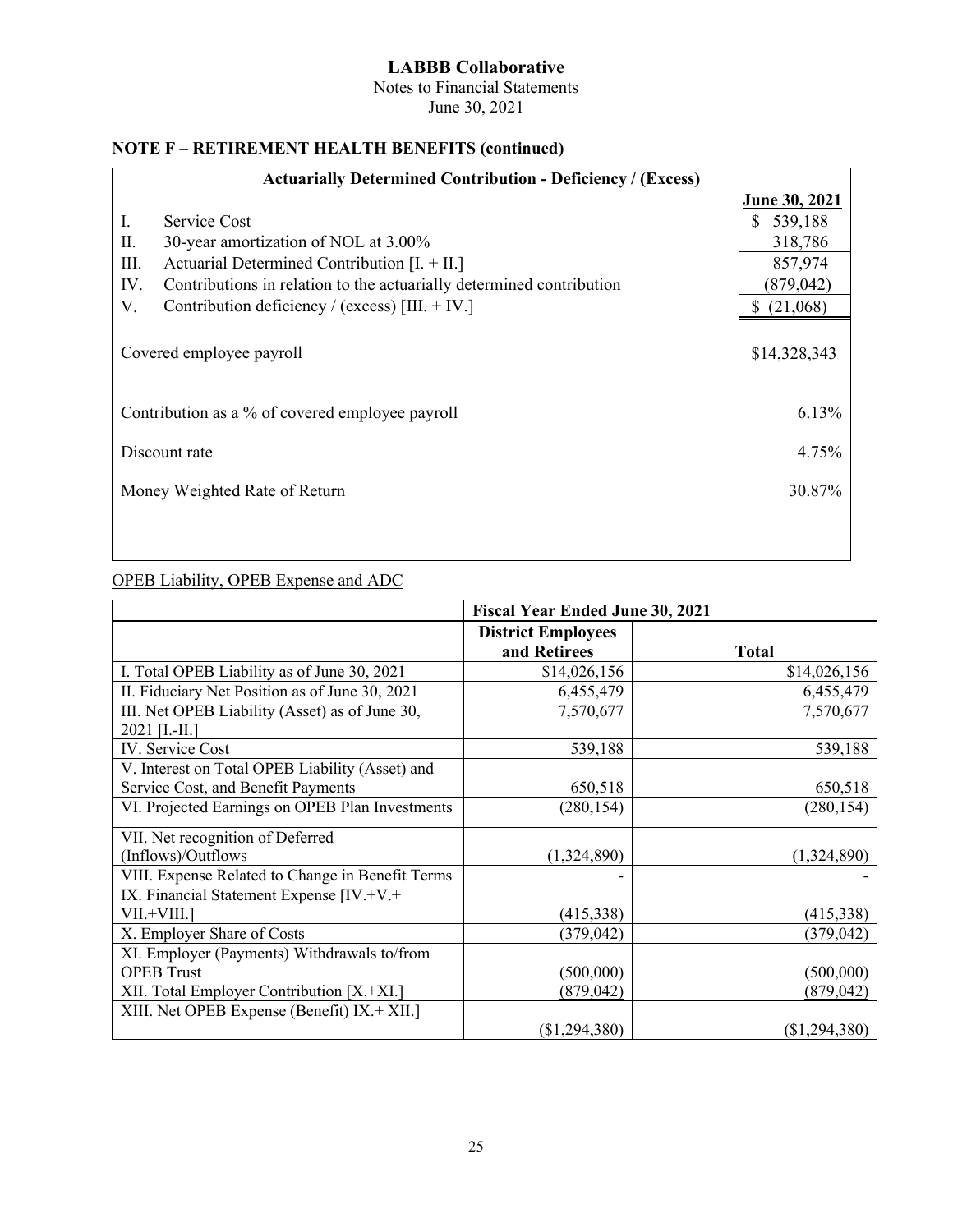Notes to Financial Statements June 30, 2021

#### **NOTE F – RETIREMENT HEALTH BENEFITS (continued)**

#### Effect of 1% Change in Healthcare Trend

In the event that healthcare trend rates were 1% higher than forecast and employee contributions were to increase at the forecast rates, the Net OPEB Liability as of the June 30, 2021 Measurement Date would increase to \$10,356,612 or by 36.8% and the corresponding Service Cost would increase to \$718,376 or by 33.2%. If such healthcare trend rates were 1% less than forecast and employee contributions were to increase at the forecast rate, the Net OPEB Liability would decrease to \$5,406,788 or by 28.6% and the corresponding Service Cost would decrease to \$412,496 or by 23.5%.

#### Effect of 1% Change in Discount Rates

As of the June 30, 2021 Measurement Date, if the discount rate were 1% higher than what was used in this valuation, the Net OPEB Liability would decrease to \$5,675,465 or by 25.0% and the corresponding Service Cost would decrease to \$413,916 or by 23.3%. If the discount rate were 1% lower than was used in this valuation, the Net OPEB Liability would increase to \$9,936,444 or by 31.2% and the corresponding Service Cost would increase to \$709,616 or by 31.6%.

#### Actuarial Methods and Assumptions

Projections of benefits for financial reporting purposes are based on the substantive plan (the plan as understood by the employer and plan members) and include the types of benefits provided at the time of each valuation and the historical pattern of sharing of benefits costs between the employer and plan members to that point. The actuarial methods and assumptions used include techniques that are designed to reduce the effects of short-term volatility in actuarial accrued liabilities and the actuarial value of assets, consistent with the long-term perspective of the calculations.

General Inflation Assumption: 2.50% per annum Annual Compensation Increases: 3.00% per annum Actuarial Value of Assets: Market Value

Individual Entry Age Normal Discount Rate: 4.75% per annum (previously 5.00%)

#### Recognition of OPEB Trust Assets

The state of Massachusetts has passed legislation allowing municipal entities to establish a Trust for Other Postemployment Benefits ("OPEB") under M.G.L. Chapter 32B, Section 20 for purposes of accumulating assets to pre-fund the liabilities under GASB 75. This legislation was amended effective November 9, 2016 to clarify who may adopt such a Trust and provide guidance on the ongoing operation of such a Trust. LABBB has established an irrevocable trust for the purposes of prefunding liabilities under GASB 74/75.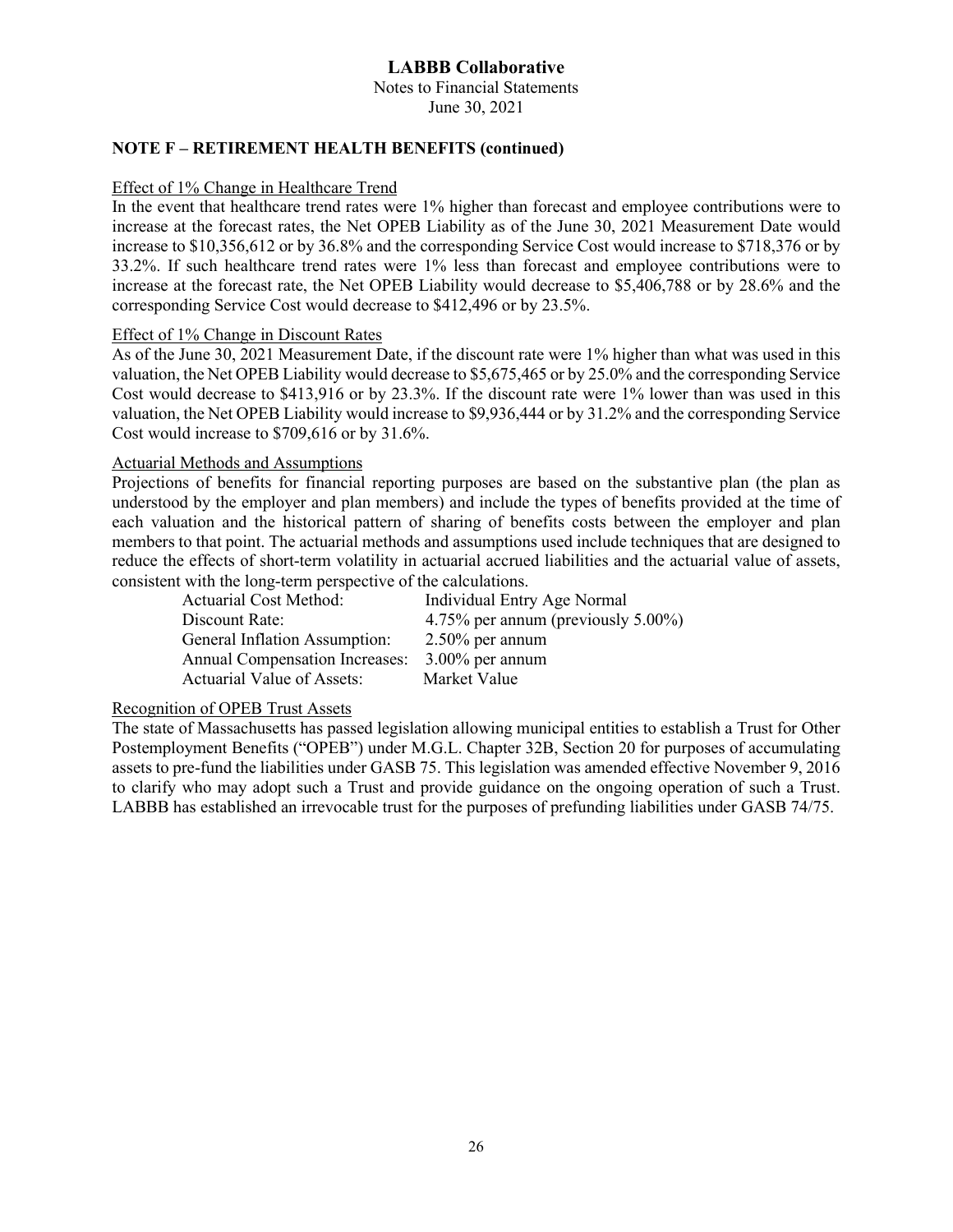Notes to Financial Statements

June 30, 2021

#### **NOTE F – RETIREMENT HEALTH BENEFITS (continued)**

#### Changes in Net OPEB Liability

| <b>Changes in Net OPEB Liability</b>                                       |                            |                           |                 |  |  |
|----------------------------------------------------------------------------|----------------------------|---------------------------|-----------------|--|--|
|                                                                            | <b>Increase (Decrease)</b> |                           |                 |  |  |
|                                                                            | <b>Total OPEB</b>          | <b>Plan Fiduciary Net</b> | <b>Net OPEB</b> |  |  |
|                                                                            | Liability                  | <b>Position</b>           | Liability       |  |  |
| I. Balances at June 30, 2020 Reporting Date                                | \$12,658,386               | \$4,550,697               | \$8,107,689     |  |  |
| <b>II. Prior Period Adjustment</b>                                         | $\bf{0}$                   |                           | $\overline{0}$  |  |  |
| III. Balances at June 30, 2020 Reporting Date with Adjustment [I.+II.]     | 12,658,386                 | 4,550,697                 | 8,107,689       |  |  |
| Changes for the year:                                                      |                            |                           |                 |  |  |
| IV. Service Cost                                                           | 539.188                    |                           | 539,188         |  |  |
| V. Interest on Total OPEB Liability and Service Cost, and Benefit Payments | 650,518                    |                           | 650,518         |  |  |
| VI. Changes in Benefit Terms*                                              |                            |                           |                 |  |  |
| VII. Changes in Assumptions**                                              | 557,106                    |                           | 557,106         |  |  |
| VIII. Differences between Actual and Expected Experience**                 |                            |                           |                 |  |  |
| IX. Net Investment Income                                                  |                            | 1,404,782                 | (1,404,782)     |  |  |
| X. Employer Contributions to Trust                                         |                            | 879,042                   | (879, 042)      |  |  |
| XI. Benefit Payments Withdrawn from Trust                                  |                            | (379, 042)                | 379,042         |  |  |
| XII. Benefit Payments Excluding Implicit Cost                              | (275, 721)                 |                           | (275, 721)      |  |  |
| XIII. Implicit Cost Amount                                                 | (103, 321)                 |                           | (103, 321)      |  |  |
| XIV. Total Benefit Payments Including Implicit Cost [XII.+XIII.]           | (379, 042)                 |                           | (379, 042)      |  |  |
| XV. Administrative Expense                                                 |                            |                           |                 |  |  |
| XVI. Other Charges                                                         |                            |                           |                 |  |  |
| XVII. Net Changes [IV.+V.+VI.+VII.+VIII.+IX.+X.+XI.+XIV.+XV.+XVI.]         | \$1,367,770                | \$1,904,782               | \$ (537,012)    |  |  |
|                                                                            |                            |                           |                 |  |  |
| XVIII. Balances at June 30, 2021 [III.+XV.]                                | \$14,026,156               | \$6,455,479               | \$7,570,677     |  |  |
| * Recognized immediately                                                   |                            |                           |                 |  |  |

\*\* Amortized over 7.00 years

#### Deferred Inflows and Outflows of Resources

|        | Deferred (Inflows)/Outflows in OPEB Expense arising from the recognition of the effects of differences between expected & actual experience |             |                          |            |            |           |            |            |            |  |
|--------|---------------------------------------------------------------------------------------------------------------------------------------------|-------------|--------------------------|------------|------------|-----------|------------|------------|------------|--|
|        | Differences between                                                                                                                         | Recognition |                          |            |            |           |            |            |            |  |
|        | actual & expected                                                                                                                           | Period      | Remaining                |            |            |           |            |            |            |  |
| Fiscal | experience                                                                                                                                  | (vears)     | <b>Balance</b>           | 2021       | 2022       | 2023      | 2024       | 2025       | 2026       |  |
| 2018   |                                                                                                                                             | 7.30        | $\overline{\phantom{0}}$ | -          |            |           |            |            |            |  |
| 2019   |                                                                                                                                             | 7.30        | $\overline{\phantom{a}}$ | ۰          |            |           |            |            |            |  |
| 2020   | (4.467.564)                                                                                                                                 | 7.00        | (3.191.118)              | (638.223)  | (638.223)  | (638.223) | (638.223)  | (638.223)  | (638.223)  |  |
|        | <b>Total Remaining Balance</b>                                                                                                              |             | (3, 191, 118)            |            |            |           |            |            |            |  |
|        | Net increase (decrease) in OPEB Expense                                                                                                     |             |                          | (638, 223) | (638, 223) | (638.223) | (638, 223) | (638, 223) | (638, 223) |  |

#### **Deferred (Inflows)/Outflows in OPEB Expense arising from the recognition of the effects of changes in assumptions**

| Fiscal | Differences between<br>actual & expected<br>assumptions | Recognition<br>Period<br>(vears) | Remaining<br><b>Balance</b> | 2021      | 2022      | 2023      | 2024      | 2025      | 2026      |
|--------|---------------------------------------------------------|----------------------------------|-----------------------------|-----------|-----------|-----------|-----------|-----------|-----------|
| 2018   |                                                         | 7.30                             |                             |           |           |           |           |           |           |
| 2019   |                                                         | 7.30                             |                             |           |           |           |           |           | -         |
| 2020   | (3,870,346)                                             | 7.00                             | (2,764,532)                 | (552,907) | (552,907) | (552,907) | (552,907) | (552,907) | (552,904) |
| 2021   | 557,107                                                 | 7.00                             | 477,520                     | 79.587    | 79.587    | 79.587    | 79,587    | 79.587    | 79,587    |
|        | <b>Total Remaining Balance</b>                          |                                  | (2, 287, 012)               |           |           |           |           |           |           |
|        | Net increase (decrease) in OPEB Expense                 |                                  |                             | (473,320) | (473,320) | (473,320) | (473,320) | (473,320) | (473,317) |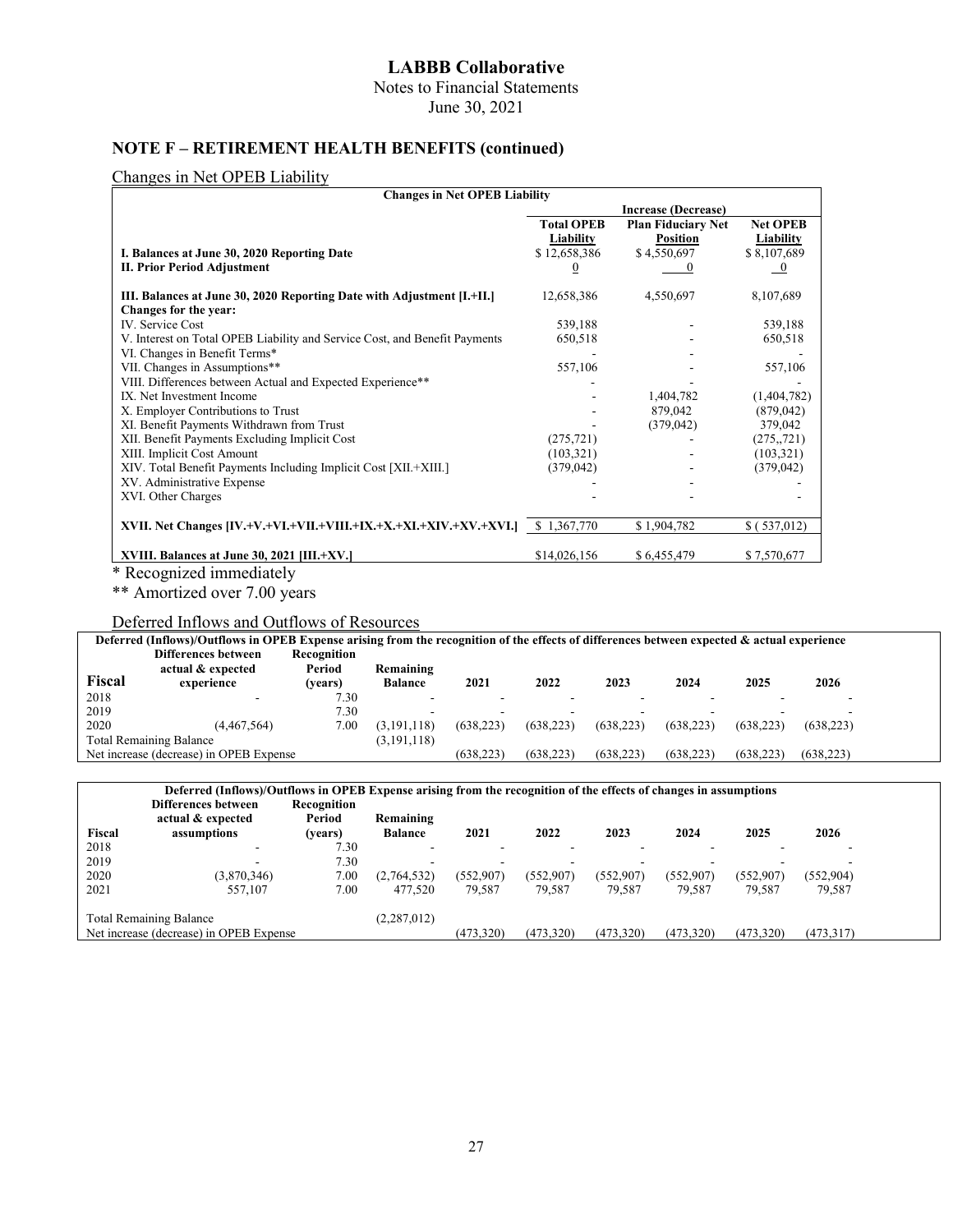Notes to Financial Statements

June 30, 2021

#### **NOTE F – RETIREMENT HEALTH BENEFITS (continued)**

|                                                                                                                                                        | Deferred (Inflows)/Outflows in OPEB Expense arising from the recognition of differences between projected & actual<br>earnings on OPEB plan investments |                                  |                             |            |            |            |            |                          |                          |
|--------------------------------------------------------------------------------------------------------------------------------------------------------|---------------------------------------------------------------------------------------------------------------------------------------------------------|----------------------------------|-----------------------------|------------|------------|------------|------------|--------------------------|--------------------------|
| Fiscal                                                                                                                                                 | <b>Differences</b><br>between actual<br>& expected<br>earnings                                                                                          | Recognition<br>Period<br>(years) | Remaining<br><b>Balance</b> | 2021       | 2022       | 2023       | 2024       | 2025                     | 2026                     |
| 2018                                                                                                                                                   |                                                                                                                                                         | 5.00                             |                             |            |            |            |            |                          |                          |
| 2019                                                                                                                                                   |                                                                                                                                                         | 5.00                             |                             | -          |            |            |            |                          | $\overline{\phantom{0}}$ |
| 2020                                                                                                                                                   | 57,893                                                                                                                                                  | 5.00                             | 34.735                      | 11.579     | 11.579     | 11.579     | 11.577     | $\overline{\phantom{0}}$ |                          |
| 2021                                                                                                                                                   | (1, 124, 628)                                                                                                                                           | 5.00                             | (899,703)                   | (224, 926) | (224, 926) | (224, 926) | (224, 926) | (224, 925)               |                          |
| (864,968)<br><b>Total Remaining Balance</b><br>Net increase (decrease) in OPEB Expense<br>(213,349)<br>(213.347)<br>(213.347)<br>(213.347<br>(224.925) |                                                                                                                                                         |                                  |                             |            |            |            |            |                          |                          |

#### **NOTE G – COMPENSATED ABSENCES**

The Collaborative allows eligible employees to carryover unused vacation time up to 30 days annually. Below is an analysis of fiscal 2021 use of compensated absences.

| <b>Balance</b> | Vacation   | Vacation | <b>Balance</b> |
|----------------|------------|----------|----------------|
| 7/1/2020       | Taken      | Earned   | 6/30/2021      |
| \$94,959       | (\$16,673) | \$8.198  | \$86,484       |

#### **NOTE H– CONCENTRATIONS OF CREDIT RISK**

Approximately 45% of all program revenues are derived from the member school districts in 2021. Two member towns represented 29% of all revenue in 2021. At June 30, 2021, five member towns represented approximately 49% of total accounts receivable.

#### **NOTE I – FISCAL 2022 BUDGET**

LABBB has authorized a fiscal 2022 operating budget totaling approximately \$26,400,000 which management expects to fully fund through tuitions, governmental grants, and other receipts.

#### **NOTE J – DISCLOSURES REQUIRED UNDER MASSACHUSETTS GENERAL LAW CHAPTER 40 § 4E**

#### **Names, duties and total compensation for the five most highly compensated employees**

The Commonwealth of Massachusetts requires educational collaboratives to disclose the name, duties and total compensation of the 5 most highly compensated employees.

|                      |                                  |           | Health Insurance        |           |
|----------------------|----------------------------------|-----------|-------------------------|-----------|
| <b>Employee Name</b> | Title                            | Salary    | <b>Employer Portion</b> | Total     |
| Patric Barbieri      | <b>Executive Director</b>        | \$203,060 | \$16,866                | \$219,926 |
| James Kelly          | Program Director                 | \$127,866 | \$19,392                | \$147,258 |
| Donna Goodell        | Program Director                 | \$127,866 | \$16,866                | \$144,732 |
| Michael Allen        | Special Education Teacher        | \$115,718 | \$19,392                | \$135,110 |
| Michael Bernardo     | <b>Special Education Teacher</b> | \$115,523 | -                       | \$115,523 |

Executive Director –The duties of the executive director include providing leadership in planning, development and operation of LABBB programs and services, insuring proper fiscal management of LABBB programs and services, developing and presenting a budget to the Board of Directors, implementing policies and procedures established by the Board of Directors, recommending changes as necessary, and representing LABBB on various local and state task forces, committees and advisory boards.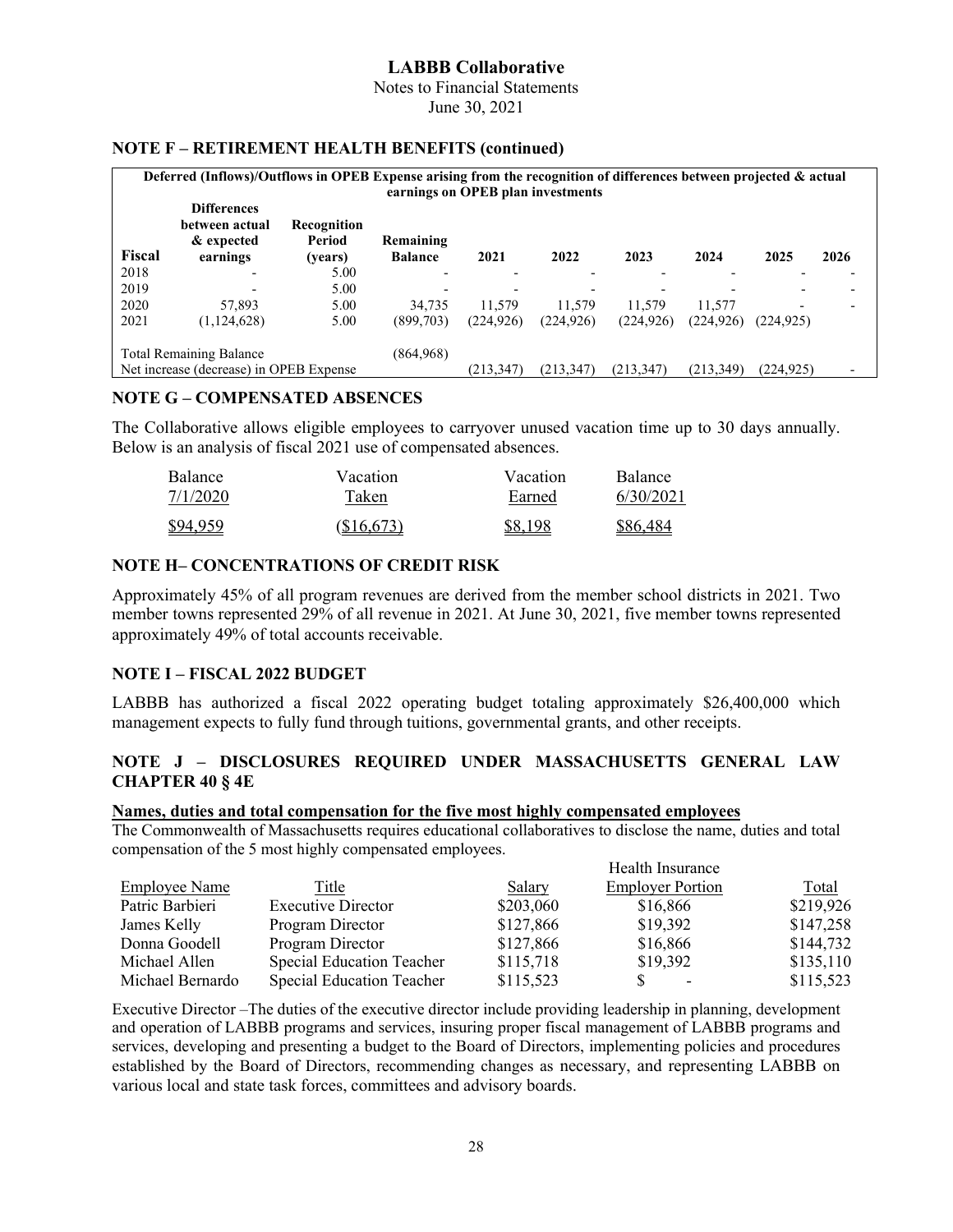#### **LABBB Collaborative** Notes to Financial Statements June 30, 2021

#### **NOTE J – DISCLOSURES REQUIRED UNDER MASSACHUSETTS GENERAL LAW CHAPTER 40 § 4E (continued)**

Program Director – The duties of the program director include advertising, interviewing and hiring all staff with final Executive Director approval, supervising and evaluating all professional staff, designing program handbooks, resources and training manuals and staff policy manuals, designing all professional development programs and conferences for all staff, conducting meetings on IEPs, transitions and parent's council, and attending meetings on case conferences, student progress and professional consults.

Integration Recreation Coordinator – The duties of the integration recreation coordinator include supervising and evaluating APE teachers, aides, assistants and specialists assigned to all gym classes and field trips, overseeing all after school recreation programs including field trips and extended day, coordinating all Belmont LABBB recreational activities and all weekend field trips, and attending meetings with coordinators, quality planning, IEPs, progress meetings and case conferences.

Special Education Teacher – The duties of the special education teacher include designing and implementing curriculum, consulting with vocational, educational and specialist staff, developing and implementing appropriate behavioral programming that stresses positive reinforcement practices, attending student and staff meetings, and communicating with parents.

#### **Amounts expended on services for individuals aged 22 years and older**

LABBB commenced its Post-22 program during fiscal year 2020. Total revenue under the program for fiscal year 2021 was \$34,669.

**Accounts held by the collaborative that may be spent at the discretion of another person or entity** LABBB does not hold any accounts on behalf of others.

**Transactions between the collaborative and any related for-profit or non-profit organization** The Collaborative had no transactions between related for-profit or non-profit organization.

#### **Transactions or contracts related to purchase, sale, rental or lease of real property**

Transactions or contracts related to the purchase, sale, rental, or lease of real property are described in Note D to the financial statements.

#### **Amounts expended on administration and overhead**

Total administrative costs incurred by LABBB totaled \$1,246,547 for the year ended June 30, 2021. Administrative expenses include all costs that cannot be directly or reasonably applied to a program of LABBB. Administrative expenses include salaries, related benefits and payroll taxes, associated with LABBB's administrative office (i.e., Executive Director, finance staff, human resources, etc.), as well as other costs associated with maintaining that office (i.e., occupancy, supplies, etc.). LABBB directly applies salaries, where appropriate, to its programs and allocates related employee benefits and taxes to those programs. Occupancy, supplies, maintenance and any other cost that can be directly applied, or reasonably allocated, are reported under program expense. See Note A for a description of the functional allocation of expenses.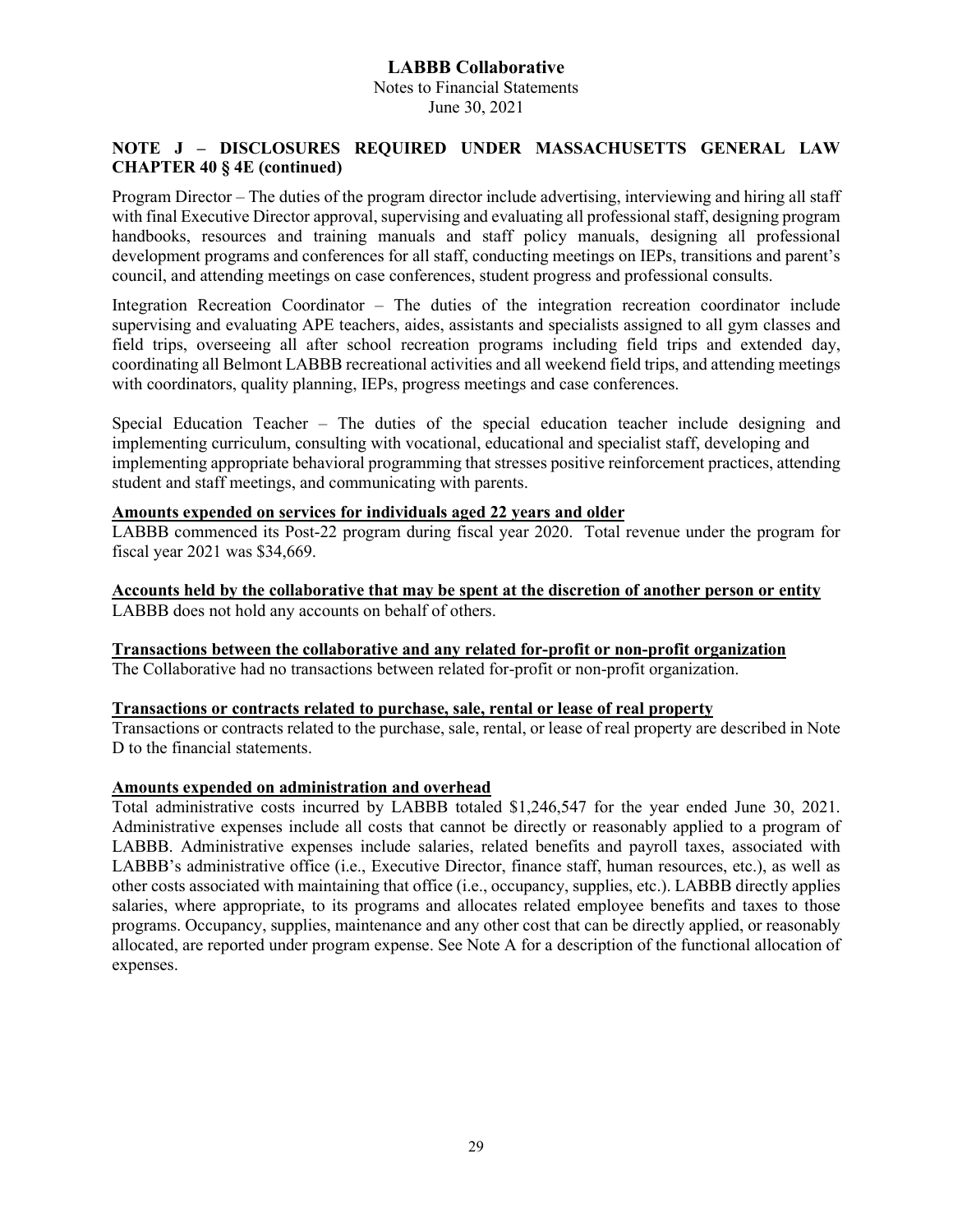Notes to Financial Statements June 30, 2021

#### **NOTE J – DISCLOSURES REQUIRED UNDER MASSACHUSETTS GENERAL LAW CHAPTER 40 § 4E (continued)**

#### **Annual determination and disclosure of cumulative surplus**

| $(A)$ Surplus as of June 30, 2020                                                                                     |                         | \$<br>$(A)$ p. 11<br>6.441.749          |  |  |  |
|-----------------------------------------------------------------------------------------------------------------------|-------------------------|-----------------------------------------|--|--|--|
| (Breakdown of use of 2020 surplus)                                                                                    |                         |                                         |  |  |  |
| B(1) used to support the FY21 budget                                                                                  | \$                      |                                         |  |  |  |
| B(2) issued as credits to member districts                                                                            | \$                      |                                         |  |  |  |
| $B(3)$ issued as a check(s) to member district(s)                                                                     | \$                      |                                         |  |  |  |
| $B(4)$ deposited to a restricted account(s)                                                                           | \$                      |                                         |  |  |  |
| Board voted uses of surplus funds during FY21<br>(B)                                                                  | (total from B1:B4)      | (B)<br>$\mathbf{\$}$                    |  |  |  |
| <b>Unexpended FY21 General Funds</b><br>(C)                                                                           |                         | $(C)$ p. 11<br>117,085                  |  |  |  |
| (D) Cumulative Surplus as of June 30, 2021                                                                            | $(A) - (B) + (C) = (D)$ | $\mathbb{S}$<br>6,558,834<br>(D) $p.11$ |  |  |  |
| <b>FY21 Total General Fund Expenditures*</b><br>(E)                                                                   |                         | 24,401,524<br>$(E)$ p. 11               |  |  |  |
| (F)<br>Cumulative Surplus Percentage                                                                                  | $(D) \div (E)$          | (F)<br>26.88%                           |  |  |  |
| <b>CUMULATIVE SURPLUS REDUCTION</b>                                                                                   |                         |                                         |  |  |  |
| Allowable uses of surplus - in excess of the 25% limit                                                                |                         |                                         |  |  |  |
| (G) Cumulative surplus as of June 30, 2021 before reductions                                                          |                         | \$<br>6,558,834                         |  |  |  |
|                                                                                                                       | 25% limit (allowed)     | \$<br>6,100,381                         |  |  |  |
| (H) Cumulative Surplus REDUCTIONS                                                                                     |                         |                                         |  |  |  |
| (H)1 Credited to member districts for tuition, services, etc.                                                         | \$                      |                                         |  |  |  |
| (H)2 Deposited to an established trust and/or reserve fund                                                            | \$<br>458,453           |                                         |  |  |  |
| (H)3 Returned (check) to school districts/towns                                                                       | \$                      |                                         |  |  |  |
| (I) Cumulative surplus as of June 30, 2021 after reductions                                                           |                         | 458,453                                 |  |  |  |
| <b>FY21 Cumulative Surplus Percentage after Reductions</b><br>25.00%                                                  |                         |                                         |  |  |  |
| At its December 16, 2021 meeting, the Collaborative's Board of Directors voted to transfer the excess cumulative      |                         |                                         |  |  |  |
| surplus in the amount of \$458,453 to its capital reserve fund.                                                       |                         |                                         |  |  |  |
| * Excludes Intergovernmental expense, transfer to capital reserve fund (transfer of prior year accumulated interest). |                         |                                         |  |  |  |

#### **NOTE K – RISK MANAGEMENT**

The Collaborative is exposed to various risks of loss related to torts, theft of, damage to, or destruction of assets, errors and omissions; workers' compensation and health care of its employees. All of these risks are covered through the purchase of commercial insurance, with minimal deductibles. Settled claims have not exceeded insurance coverage. There were no significant changes in coverage compared to the prior year.

The ongoing COVID-19 pandemic in the United States has caused business disruption and a reduction in overall economic activity. While the disruption was expected to be temporary, there is considerable uncertainty around the duration and the impact it will have on the Collaborative's operations and financial position. Any financial impact to the Collaborative, if any, cannot be reasonably estimated at this time. Management and the Collaborative's board of directors constantly monitor the financial and operational situation in relation to the pandemic.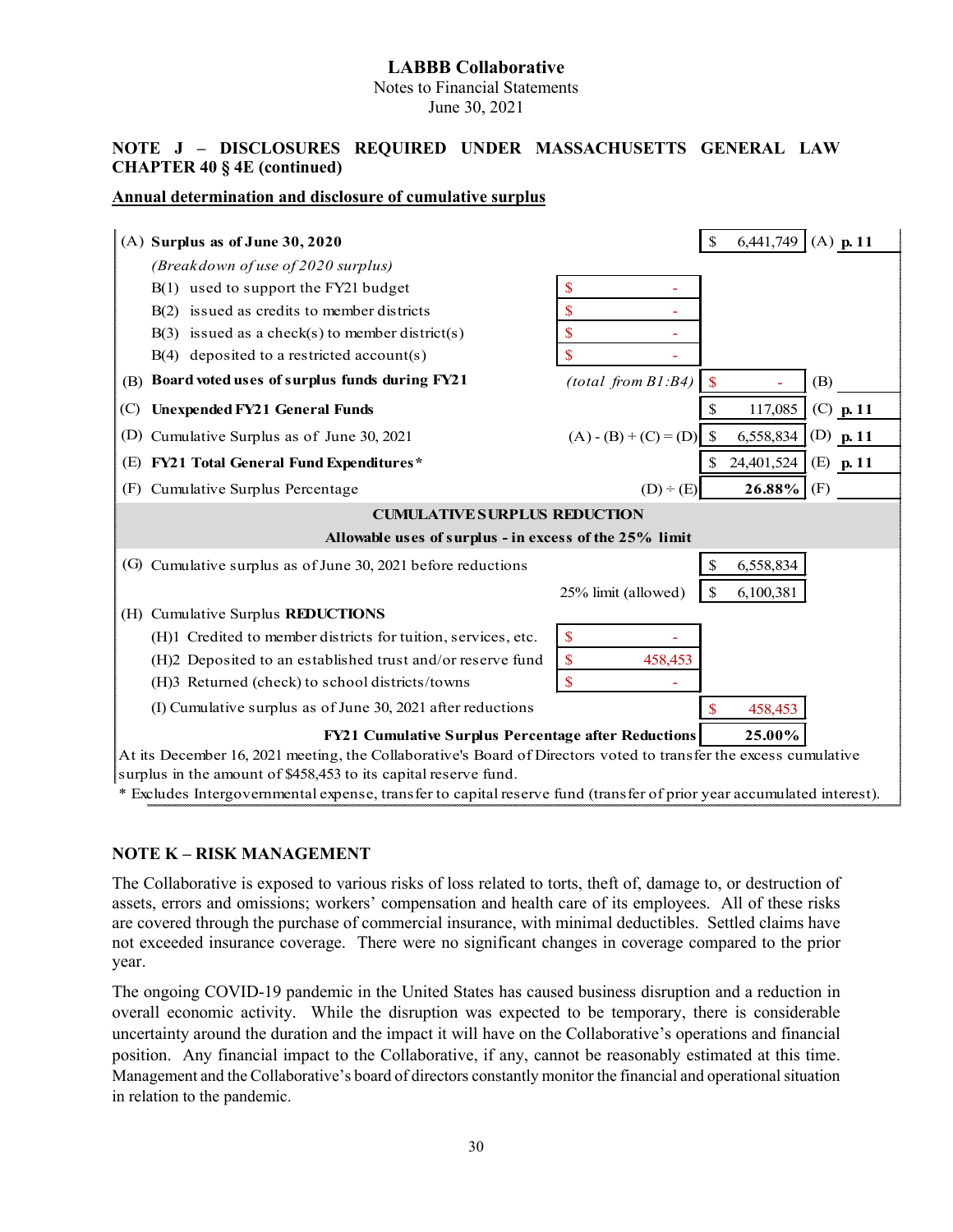#### Statement of Revenues, Expenditures and Changes in Fund Balance of the General Fund - Budget to Actual - Budgetary Basis For the Year Ended June 30, 2021

|                                        | Original and<br><b>Final Budget</b>                       | <b>Actual</b>     | Variance with<br><b>Final Budget</b><br>Favorable<br>(Unfavorable) |
|----------------------------------------|-----------------------------------------------------------|-------------------|--------------------------------------------------------------------|
| <b>Revenues:</b>                       |                                                           |                   |                                                                    |
| Tuition and services revenue           | 19,077,382<br>\$                                          | \$18,906,958      | \$<br>(170, 424)                                                   |
| Industry revenue                       |                                                           | 29,400            | 29,400                                                             |
| Recreation revenue                     |                                                           | 3,205             | 3,205                                                              |
| Transportation revenue                 | 6,998,163                                                 | 6,209,548         | (788, 615)                                                         |
| Home services revenue                  |                                                           | 59,730            | 59,730                                                             |
| Grants and contracts                   |                                                           | 27,787            | 27,787                                                             |
| Intergovernmental revenue*             |                                                           | 6,096,676         | 6,096,676                                                          |
| Interest                               | 80,184                                                    | 5,154             | (75,030)                                                           |
| Other                                  | 29,921                                                    | 2,453             | (27, 468)                                                          |
| <b>Total Revenues</b>                  | 26,185,650                                                | 31,340,911        | 5,155,261                                                          |
| <b>Expenditures:</b>                   |                                                           |                   |                                                                    |
| Administration                         | 990,367                                                   | 1,254,933         | (264, 566)                                                         |
| Educational and instructional          | 17,967,101                                                | 16,446,325        | 1,520,776                                                          |
| Transportation expense                 | 7,218,022                                                 | 6,200,266         | 1,017,756                                                          |
| Intergovernmental expense*             |                                                           | 6,096,676         | (6,096,676)                                                        |
| <b>Total Expenditures</b>              | 26,175,490<br><sup>\$</sup>                               | \$29,998,200      | $\mathbb{S}$<br>(3,822,710)                                        |
| <b>Excess (Deficiency) of Revenues</b> |                                                           |                   |                                                                    |
| <b>Over (Under) Expenditures</b>       | \$<br>10,160                                              | \$<br>1,342,711   | \$<br>1,332,551                                                    |
| <b>Other Budget Items:</b>             |                                                           |                   |                                                                    |
| OPEB obligation funding                |                                                           | 500,000           | (500,000)                                                          |
| Transfer to restricted funds           |                                                           | 25,626            | (25, 626)                                                          |
| Credits to member districts            |                                                           | 700,000           | (700,000)                                                          |
|                                        | $\boldsymbol{\mathsf{S}}$<br>$\qquad \qquad \blacksquare$ | $\$$<br>1,225,626 | $\mathbb S$<br>(1,225,626)                                         |

\*The Collaborative prepares its annual budget on a basis (budget basis), which differs from generally accepted principles (GAAP basis). The budget and all transactions are presented in accordance with the Collaborative's method (budget basis) in the above schedule to provide meaningful comparison of actual results with budget. There are no reconciling items between GAAP and budget basis in this statement. Intergovernmental revenue and expense is not budgeted by the Collaborative because it is actuarially determined annually and does not require actual expenditure by the Collaborative. Certain expenses may be grouped differently than the actual amounts presented.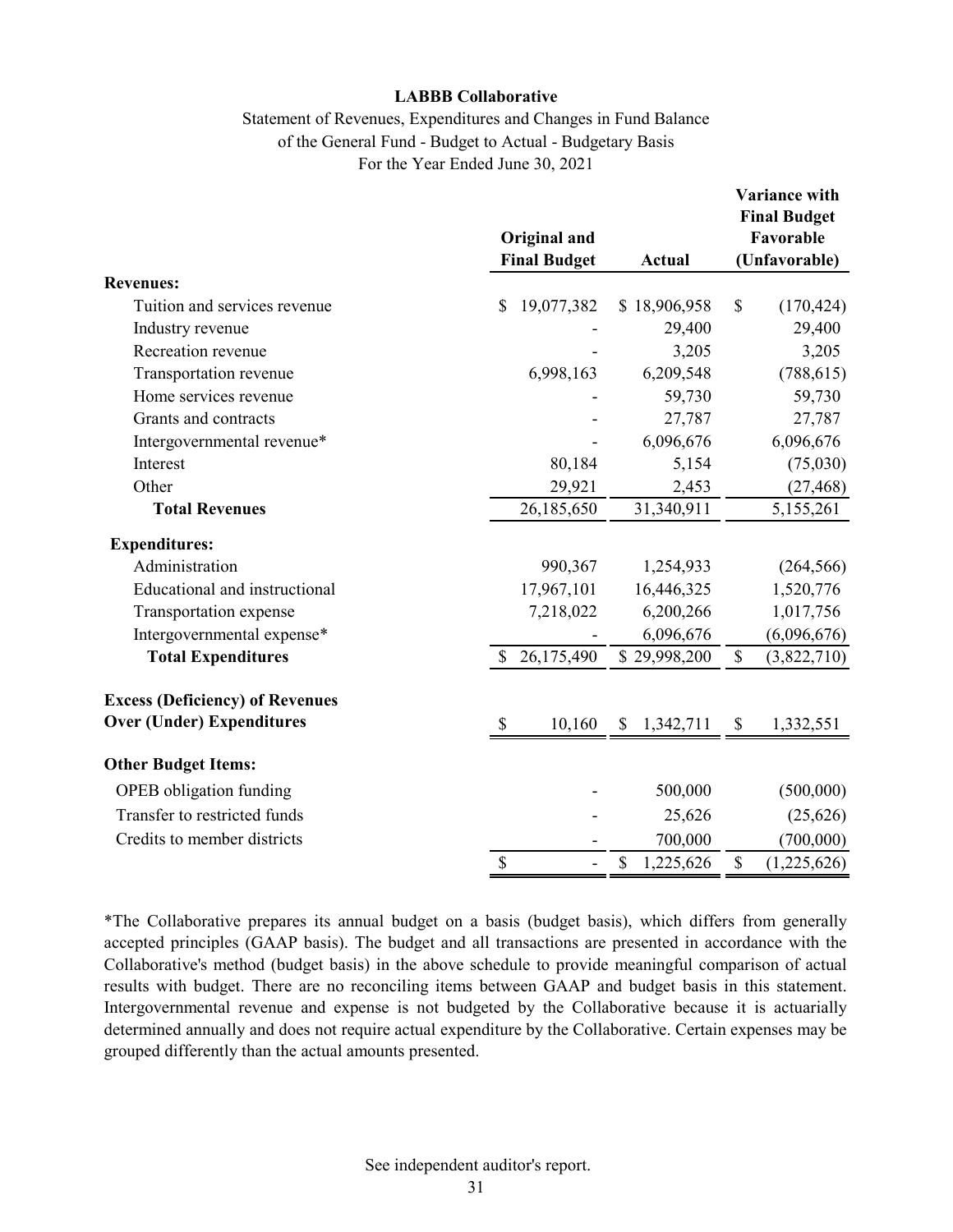#### OPEB Plan - Required Supplementary Information As of the June 30, 2021 Measurement Date

The Collaborative's Actuarially Determined Contribution (ADC) is an amount actuarially determined in accordance with the parameters of GASB Statement No. 74/75 which is composed of the service cost and an amortization of the unfunded liability. We have used a 30 year flat dollar amortization of the Collaborative's unfunded liability for the purpose of calculating ADC. The following table shows the components of the Collaborative's annual ADC and the amount actually contributed to the plan:

|                                  | <b>Actuarially Determined Contribution - Deficiency/(Excess)</b> |               |                             |               |               |
|----------------------------------|------------------------------------------------------------------|---------------|-----------------------------|---------------|---------------|
|                                  |                                                                  |               | For the Fiscal Year Ending: |               |               |
|                                  | June 30, 2021                                                    | June 30, 2020 | June 30, 2019               | June 30, 2018 | June 30, 2017 |
| I. Service Cost                  | \$<br>539,188                                                    | \$<br>499,008 | \$<br>1,062,020             | \$<br>987,151 | \$<br>987,151 |
| II. 30 year level dollar         |                                                                  |               |                             |               |               |
| amortization of NOL              | 318,786                                                          | 502,302       | 805,084                     | 962,508       | 897,810       |
| III. Actuarially Determined      |                                                                  |               |                             |               |               |
| Contribution [I.+II.]            | 857,974                                                          | 1,001,310     | 1,867,104                   | 1,949,659     | 1,884,961     |
| IV. Contributions in relation to |                                                                  |               |                             |               |               |
| the actuarially determined       |                                                                  |               |                             |               |               |
| contribution                     | (879, 042)                                                       | (835,953)     | (967, 616)                  | (3,352,674)   | (353, 674)    |
| V. Contribution                  |                                                                  |               |                             |               |               |
| deficiency/(excess) [III.+IV.]   | (21,068)                                                         | 165,357       | 899,488                     | (1,403,015)   | 1,531,287     |
| Covered employee payroll         | 14,328,343                                                       | 13,911,013    | 14,375,457                  | 13,956,754    | 13,550,247    |
| Contributions as a % of covered  |                                                                  |               |                             |               |               |
| employee payroll                 | 6.13%                                                            | 6.01%         | 6.73%                       | 24.02%        | 2.61%         |
| Discount Rate                    | 4.75%                                                            | 5.00%         | 3.25%                       | 3.25%         | 3.25%         |
| Money Weighted Rate of Return    | 30.87%                                                           | 4.53%         | 6.51%                       | 3.37%         | N/A           |

#### Schedule Presentation

This schedule is intended to present information for 10 years. Until a 10-year trend is compiled, information is presented for those years for which information is available.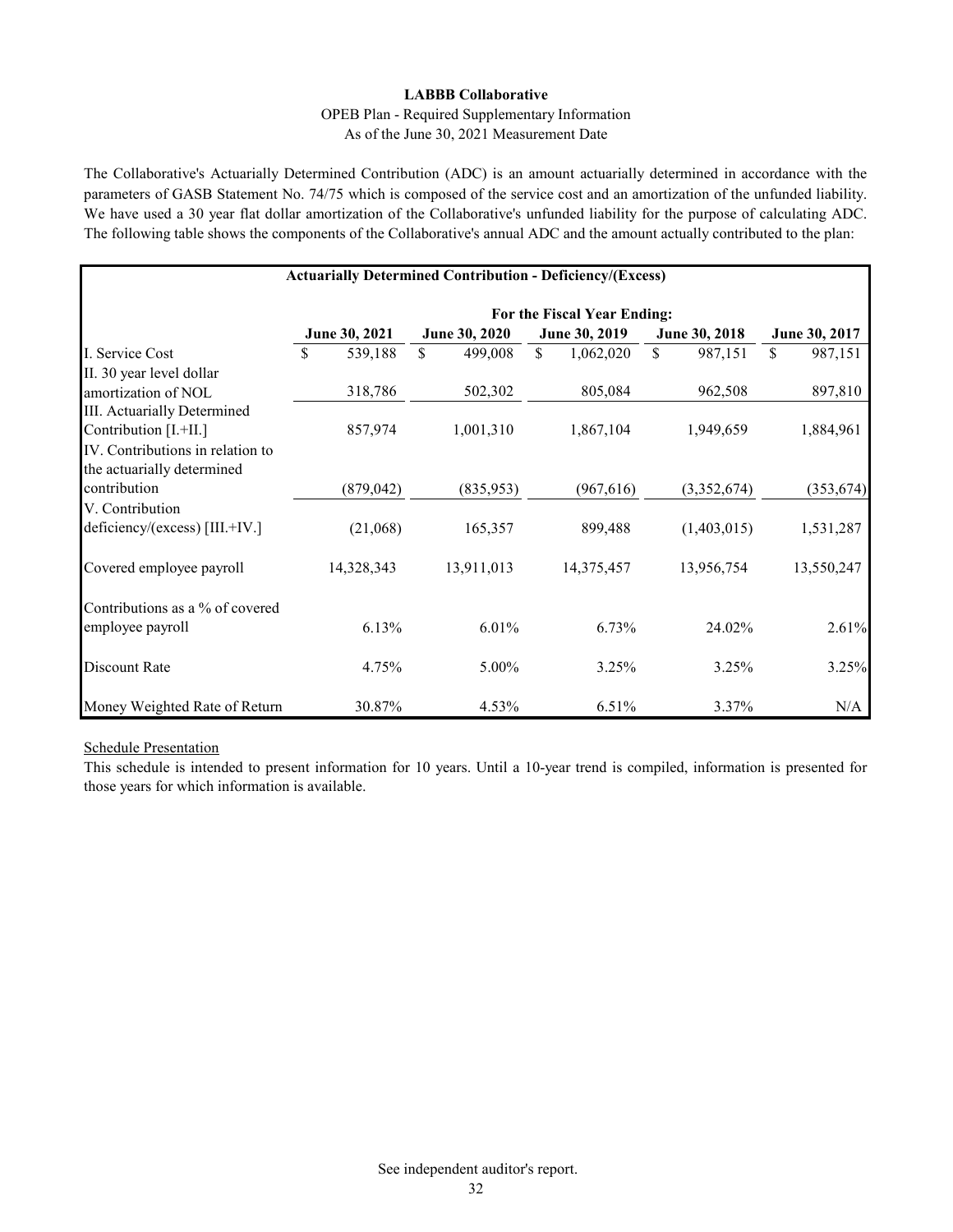| <b>LABBB Collaborative</b>                            |
|-------------------------------------------------------|
| <b>OPEB</b> Plan - Required Supplementary Information |
| As of the June 30, 2021 Measurement Date              |

| Schedule of Changes in the Collaborative's Net OPEB Liability and Related Ratios  |                     |                     |                     |                     |                     |
|-----------------------------------------------------------------------------------|---------------------|---------------------|---------------------|---------------------|---------------------|
| <b>Valuation Date</b>                                                             | <b>July 1, 2019</b> | <b>July 1, 2019</b> | <b>July 1, 2016</b> | <b>July 1, 2016</b> | <b>July 1, 2016</b> |
| <b>Measurement Date</b>                                                           | June 30, 2021       | June 30, 2020       | June 30, 2019       | June 30, 2018       | June 30, 2017       |
| For the Reporting Period & Fiscal Year ending on:                                 | June 30, 2021       | June 30, 2020       | June 30, 2019       | June 30, 2018       | June 30, 2017       |
| <b>Total OPEB Liability</b>                                                       | 14,026,156          | 12,658,386          | 20,167,011          | 18,828,765          | 17,596,020          |
| I. Service Cost                                                                   | 539,188             | 499,008             | 1,062,020           | 987,151             | 894,446             |
| II. Interest on Total OPEB Liability, Service Cost, and                           | 650,518             | 666,230             | 652,370             | 598,268             | 558,692             |
| <b>Benefit Payments</b>                                                           |                     |                     |                     |                     |                     |
| III. Changes in Benefit terms                                                     |                     |                     |                     |                     |                     |
| IV. Difference between Expected & Actual Plan                                     |                     | (4,467,564)         |                     |                     |                     |
| Experience                                                                        |                     |                     |                     |                     |                     |
| V. Changes of Assumption                                                          | 557,106             | (3,870,346)         |                     |                     |                     |
| VI. Benefit Payments Excluding Implicit Cost                                      | (275, 721)          | (242,064)           | (280, 451)          | (262,952)           | (228, 805)          |
| VII. Implicit Cost Amount                                                         | (103, 321)          | (93, 889)           | (95, 693)           | (89, 722)           | (75, 170)           |
| VIII. Total Benefit payments including Implicit Cost<br>$[VL+VII.]$               | (379, 042)          | (335, 953)          | (376, 144)          | (352, 674)          | (303, 975)          |
| IX. Net Change in OPEB liability<br>$[I.+II.+III.+IV.+V.+VIII.]$                  | 1,367,770           | (7,508,625)         | 1,338,246           | 1,232,745           | 1,149,163           |
| X. Total OPEB liability - beginning of period                                     | 12,658,386          | 20,167,011          | 18,828,765          | 17,596,020          | 14,370,716          |
| XI. Prior Period Adjustment for Retirees not Previously<br>Reflected              |                     |                     |                     |                     | 2,076,141           |
| XII. Total OPEB Liability - end of period [IX.+X.+XI.]                            | 14,026,156          | 12,658,386          | 20,167,011          | 18,828,765          | 17,596,020          |
| <b>Plan Fiduciary Net Position</b>                                                | 6,455,479           | 4,550,697           | 3,858,988           | 3,050,067           |                     |
| XIII. Earning from Plan Investments                                               | 1,404,782           | 191,709             | 217,449             | 50,067              |                     |
| XIV. Employer Contribution to trust                                               | 879,042             | 835,953             | 967,616             | 3,352,674           | 303,975             |
| XV. Benefit payments from trust, including refunds of<br>member contributions     | (379, 042)          |                     |                     |                     |                     |
| XVI. Administrative expense<br>XVII. Other                                        |                     | (335,953)           | (376, 144)          | (352, 674)          | (303, 975)          |
|                                                                                   |                     |                     |                     |                     |                     |
| XVIII. Net change in plan fiduciary net position<br>$[XIII.+XIV.+XV.+XVI.+XVII.]$ | 1,904,782           | 691,709             | 808,921             | 3,050,067           |                     |
| XIX. Plan fiduciary net position - beginning of period                            | 4,550,697           | 3,858,988           | 3,050,067           |                     |                     |
| XX. Plan fiduciary net position - end of period<br>[XVIII.+XIX.]                  | 6,455,479           | 4,550,697           | 3,858,988           | 3,050,067           |                     |
| XXI. Net OPEB Liability [XII.-XX.]                                                | 7,570,677           | 8,107,689           | 16,308,023          | 15,778,698          | 17,596,020          |
| XXII. Plan fiduciary net position as a % of total OPEB<br>liability [XX./XII.]    | 46.02%              | 35.95%              | 19.14%              | 16.20%              | $0.00\%$            |
| XXIII. Covered employee payroll                                                   | 14,328,343          | 13,911,013          | 14,375,457          | 13,956,754          | 13,550,247          |
| XXIV. Plan NOL as % of covered employee payroll                                   |                     |                     |                     |                     |                     |
| [XXL/XXIII]                                                                       | 52.84%              | 58.28%              | 113.44%             | 113.05%             | 129.86%             |
| Single Discount Rate to calculate Plan Liabilities                                | 4.75%               | 5.00%               | 3.25%               | 3.25%               | 3.25%               |

#### Schedule Presentation

This schedule is intended to present information for 10 years. Until a 10-year trend is compiled, information is presented for those years for which information is available.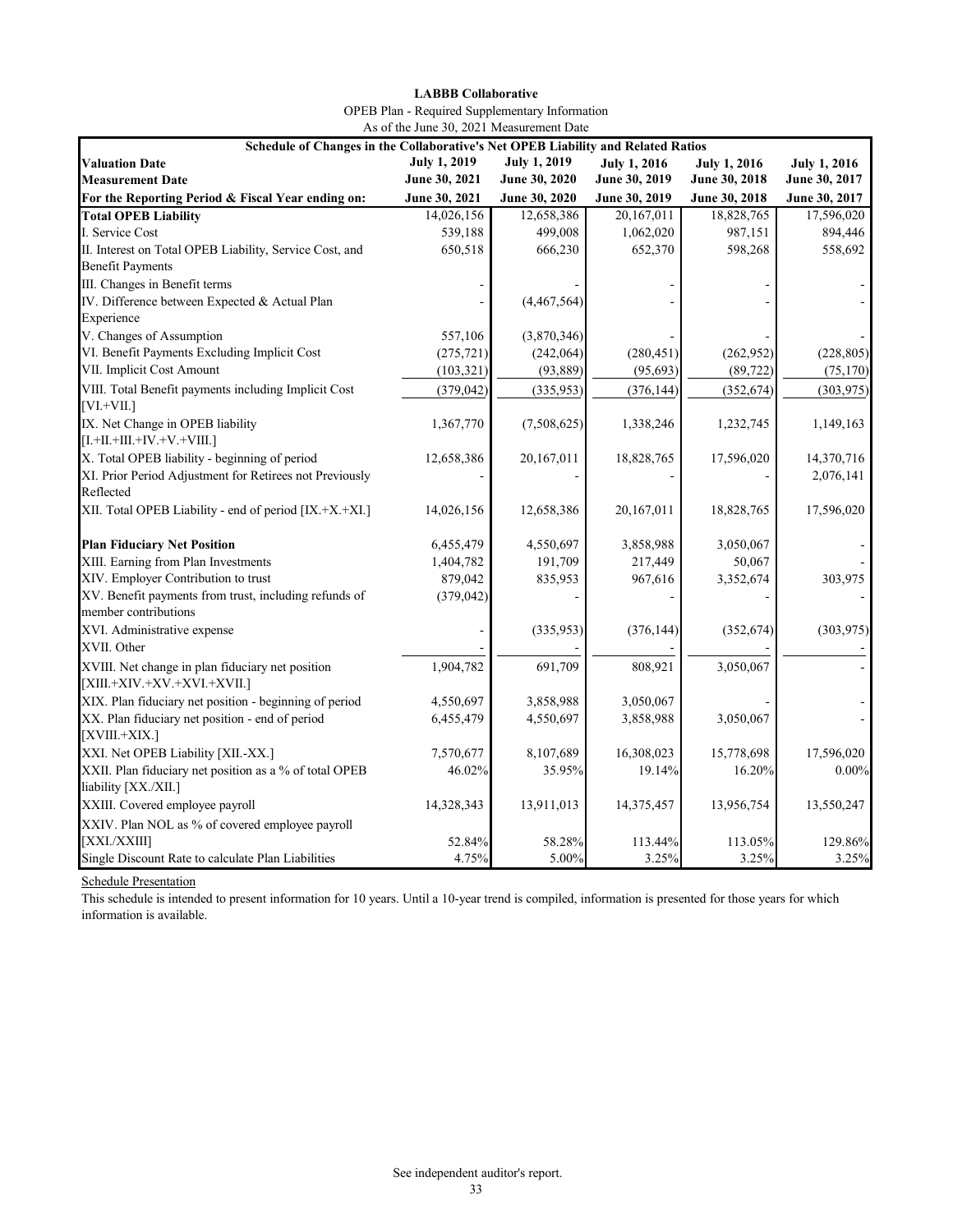OPEB Plan - Required Supplementary Information As of Actuarial Measurement Date - June 30, 2021

| Notes to Required Supplementary Information: |                                                                                                                                                                                                                                                                                                                                             |
|----------------------------------------------|---------------------------------------------------------------------------------------------------------------------------------------------------------------------------------------------------------------------------------------------------------------------------------------------------------------------------------------------|
| Valuation Date:                              | Actuarially Determined Contribution was valued as of July 1, 2019.                                                                                                                                                                                                                                                                          |
| Actuarial Cost Method:                       | Individual Entry Age Normal                                                                                                                                                                                                                                                                                                                 |
| Asset-Valuation Method:                      | Market Value of Assets as of the Measurement Date, June 30, 2021.                                                                                                                                                                                                                                                                           |
| <b>Actuarial Assumptions:</b>                |                                                                                                                                                                                                                                                                                                                                             |
| Investment Rate of Return:                   | 5.84%, net of OPEB plan investment expense, including inflation.                                                                                                                                                                                                                                                                            |
| Municipal Bond Rate                          | 2.18% as of June 30, 2021 (source: S&P Municipal Bond 20-Year<br>High Grade Index-SAPIHG)                                                                                                                                                                                                                                                   |
| Single Equivalent Discount Rate:             | 4.75%, net of OPEB plan investment expense, including inflation.                                                                                                                                                                                                                                                                            |
| Inflation:                                   | 2.50% as of June 30, 2021 and for future periods                                                                                                                                                                                                                                                                                            |
| <b>Salary Increases:</b>                     | 3.00% annually as of June 30, 2021 and for future periods                                                                                                                                                                                                                                                                                   |
| Cost of Living Adjustment:                   | Not Applicable                                                                                                                                                                                                                                                                                                                              |
| Pre-Retirement Mortality:                    | General: RP-2014 Mortality Table for Blue Collar Employees<br>projected generationally with scale MP-2016 for males and females, set<br>forward<br>for<br>1<br>females<br>year<br>Teachers: RP-2014 Mortality Table for White Collar Employees<br>projected generationally with scale MP-2016 for males and females                         |
| Post-Retirement Mortality:                   | General: RP-2014 Mortality Table for Blue Collar Healthy Annuitants<br>projected generationally with scale MP-2016 for males and females, set<br>forward<br>1<br>for<br>females<br>year<br>RP-2014 Mortality Table for White Collar Healthy<br>Teachers:<br>Annuitants projected generationally with scale MP-2016 for males and<br>females |
| Disabled Mortality:                          | General: RP-2014 Mortality Table for Blue Collar Healthy Annuitants<br>projected generationally with scale MP-2016 for males and females, set<br>forward<br>year<br>Teachers:<br>RP-2014 Mortality Table for White Collar Healthy<br>Annuitants projected generationally with scale MP-2016 for males and<br>females                        |

#### Plan Membership

Plan Membership: At July 1, 2019, the OPEB plan membership consisted for the following

| Inactive employees or beneficiaries currently receiving benefits: | 59         |
|-------------------------------------------------------------------|------------|
| Active employees:                                                 | <u>218</u> |
| Total:                                                            | 277        |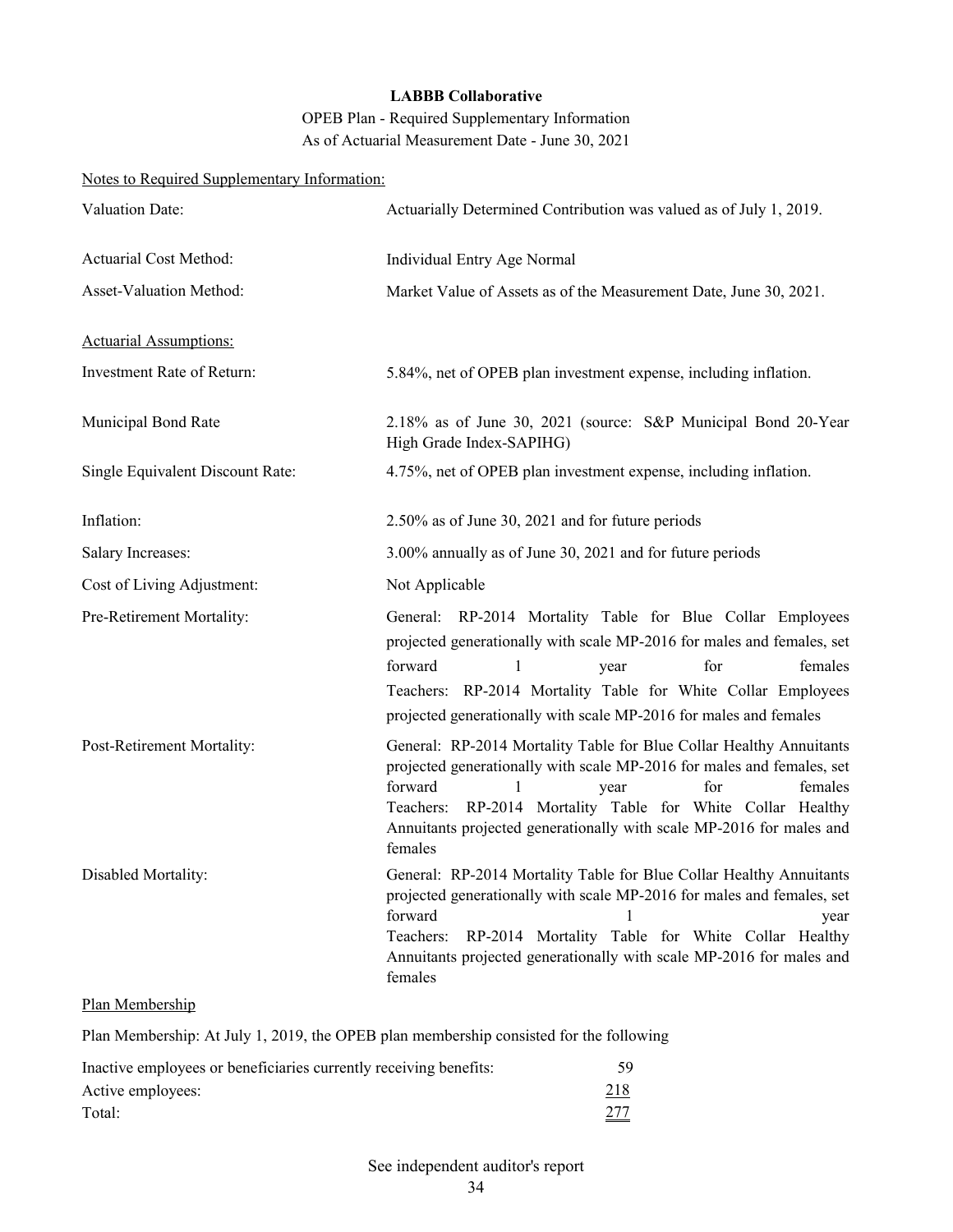OPEB Plan - Required Supplementary Information As of Actuarial Measurement Date - June 30, 2021

#### Notes to Required Supplementary Information (Continued):

| Changes in Assumptions: | From June 30, 2020 to June 30, 2021                                                                                                                                                                                                                                                                        |
|-------------------------|------------------------------------------------------------------------------------------------------------------------------------------------------------------------------------------------------------------------------------------------------------------------------------------------------------|
|                         | * Discount rate is 4.75% previously 5.00%<br>* The mortality table has been updated from the RP-2000 Mortality<br>Table projected generationally with scale BB and a base yar 2009<br>for males and females to the RP-Mortality Table projected<br>generationally with scale MP-2016 for males and females |
|                         | * The expected long-term medical trend has been updated to 4.50%                                                                                                                                                                                                                                           |
|                         | * Updated the assumption for morbidity or age-related costs of<br>medical care                                                                                                                                                                                                                             |

Contributions:

The contribution requirements of plan members and the Collaborative are established and may be amended through Collaborative ordinances. The Collaborative contributed beyond the pay-as-you-go cost \$500,000 for the period ending on the June 30, 2021 Measurement Date. For the year ending on the June 30, 2021 Measurement Date, total Collaborative premiums plus implicit costs for the retiree medical program were \$379,042 of which \$103,321 represents implicit cost.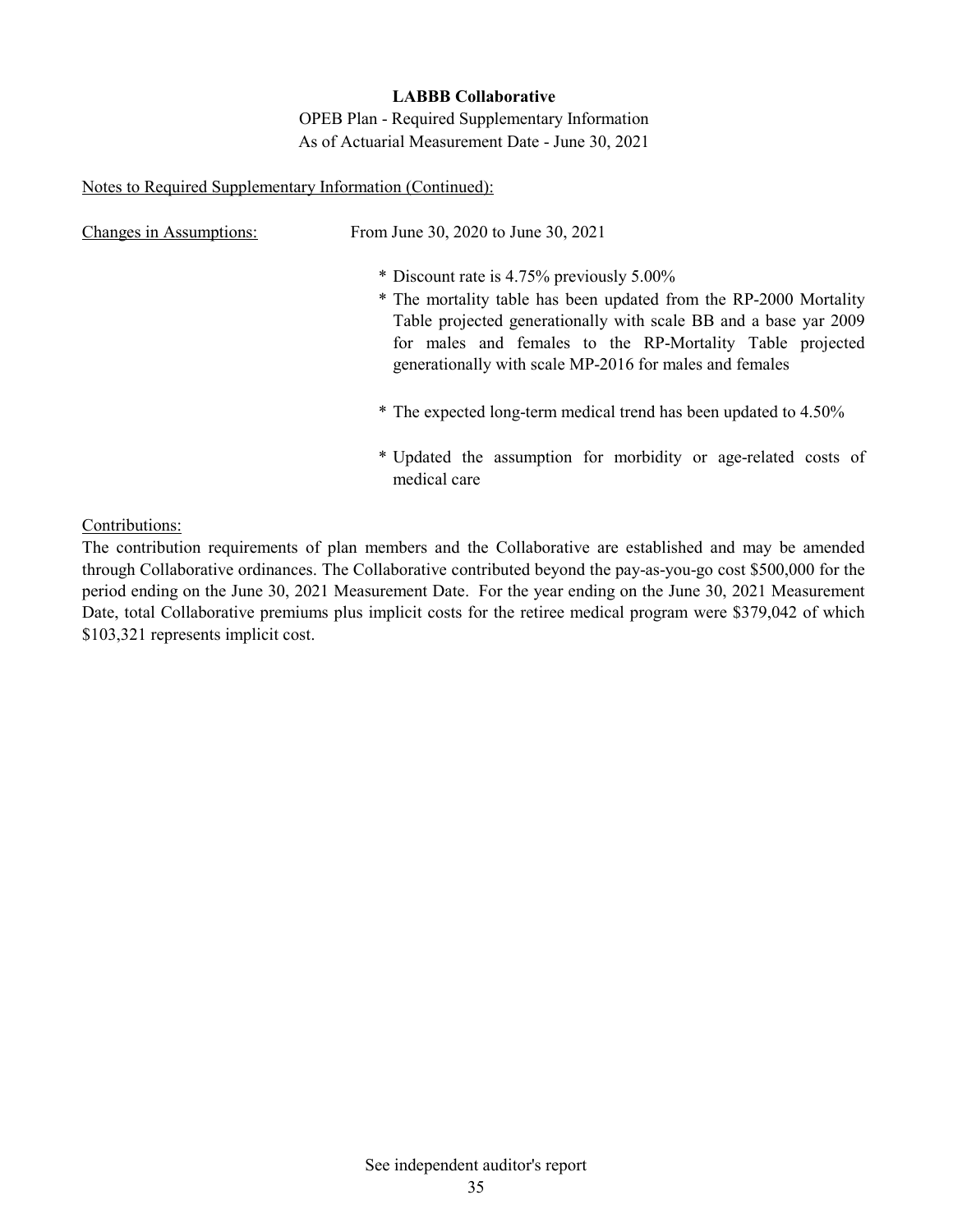Schedule of the Collaborative's Proportionate Share of Net Pension Liability

For the Year Ended June 30, 2021

|                                                                        |        | <b>MTRS</b>     | <b>MSERS</b>      |
|------------------------------------------------------------------------|--------|-----------------|-------------------|
| Collaborative's proportion of net pension liability                    | FY2014 | 0.11531%        | 0.09117%          |
|                                                                        | FY2015 | 0.11190%        | 0.09117%          |
|                                                                        | FY2016 | 0.10806%        | 0.09557%          |
|                                                                        | FY2017 | 0.10760%        | 0.09243%          |
|                                                                        | FY2018 | 0.10644%        | 0.09746%          |
|                                                                        | FY2019 | 0.10729%        | 0.09893%          |
|                                                                        | FY2020 | 0.10489%        | 0.09364%          |
| Collaborative's proportionate share of net pension liability           | FY2014 | \$18,330,401    | \$6,965,184       |
|                                                                        | FY2015 | \$22,927,185    | \$10,377,586      |
|                                                                        | FY2016 | \$24,159,633    | \$13,177,680      |
|                                                                        | FY2017 | \$24,623,917    | \$11,853,589      |
|                                                                        | FY2018 | \$25,238,778    | \$12,893,915      |
|                                                                        | FY2019 | \$27,051,082    | \$13,511,662      |
|                                                                        | FY2020 | \$29,940,610    | \$16,067,240      |
| Collaborative's covered-employee payroll                               | FY2014 | \$6,953,746     | \$<br>4,970,167   |
|                                                                        | FY2015 | \$7,035,045     | \$<br>4,989,671   |
|                                                                        | FY2016 | 6,174,790<br>\$ | \$<br>5,340,375   |
|                                                                        | FY2017 | 7,222,908<br>\$ | \$<br>5,543,671   |
|                                                                        | FY2018 | 7,503,142<br>\$ | \$<br>6, 143, 732 |
|                                                                        | FY2019 | \$7,989,564     | \$<br>5,891,528   |
|                                                                        | FY2020 | \$8,016,911     | \$6,237,334       |
| Collaborative's proportionate share of net pension liability as a      |        |                 |                   |
| percentage of its covered-employee payroll                             | FY2014 | 263.60%         | 140.14%           |
|                                                                        | FY2015 | 325.90%         | 207.98%           |
|                                                                        | FY2016 | 391.26%         | 246.76%           |
|                                                                        | FY2017 | 340.91%         | 213.82%           |
|                                                                        | FY2018 | 336.38%         | 209.87%           |
|                                                                        | FY2019 | 338.58%         | 229.34%           |
|                                                                        | FY2020 | 373.47%         | 257.60%           |
| Plan fiduciary net position as a percentage of total pension liability |        |                 |                   |
|                                                                        | FY2014 | 61.64%          | 76.32%            |
|                                                                        | FY2015 | 55.38%          | 67.87%            |
|                                                                        | FY2016 | 52.73%          | 63.48%            |
|                                                                        | FY2017 | 54.25%          | 67.21%            |
|                                                                        | FY2018 | 54.84%          | 67.91%            |
|                                                                        | FY2019 | 53.95%          | 66.28%            |
|                                                                        | FY2020 | 50.67%          | 62.48%            |

Notes to Required Supplementary Information

MTRS is the Massachusetts Teachers' Retirement System MSERS is the Massachusetts State Employees' Retirement System

Also, see Note F to financial statements

#### Measurement Date

The amounts presented in this schedule were determined as of June 30, 2020.

#### Schedule Presentation

This schedule is intended to present information for 10 years. Until a 10-year trend is compiled, information is presented for those years for which information is available.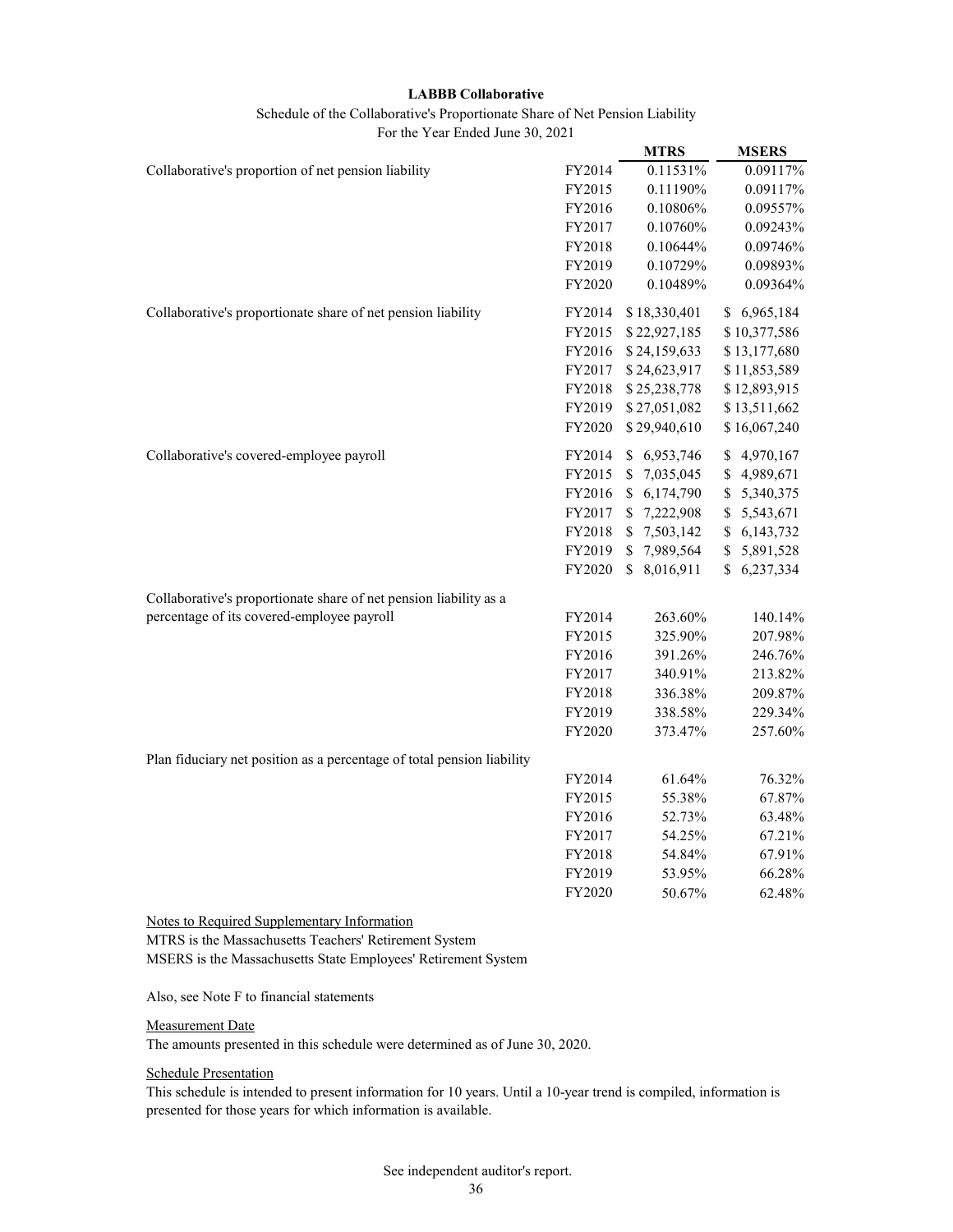## For the Year Ended June 30, 2021 For the Year Ended June 30, 2021

| Y2020                      |
|----------------------------|
| <b>FY2019</b>              |
| <b>FY2018</b>              |
| <b>FY2017</b>              |
| V2016                      |
| $\overline{\text{Y}}$ 2015 |
| <b>FY201</b>               |

## **MTRS**

| Contractually required contribution                           |            |            |                                                                                                             |          |          |            |          |  |
|---------------------------------------------------------------|------------|------------|-------------------------------------------------------------------------------------------------------------|----------|----------|------------|----------|--|
| Contributions in relation to the contractual                  |            |            |                                                                                                             |          |          |            |          |  |
| required contribution                                         |            |            |                                                                                                             |          |          |            |          |  |
| Contribution deficiency (excess)                              |            |            |                                                                                                             |          |          | و<br>-     |          |  |
| Collaborative's covered-employee payroll                      |            |            | $116,910,8$ s $395,696,7$ s $347,696,7$ s $300,622,7$ s $300,62,72$ s $300,60,7$ s $300,60,7$ s $300,60,60$ |          |          |            |          |  |
| Contributions as a percentage of covered-<br>employee payroll | $0.00\%$   | $0.00\%$   | $0.00\%$                                                                                                    | $0.00\%$ | $0.00\%$ | $0.00\%$   | $0.00\%$ |  |
| MSERS                                                         |            |            |                                                                                                             |          |          |            |          |  |
| Contractually required contribution                           | 278,330 \$ | 279,422 \$ | 298,090                                                                                                     | 310,469  | 339,486  | 329,995 \$ | 378,768  |  |
| Contributions in relation to the contractual                  | 278,330    | 279,422    | 298,090                                                                                                     | 310,469  | 339,486  | 329,995    | 378,768  |  |
| required contribution                                         |            |            |                                                                                                             |          |          |            |          |  |
| Contribution deficiency (excess)                              |            | و<br>ا     | و<br>ا                                                                                                      |          |          | ى<br>-     |          |  |
| Collaborative's covered-employee payroll                      |            |            |                                                                                                             |          |          |            |          |  |

## $\Xi$

| contractually required contribution               | $\sim$ | $2/8,350$ \$ |              | xa/'xy' の Christy の Q&t'sss の Gat'ol's の OGO'xgzz の ファマギムノフィ                                          |       |            |       |                    |  |
|---------------------------------------------------|--------|--------------|--------------|-------------------------------------------------------------------------------------------------------|-------|------------|-------|--------------------|--|
| Contributions in relation to the contractually \$ |        | 278,330 \$   | $279,422$ \$ | 298,090 \$                                                                                            |       | 339,486 \$ |       | 329,995 \$ 378,768 |  |
| equired contribution                              |        |              |              |                                                                                                       |       |            |       |                    |  |
| Contribution deficiency (excess)                  |        |              | $\sim$       |                                                                                                       |       |            |       |                    |  |
| Collaborative's covered-employee payroll          |        |              |              | $4,970,167$ \$ $4,989,671$ \$ $5,340,375$ \$ $5,543,671$ \$ $5,582,936$ \$ $5,401,165$ \$ $6,237,334$ |       |            |       |                    |  |
|                                                   |        |              |              |                                                                                                       |       |            |       |                    |  |
| Contributions as a percentage of covered-         |        | 5.60%        | 5.60%        | 5.58%                                                                                                 | 5.60% | 6.08%      | 6.11% | 6.07%              |  |

# Notes to Required Supplementary Information Notes to Required Supplementary Information

employee payroll

employee payroll

MTRS is the Massachusetts Teachers' Retirement System MTRS is the Massachusetts Teachers' Retirement System

MSERS is the Massachusetts State Employees' Retirement System MSERS is the Massachusetts State Employees' Retirement System Also, see Note F to financial statements Also, see Note F to financial statements

Measurement Date Measurement Date The amounts presented in this schedule were determined as of June 30, 2020. The amounts presented in this schedule were determined as of June 30, 2020.

## **Schedule Presentation** Schedule Presentation

This schedule is intended to present information for 10 years. Until a 10-year trend is compiled, information is presented for those years for which information This schedule is intended to present information for 10 years. Until a 10-year trend is compiled, information is presented for those years for which information is available.

### Contributions **Contributions**

MSERS. No contribution is required for MTRS. The Commonwealth of Massachusetts as a nonemployer is legally responsible for the entire past service cost MSERS. No contribution is required for MTRS. The Commonwealth of Massachusetts as a nonemployer is legally responsible for the entire past service cost The Collaborative is required to pay an annual appropriation as established by the Public Employees' Retirement Administration Commission (PERAC) for The Collaborative is required to pay an annual appropriation as established by the Public Employees' Retirement Administration Commission (PERAC) for related to the Collaborative and therefore has a 100% special funding situation. related to the Collaborative and therefore has a 100% special funding situation.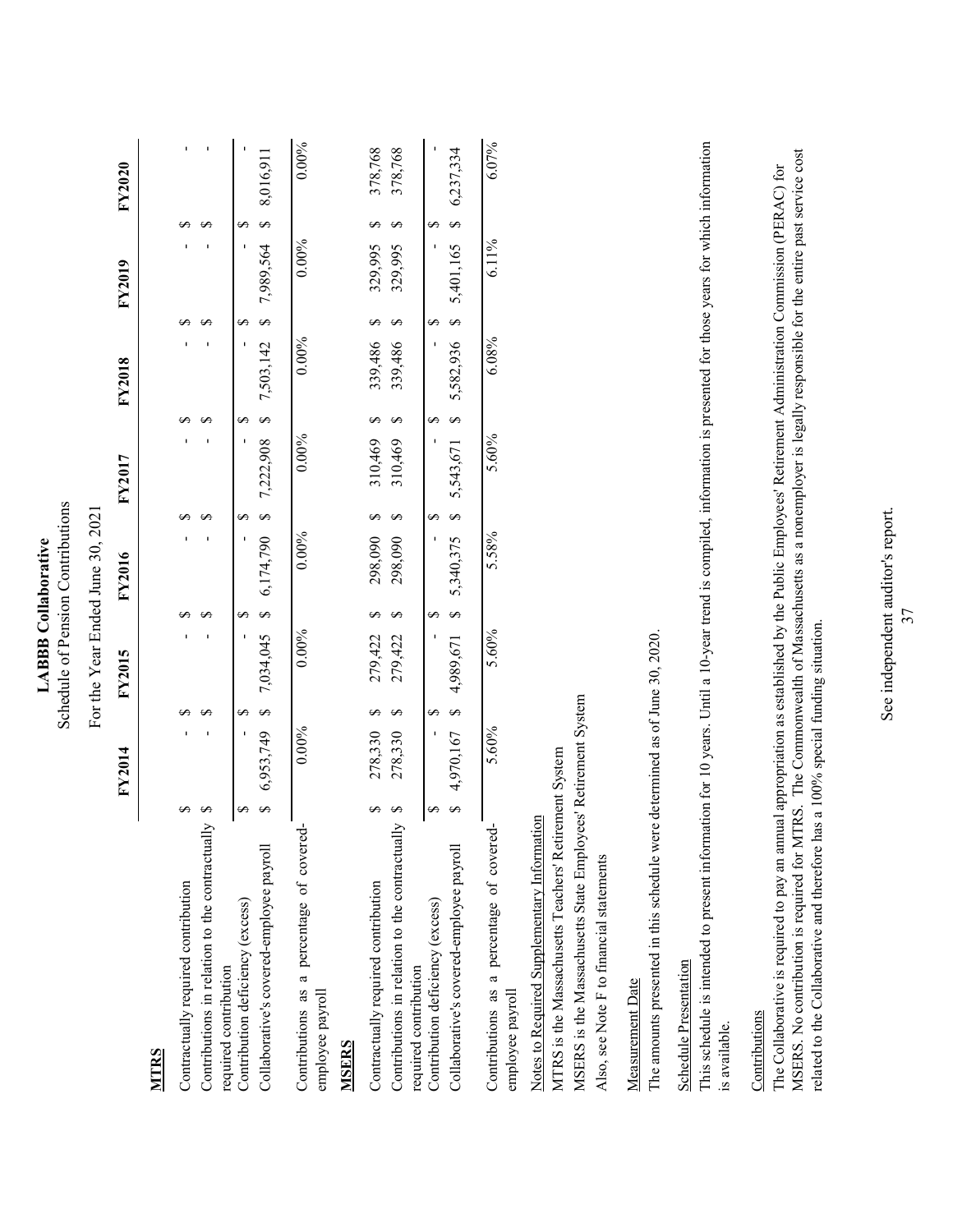

#### **INDEPENDENT AUDITOR'S REPORT ON INTERNAL CONTROL OVER FINANCIAL REPORTING AND ON COMPLIANCE AND OTHER MATTERS BASED ON AN AUDIT OF FINANCIAL STATEMENTS PERFORMED IN ACCORDANCE WITH** *GOVERNMENT AUDITING STANDARDS*

To the Board of Directors of LABBB Collaborative Burlington, Massachusetts

We have audited, in accordance with the auditing standards generally accepted in the United States of America and the standards applicable to financial audits contained in *Government Auditing Standards* issued by the Comptroller General of the United States, the financial statements of the governmental activities, each major fund, and the aggregate remaining fund information of LABBB Collaborative(a collaborative organized under the Laws of the Commonwealth of Massachusetts), as of and for the year ended June 30, 2021, and the related notes to the financial statements, which collectively comprise LABBB Collaborative's basic financial statements, and have issued our report thereon dated December 16, 2021.

#### **Internal Control over Financial Reporting**

In planning and performing our audit of the financial statements, we considered LABBB Collaborative's internal control over financial reporting (internal control) as a basis for designing audit procedures that are appropriate in the circumstances for the purpose of expressing our opinions on the financial statements, but not for the purpose of expressing an opinion on the effectiveness of LA BBB Collaborative's internal control. Accordingly, we do not express an opinion on the effectiveness of LA BBB Collaborative's internal control.

A *deficiency in internal control* exists when the design or operation of a control does not allow management or employees, in the normal course of performing their assigned functions, to prevent, or detect and correct, misstatements on a timely basis. A *material weakness* is a deficiency, or a combination of deficiencies, in internal control such that there is a reasonable possibility that a material misstatement of the entity's financial statements will not be prevented, or detected and corrected on a timely basis. A *significant deficiency* is a deficiency, or a combination of deficiencies, in internal control that is less severe than a material weakness, yet important enough to merit attention by those charged with governance.

Our consideration of internal control was for the limited purpose described in the first paragraph of this section and was not designed to identify all deficiencies in internal control that might be material weaknesses or significant deficiencies. Given these limitations, during our audit we did not identify any deficiencies in internal control that we consider to be material weaknesses. However, material weaknesses may exist that have not been identified.

#### **Compliance and Other Matters**

As part of obtaining reasonable assurance about whether LABBB Collaborative's financial statements are free from material misstatement, we performed tests of its compliance with certain provisions of laws, regulations, contracts, and grant agreements, noncompliance with which could have a direct and material effect on the financial statements. However, providing an opinion on compliance with those provisions was not an objective of our audit, and accordingly, we do not express such an opinion. The results of our tests disclosed no instances of noncompliance or other matters that are required to be reported under *Government Auditing Standards.*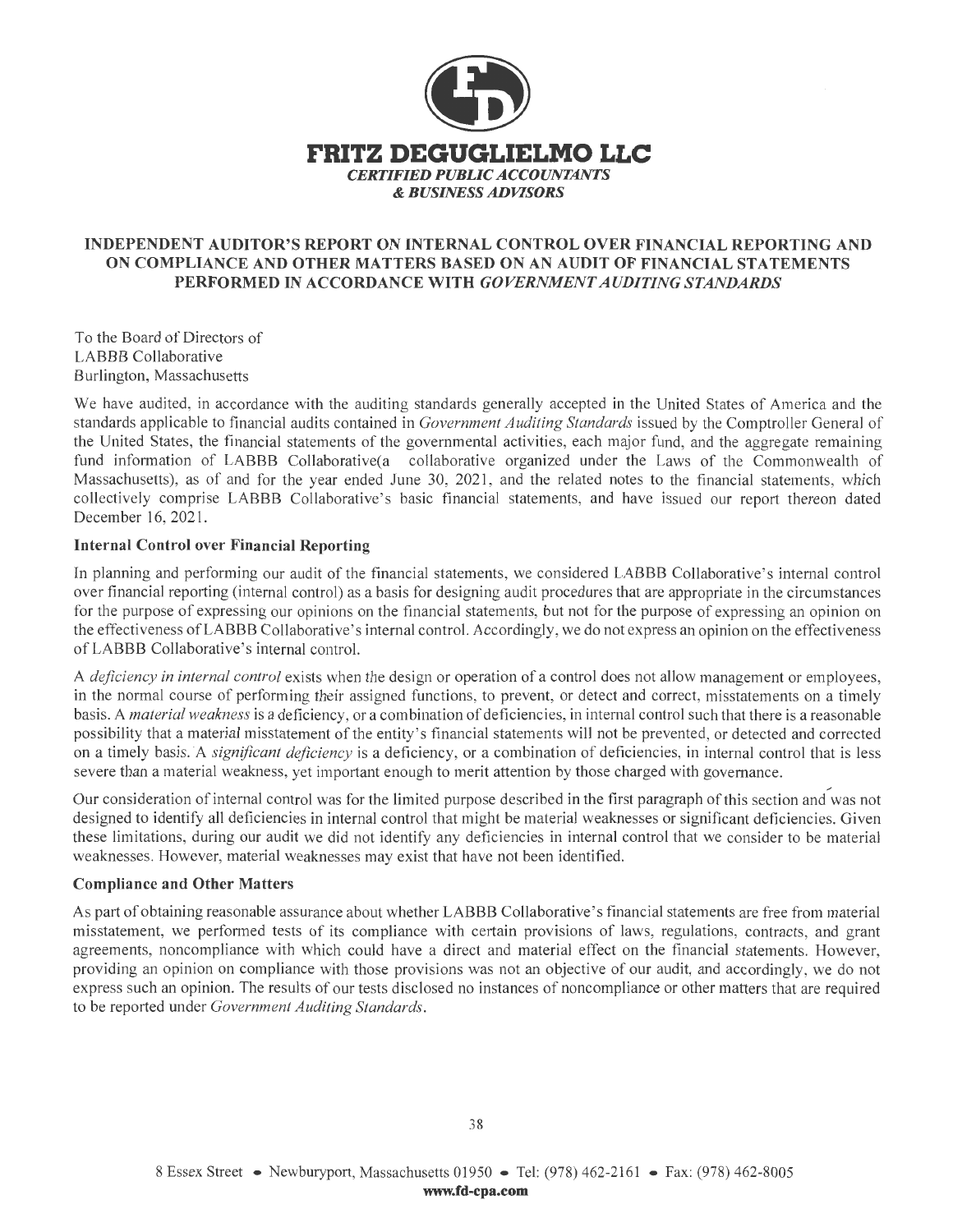#### **Purpose of this Report**

The purpose of this report is solely to describe the scope of our testing of internal control and compliance and the results of that testing, and not to provide an opinion on the effectiveness of the organization's internal control or on compliance. This report is an integral part of an audit performed in accordance with *Government Auditing Standards* in considering the organization's internal control and compliance. Accordingly, this communication is not suitable for any other purpose.

Frity Ostophilms UC

Certified Public Accountants Newburyport, Massachusetts December 16, 2021